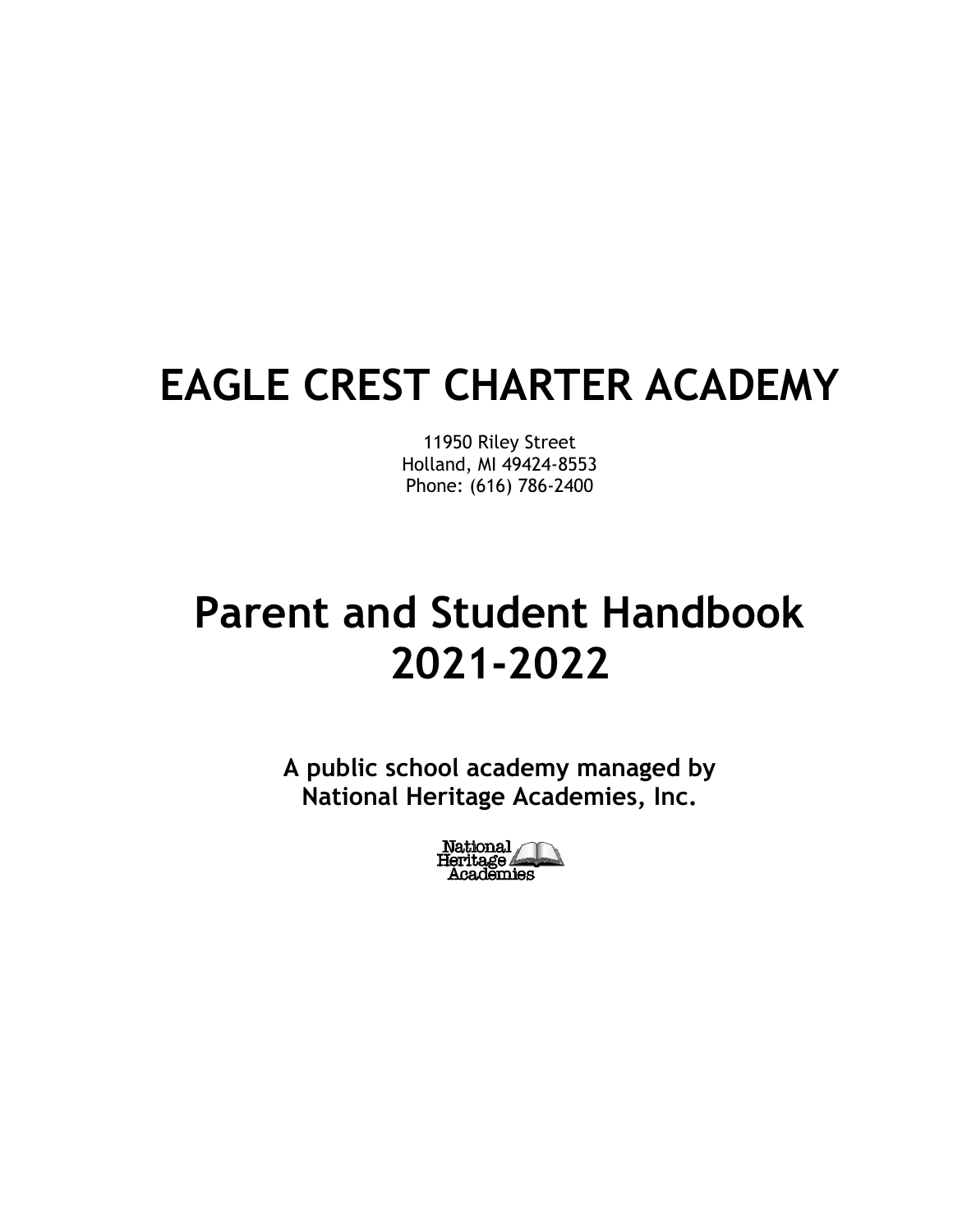## **Parent and Student Handbook Table of Contents**

| The Four Pillars of NHA                                          |  |
|------------------------------------------------------------------|--|
|                                                                  |  |
|                                                                  |  |
|                                                                  |  |
|                                                                  |  |
| <b>Academic Excellence</b>                                       |  |
|                                                                  |  |
|                                                                  |  |
|                                                                  |  |
|                                                                  |  |
|                                                                  |  |
|                                                                  |  |
|                                                                  |  |
|                                                                  |  |
|                                                                  |  |
|                                                                  |  |
|                                                                  |  |
|                                                                  |  |
|                                                                  |  |
| Student Grade Placement, Acceleration, Promotion, or Retention13 |  |
|                                                                  |  |
|                                                                  |  |
|                                                                  |  |
| Rehabilitation Act of 1973 - Section 504 (General Education)  15 |  |
|                                                                  |  |
|                                                                  |  |
|                                                                  |  |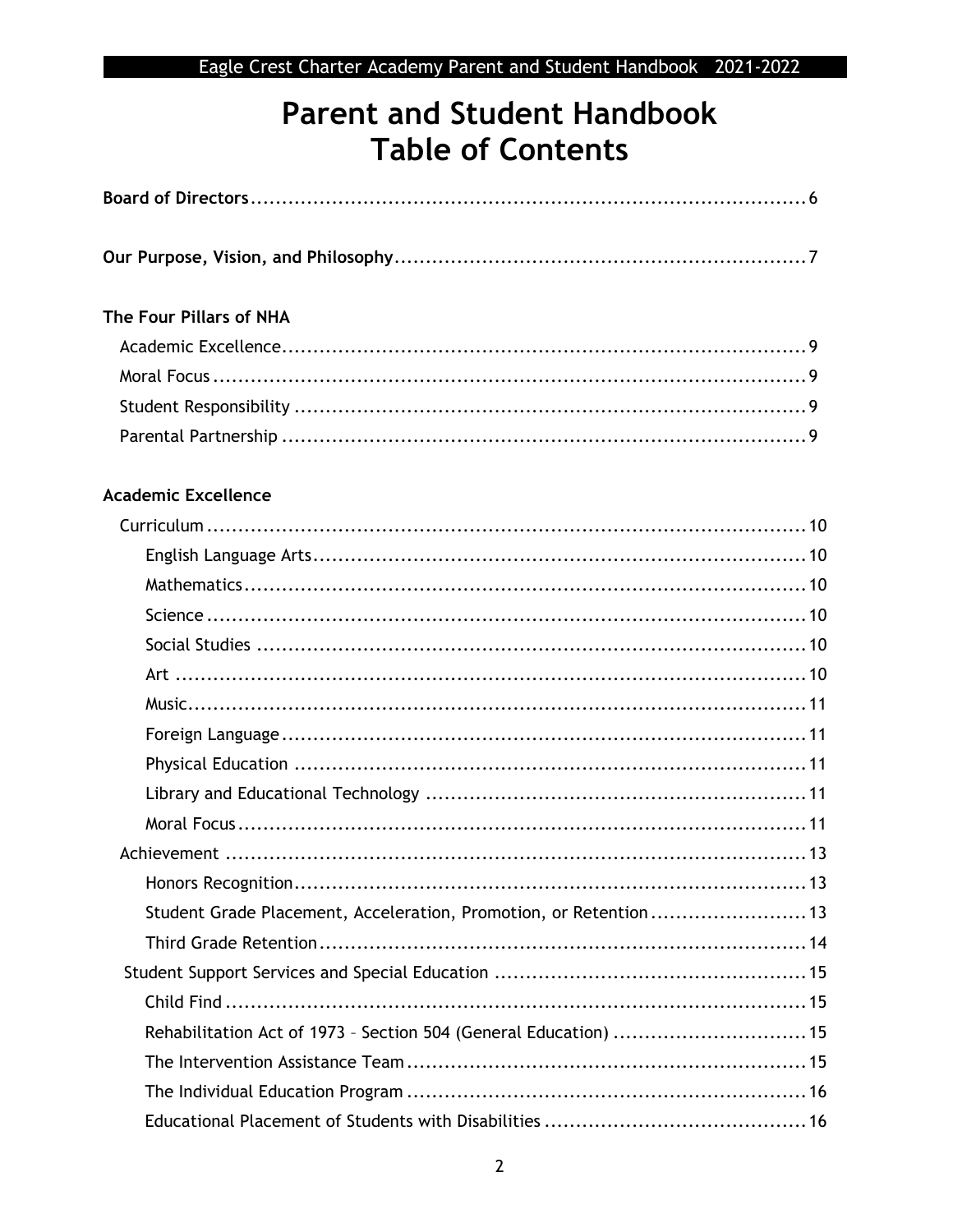| Crisis Management: De-escalation, Isolation and Restraint of Student. 17 |  |
|--------------------------------------------------------------------------|--|

## **Moral Focus**

## **Student Responsibility**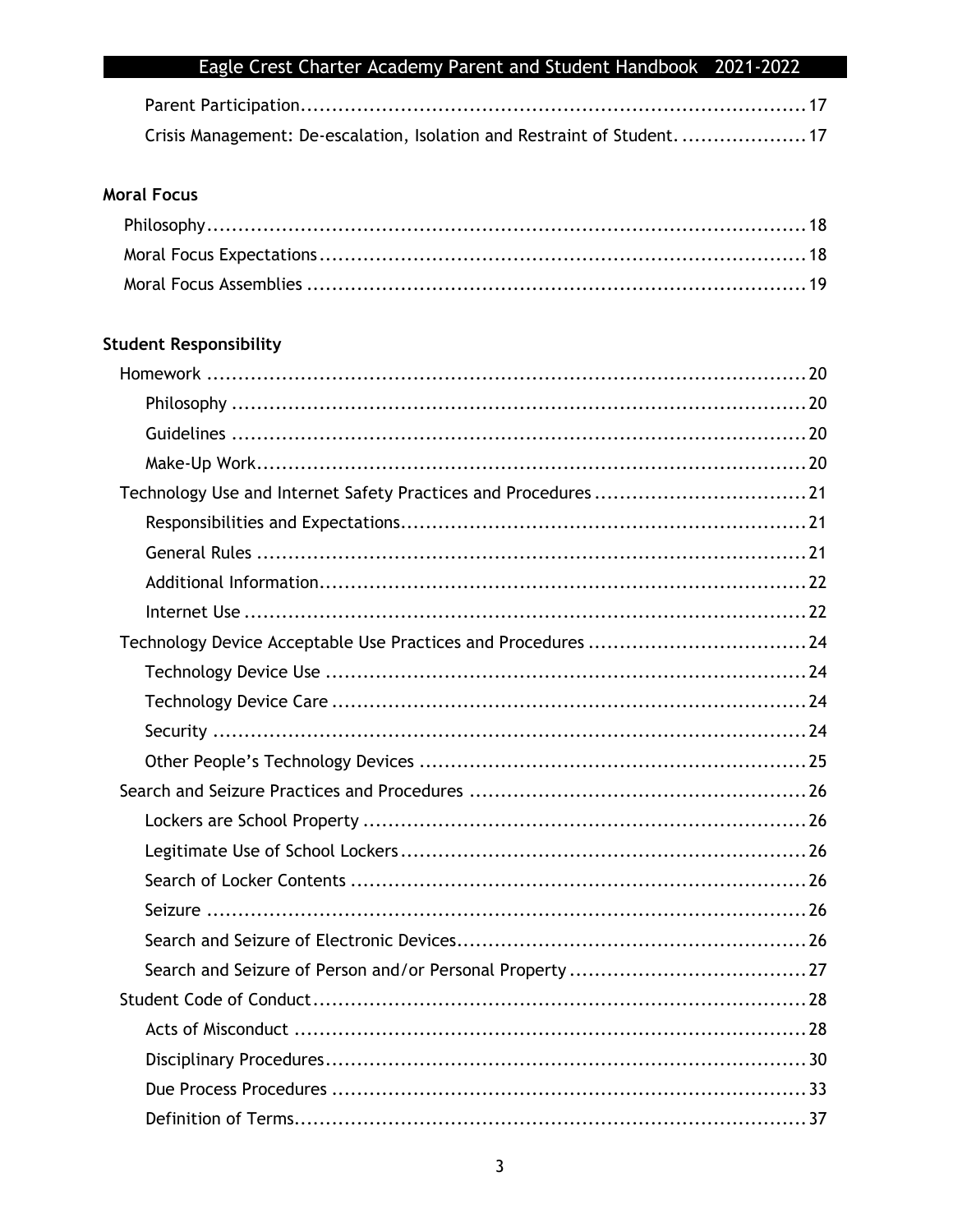### **Parental Partnership**

## **General School Procedures**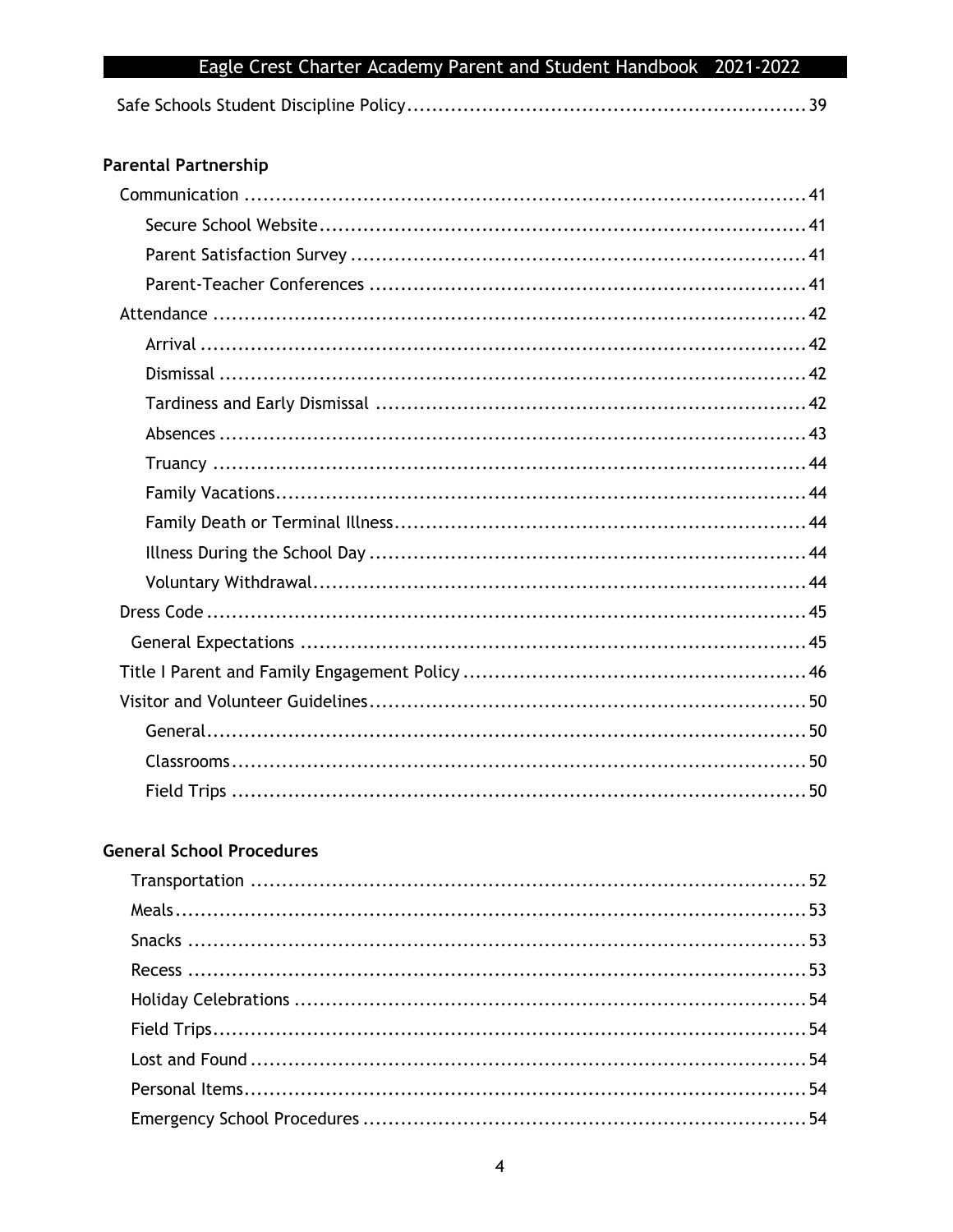## **Notifications**

## Other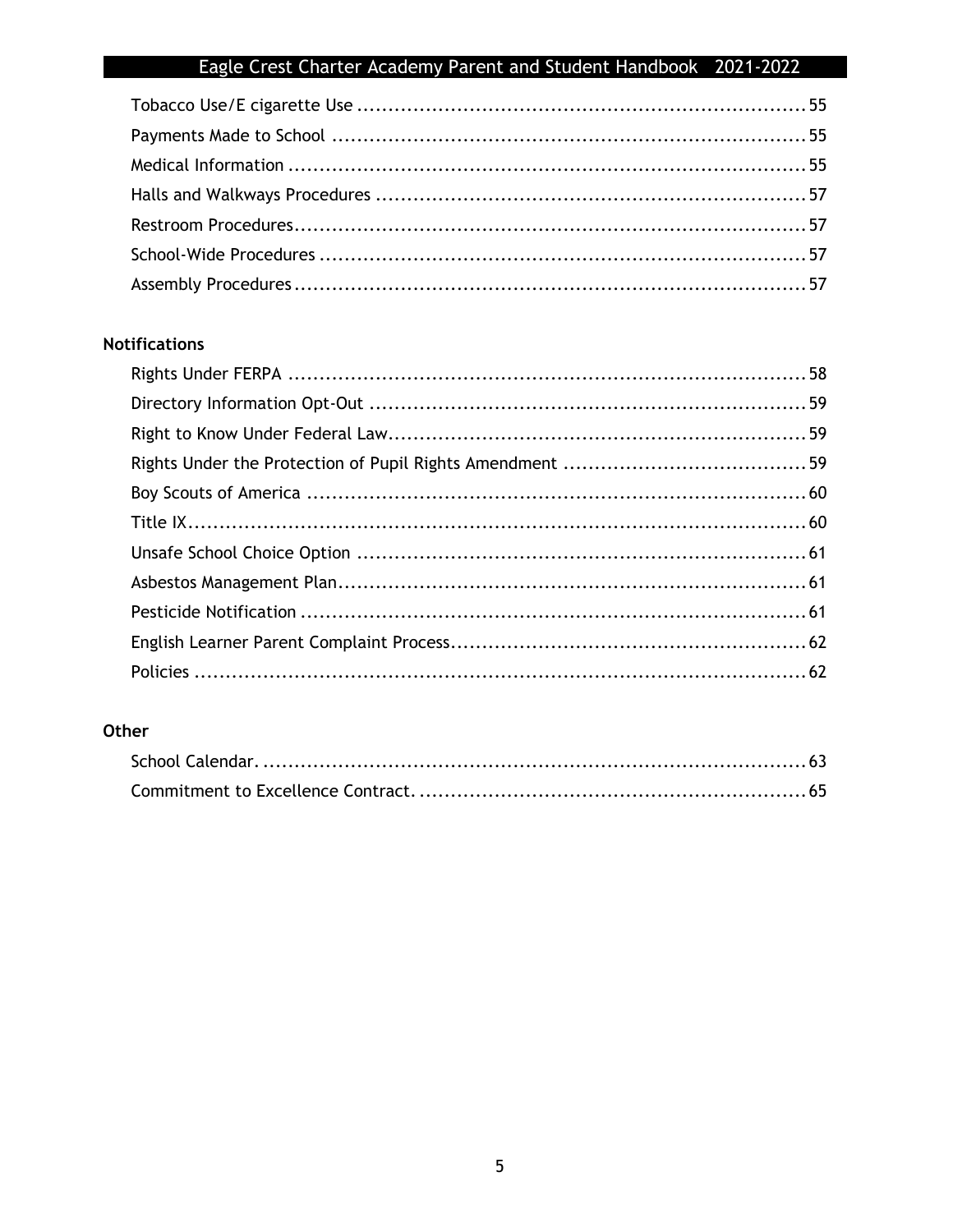## **Board of Directors**

## Robyn Allison, President Rhonda Carter, Vice President Cynthia Evenhouse, Treasurer/Secretary Gwen Klemm, Director

Board meetings are open to the public and meeting dates and times are posted at the school.

#### **School Mission**

The staff, parents and board members of Eagle Crest Charter Academy accept the responsibility to develop students of high moral character, who attain a mastery level of the basics, are superb communicators, and will have a solid foundation for life-long learning.

## National Heritage Academies

National Heritage Academies is a network of public charter schools serving families and students in multiple states. Our early childhood, elementary, and middle school programs are designed to put children on a solid path to success in high school, college, and beyond. As a network, all National Heritage Academies schools share a common vision, while each individual school enjoys the flexibility of tailoring their program to meet the needs of their specific community.

**NHA's Parent Relations Department** provides guidance to parents and the school in resolving concerns. Once the classroom teacher, dean, and/or principal have been contacted regarding your concern, you may also reach out to the Parent Relations team to discuss any additional needs.

**Parent Relations Contact Information:** Phone: (877) 642-7471 (Monday–Friday; 8:30 a.m.–4:30 p.m.) Email: [info@nhaschools.com](mailto:info@nhaschools.com)

National Heritage Academies 3850 Broadmoor Avenue Grand Rapids, Michigan 49512 [www.nhaschools.com](http://www.nhaschools.com/)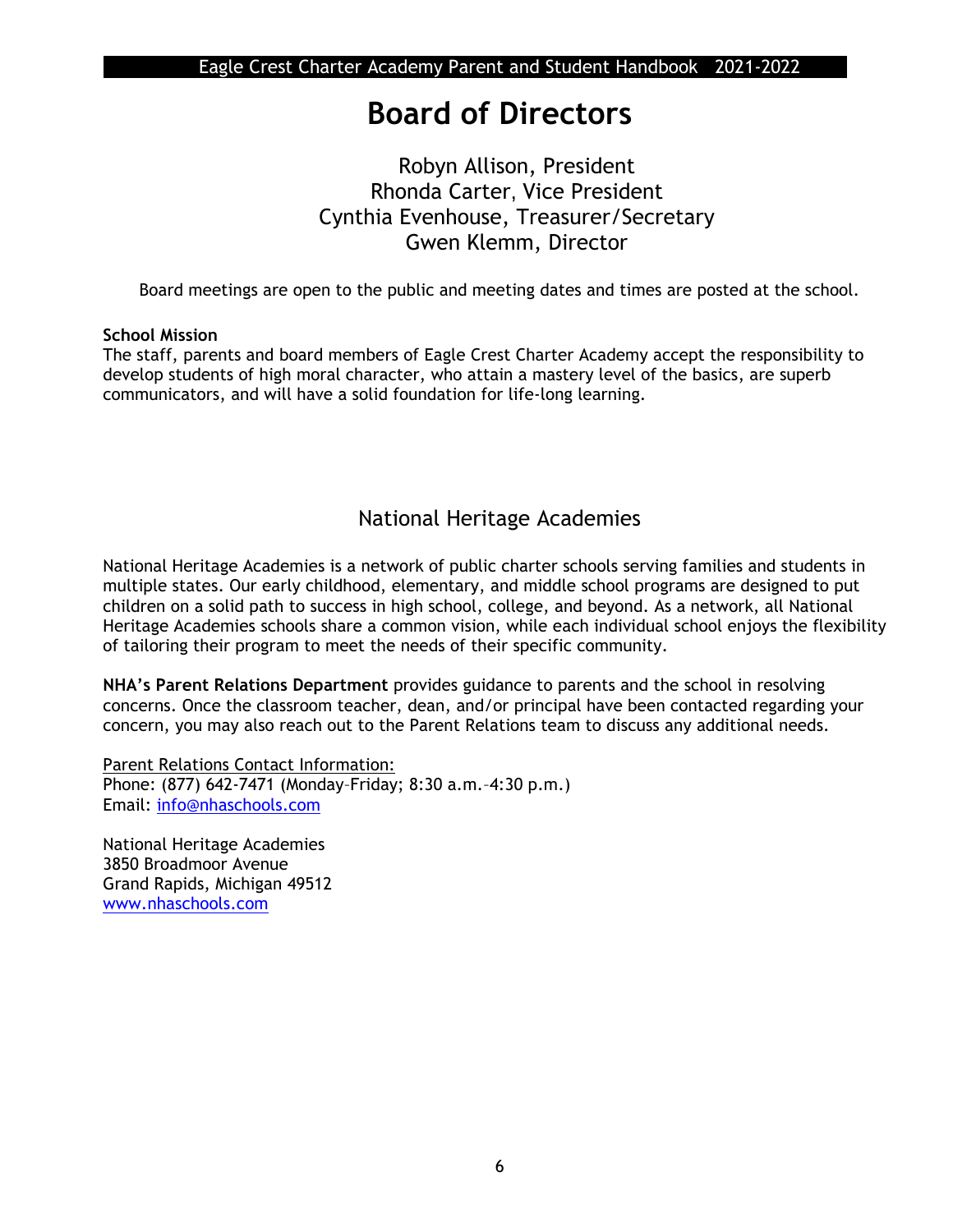## **Our Purpose, Vision, and Philosophy**

#### **Purpose and Vision**

Working in partnership with parents and the community, the school's purpose is to challenge each child to achieve. We offer a challenging, character-based education through a rigorous curriculum with high academic and social expectations with the vision to better educate more children.

#### **Educational Philosophy**

The educational philosophy is based on the principles set forth in *Effective Schools Research*  developed by Professor Ronald R. Edmonds*. Effective Schools Research* recommends research-based school attributes that are associated with quantifiably improved student learning.

In his book *What Works in Schools*, Robert J. Marzano translates these principles into the following factors:

School-Level Factors:

- A guaranteed and viable curriculum
- Challenging goals and effective feedback
- Parent and community involvement
- A safe and orderly environment
- Collegiality and professionalism

Teacher-Level Factors:

- Instructional strategies
- Classroom management
- Classroom curriculum design

Student-Level Factors:

- Home environment
- Learned intelligence and background knowledge
- Student motivation

The school employs a continuous improvement model that focuses on principles and practices that are simple and supported by research.

The school supports its researched based approach to education by including the following practices in its daily operation of the school:

**College Readiness:** The school's focus on a liberal arts education provides the academic foundation necessary to succeed in an increasingly global and competitive society. In grade school, the vast majority of time is spent on mastering the core subjects of English, history, mathematics, reading, and science. Furthermore, the school's first priority is to bring students up to grade level in reading and math, so they will be able to master other subjects as well. In all grades, at least twice as much time is spent on language arts and mathematics than on other academic subjects.

**Longer School Day:** School days are approximately seven hours long, which is longer than most traditional public schools. This includes at least six hours of instructional time.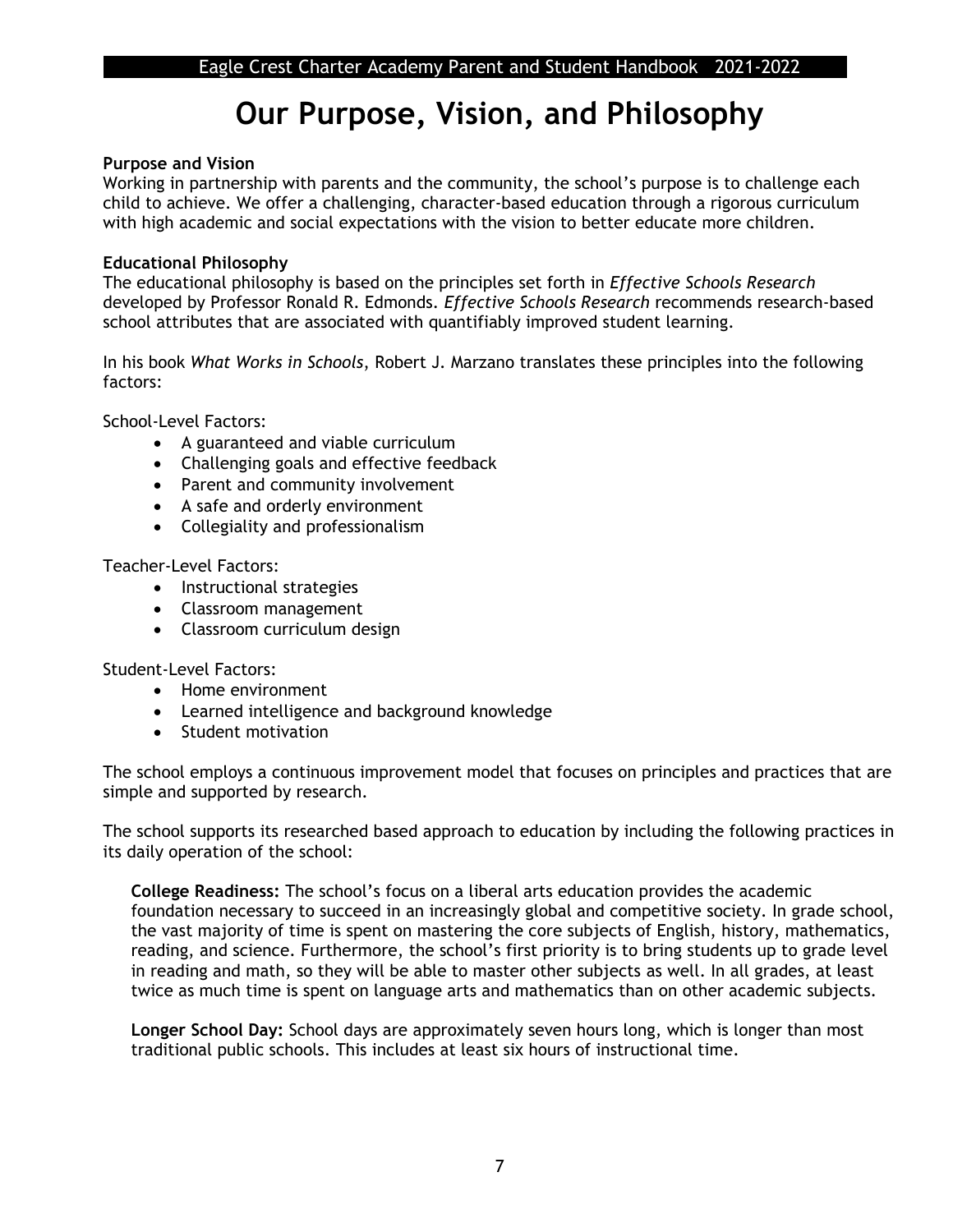**Structured Discipline:** Students are expected to follow a clearly defined and structured discipline program. This program encourages personal responsibility and respect for others. As a result, students who have had behavior problems at other schools are often drawn back into a positive learning environment.

**Moral Focus Program:** Part of the school's purpose is to instill a strong moral identity in each of our students. The Moral Focus curriculum comprehensively identifies the skills, behaviors, and virtues students will need for character growth and development to prepare them for success, both academically and throughout their lives. The curriculum includes explicit and integrated instruction around three key components of character to provide students with a strong foundation for leading an ethical life. The Moral Focus program is an essential part of every student's education.

**Parental Involvement:** Research indicates that a leading predictor of student success is parental involvement; therefore, parents are included in many aspects of the education program. The school governance structure relies on significant parental input and cultivates a close working partnership between staff members and parents. In addition, parents are asked to volunteer by participating in playground activities, becoming a member of school committees, or helping in the classroom, library, or office. To encourage involvement, parents sign a "Commitment to Excellence Contract" upon their child's enrollment, committing to active involvement in the school.

**American Heritage:** It is appropriate to demonstrate a great deal of both pride in the history of the United States and gratitude for our unique roots and founding by gifted men and women.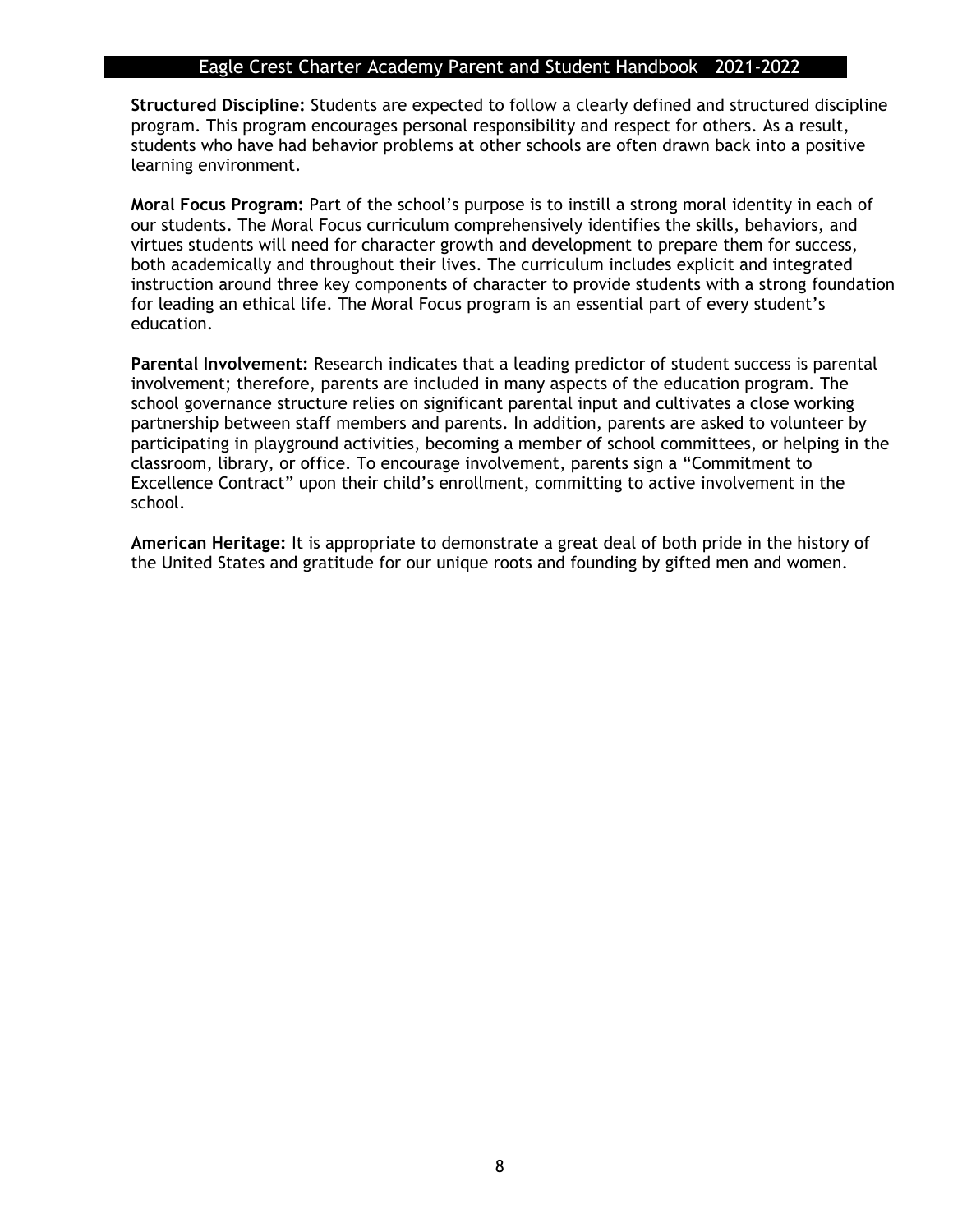## **The Four Pillars of NHA**

## **Academic Excellence**

National Heritage Academies has invested significant financial resources in the development of a strong academic program that provides students with an excellent academic foundation. In partnership with NHA, we have carefully selected the finest curriculum to be used by our teaching staff in order to accomplish our purpose. All of our curriculum meets or exceeds the state educational standards.

### **Moral Focus**

We believe that a strong moral identity is foundational to student success. It is our goal to not only support the virtues parents try to instill at home, but to explicitly teach students the skills, behaviors, and virtues necessary for leading an ethical life. NHA's nine monthly virtues are Wisdom, Respect, Gratitude, Self-control, Perseverance, Courage, Encouragement, Compassion, and Integrity. Students will learn to internalize these virtues through the intentional and consistent focus on the application of Moral Focus concepts throughout all aspects of school life. This integration is essential for students to learn the importance of developing and maintaining strong personal character and to create a learning environment built on a foundation of respect and care where everyone works hard to achieve academic goals and improve school culture. The Moral Focus program is an essential part of every student's education.

## **Student Responsibility**

In addition to preparing our students for academic success, we seek to develop a strong sense of responsibility in each child. We want students to take personal ownership of their success or failure, regardless of their background or previous experiences. This includes sound decision-making, an ability that is becoming critical in our ever-changing, complex world. Students must meet high expectations both academically and behaviorally. Our teachers work with students and parents to promote the responsibility necessary for success both in and out of school.

## **Parental Partnership**

A successful learning experience would not be possible without the partnership and dedication of our students' parents. Parental participation in each school's program is solicited and highly encouraged. Our parents are involved on leadership committees, in the classroom, and in the details that make a school function effectively. NHA parents know they are always welcome and that they are a key to the success of every NHA student.

NHA believes that open communication between school and home improves the quality of the educational experience. Every marking period, parents receive detailed written reports of student performance and accomplishments. These reports are coupled with fall and spring parent-teacher conferences. The reports and conferences include interpretation of internal and external measures of assessment. Teachers and parents may also schedule additional meetings.

At all other times throughout the year, parents can use NHA's Secure School Website via the Internet to view their child's grades and progress. This web-based information center provides parents with both classroom information and student academic data. The Secure School Website promotes the increased accountability of all participants in the educational process—teachers, students, and parents.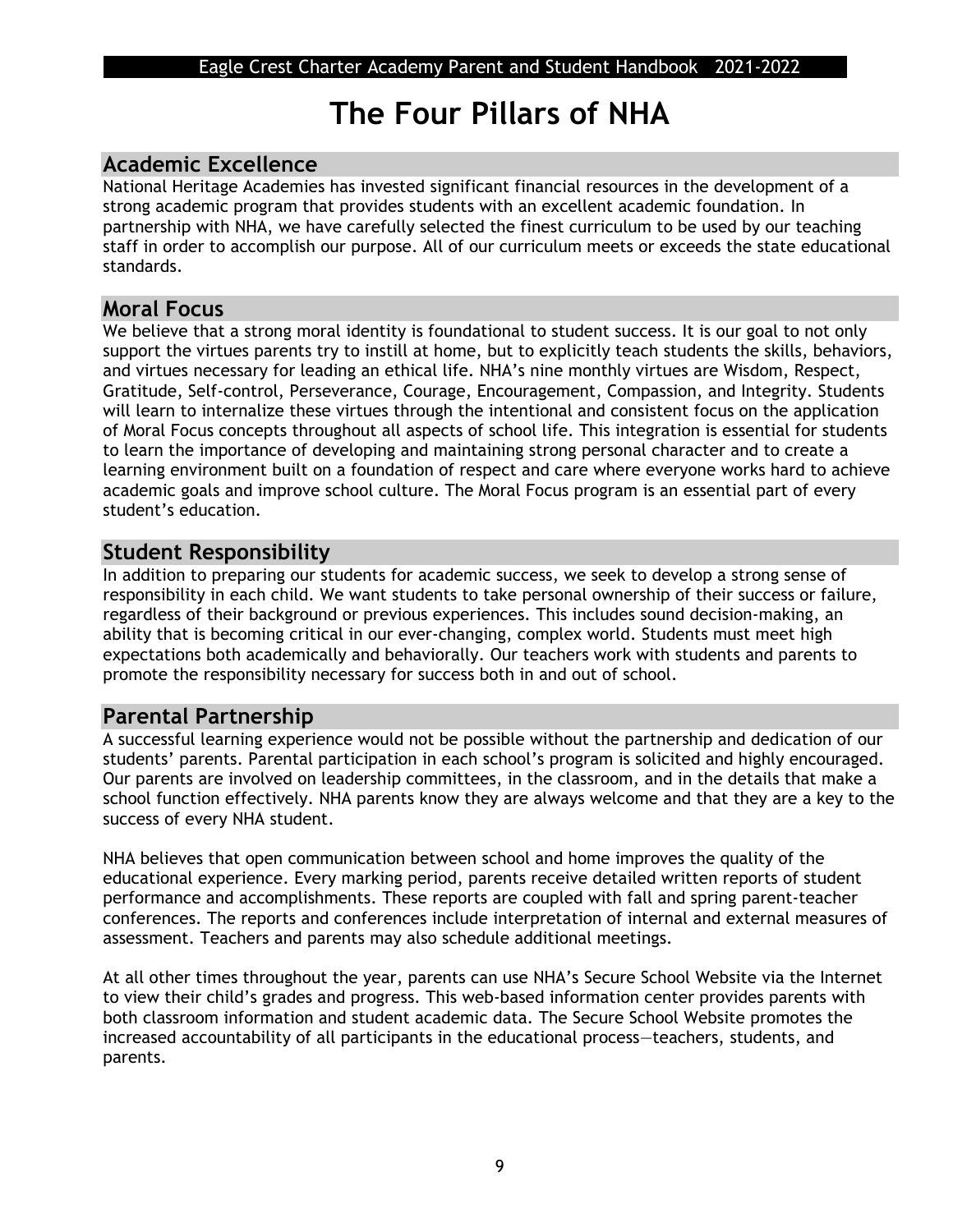## **Academic Excellence: Curriculum**

The school uses the National Heritage Academies (NHA) curriculum, a rigorous and challenging curriculum uniquely designed to prepare them for high academic achievement in successive schooling environments. Our goal is to graduate students who have not only had the opportunity to experience academic excellence but have also acquired the knowledge and skills necessary to thrive in high school and beyond.

## **English Language Arts**

The NHA English Language Arts curriculum, aligned with the Common Core State Standards, provides students with the knowledge, skills, and strategies necessary for success in listening, reading, speaking, viewing, and writing. Early reading instruction focuses on the building blocks of reading phonemic awareness, phonics, vocabulary, comprehension, and fluency. These building blocks lay the foundation for the intellectual processes necessary for students to remember, understand, analyze, evaluate, and apply the ideas they encounter while reading.

## **Mathematics**

To provide students with the mathematical skills they will need in everyday life as well as in the rigors of high school and post-high school mathematics, NHA has developed a strong mathematics curriculum, aligned with the Common Core State Standards, that emphasizes communicating, computational and procedural skills, making connections, reasoning and proofing, problem solving, and using representations. Students learn to represent and communicate ideas through graphs, mathematical terms, models, signs, symbols, and writing.

## **Science**

NHA has developed an engaging science curriculum that encourages students to participate actively in scientific inquiry while developing scientific literacy. When participating in inquiry, students describe objects and events, ask questions, construct explanations, test those explanations against current scientific knowledge, and communicate their ideas to others. Students' scientific knowledge is developed in the areas of The Nature of Science, The Living Environment, Physical Science, and Earth and Space Science.

## **Social Studies**

NHA's Social Studies curriculum includes the examination of historical documents, so students can demonstrate their understanding of the major themes, developments, and turning points in our nation. The curriculum is strong in the study of National and World Geography. We build a strong knowledge of economic principles, so students understand the impact of economic forces both internationally and personally in their daily lives. Additionally, the curriculum is comparative in examination of world cultures. This creates a point of reference by which students compare the freedoms of American life with non-democratic societies both historically and currently. Our students are reminded of the rights and liberties they enjoy and the due reason to participate in and protect those liberties.

## **Art**

Art classes allow students to explore the many different aspects of art while acquiring an understanding of the significant role art has played in the expression of ideas throughout history. Hands-on art projects help develop student creativity and self-expression and are frequently related to current classroom topics.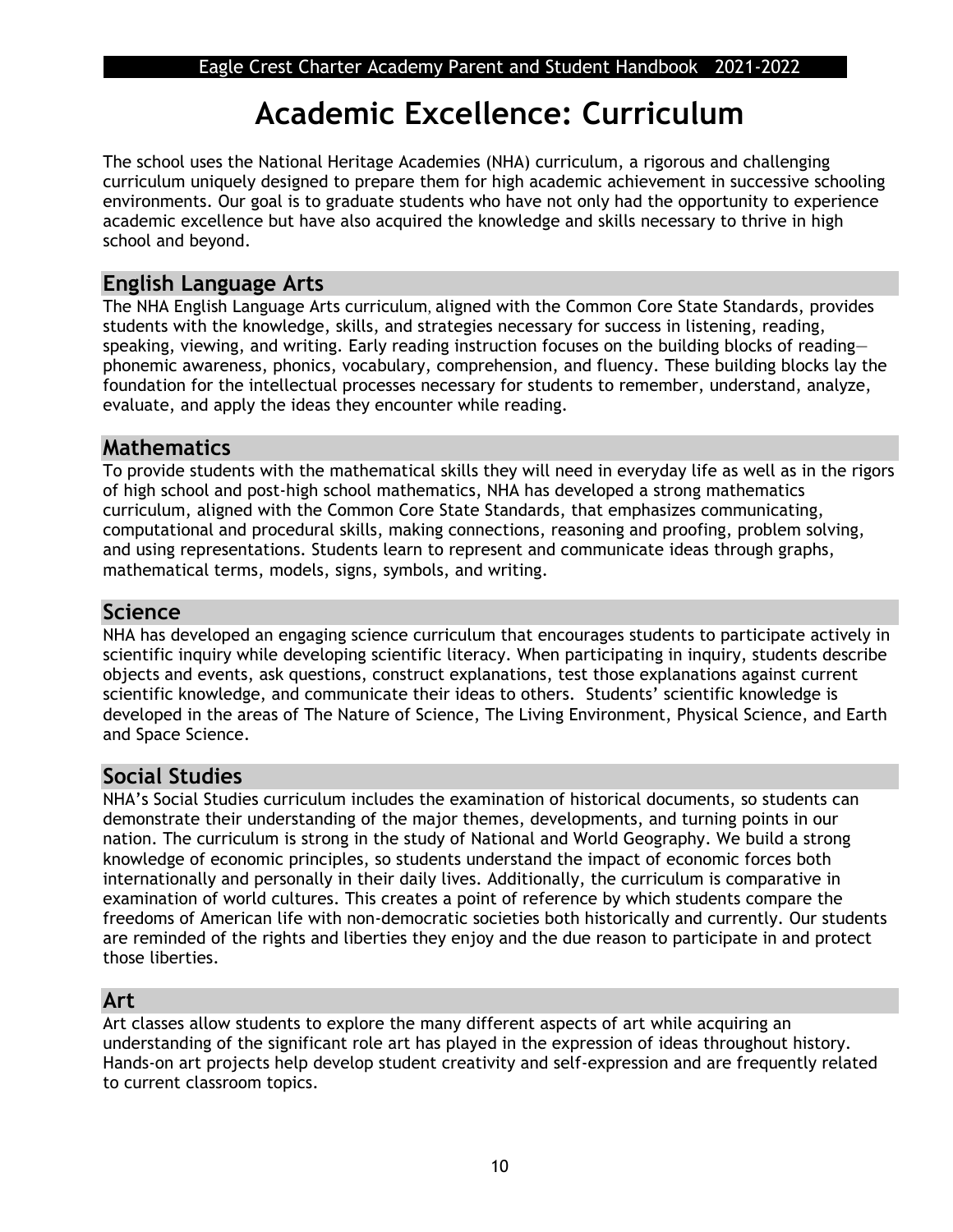### **Music**

Students are exposed to a wide variety of music education and many periods of music during their classes. Basic music concepts such as beat, rhythm, fast/slow, high/low, and music notation are taught from kindergarten through 8<sup>th</sup> grade. Students also spend time developing an appreciation for different genres of music and their great composers. All concepts are introduced in kindergarten and further developed in each subsequent grade level.

#### **Foreign Language**

Foreign Language is taught with an emphasis on the basics. Classes serve both to introduce and to teach the new target language and to reinforce and clarify English. Both grammar and culture are seen as essential to providing a complete foreign language experience.

## **Physical Education**

Physical Education is a sequence of developmental experiences in which students learn through movement. Students work on individual skill development and learn about teamwork and the importance of sportsmanship. In addition, they are given the opportunity to develop a positive attitude toward life-long physical activity.

## **Library and Educational Technology**

The technology education program at our school equips students with digital literacy skills needed to be productive, safe, and technologically savvy life-long learners. The progressive K - 8 technology curriculum scaffolds student learning of technology from foundational computer skills to coding and innovative design. Our NHA Technology Standards (2017) are derived from the national technology standards for students published by the International Society for Technology in Education. Online safety, digital citizenship and cyberbullying awareness and prevention is taught annually in compliance with the Children's Internet Protection Act.

The library program at our school is designed to expose students to a wide variety of classic and contemporary literature, instill a life-long love of reading, and develop their information literacy skills. The library collections will contain specific materials that support the curriculum and provide students with a variety of high-quality literature. The library program has been crafted to reflect expectations of students set forth in the Information Literacy Standards developed by the American Association of School Librarians (AASL).

## **Moral Focus**

We believe it is imperative to equip students with both the moral and academic foundations necessary to interact successfully in today's society. Our Moral Focus Program is centered on the study of 9 Virtues: Wisdom, Respect, Gratitude, Self-control, Perseverance, Courage, Encouragement, Compassion, & Integrity. Virtues are fundamental to a great education, and great schools place equal importance on developing the heart and mind of students.

| <b>MONTHLY VIRTUES</b>                                                                            |           |                      |  |                   |                  |  |
|---------------------------------------------------------------------------------------------------|-----------|----------------------|--|-------------------|------------------|--|
| <b>WISDOM</b><br><b>SELF-CONTROL</b><br><b>PERSEVERANCE</b><br><b>GRATITUDE</b><br><b>RESPECT</b> |           |                      |  |                   |                  |  |
| (September)                                                                                       | (October) | (November)           |  | (December)        | (January)        |  |
| <b>COURAGE</b>                                                                                    |           | <b>ENCOURAGEMENT</b> |  | <b>COMPASSION</b> | <b>INTEGRITY</b> |  |
| (February)                                                                                        |           | (March)              |  | (April)           | (May)            |  |

Character is defined by which virtues our students determine are important to their lives and there are certain necessary steps to acquire or strengthen those virtues. Our Moral Focus Program is structured around a clearly defined process for teaching and learning virtues. That process outlines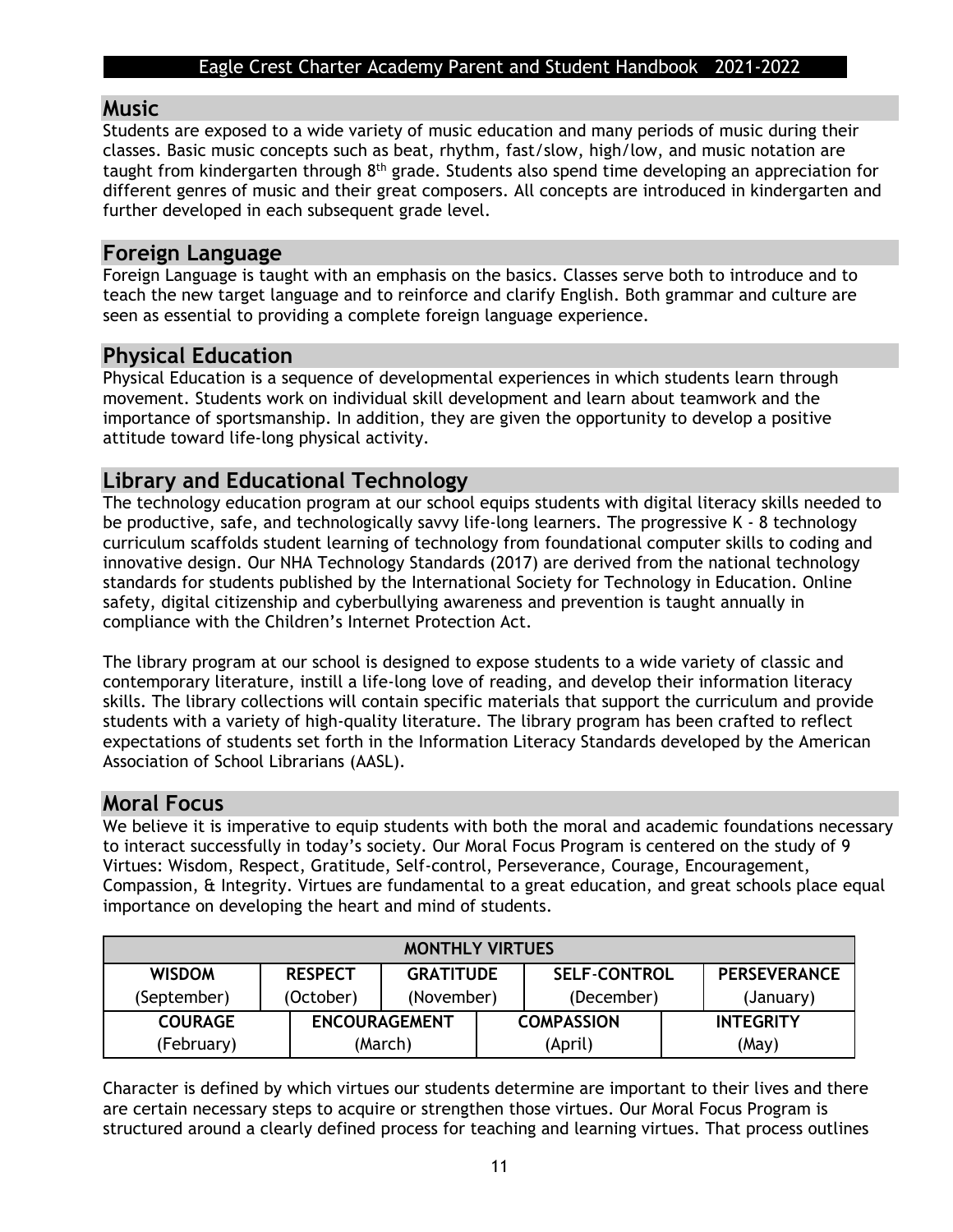those steps, allowing teachers to intentionally guide students through the process of teaching virtues. They provide them with the opportunity to learn virtues in a way that will not only affect their mind, but change their heart.

- Step 1: Introduction Define the virtue
	- Students learn to name the virtue and simply define it in terms they understand as a foundation for their journey. (focus for the 1st week of each month)
- Step 2: Connection Understand the importance of the virtue to create personal meaning and value
	- Students learn to describe the value & meaning of a virtue. A necessary step that motivates them to put forth the effort to put virtue into action. (focus for the 2nd week of each month)
- Step 3: Reflection Recognize the positive impact the virtue has and know exactly how to display it
	- Students learn what it looks like and sounds like through intentional modeling and careful study, allowing them to recognize it in others. (focus for the 3rd week of each month)
- Step 4: Application Find ways to display the virtue and be intentional about practicing it Students are given regular opportunities to practice virtues. Practice is the key to virtues becoming a learned behavior or habit. (focus for the 4th week of each month)

To support the Moral Focus program, time is dedicated each day to the teaching of Moral Focus virtues. The 4 steps of the process described above form the core of Moral Focus instruction. Each month is broken down into 4 weeks of instruction that correspond to the 4 steps for teaching virtues. Each grade bases instruction on a definition of each virtue designed for their grade level. The definitions scaffold in complexity from grade to grade, allowing students to deepen their understanding and extend their ability to display each virtue.

This comprehensive approach provides students with a strong foundation for leading a moral life. Students will learn to internalize these virtues through the intentional and consistent focus on the application of Moral Focus concepts throughout all aspects of school life. This integration is essential for students to learn the importance of developing and maintaining a strong personal character and the qualities necessary for success as both a student and a citizen. Additionally, all students are given the opportunity to participate in service-learning projects.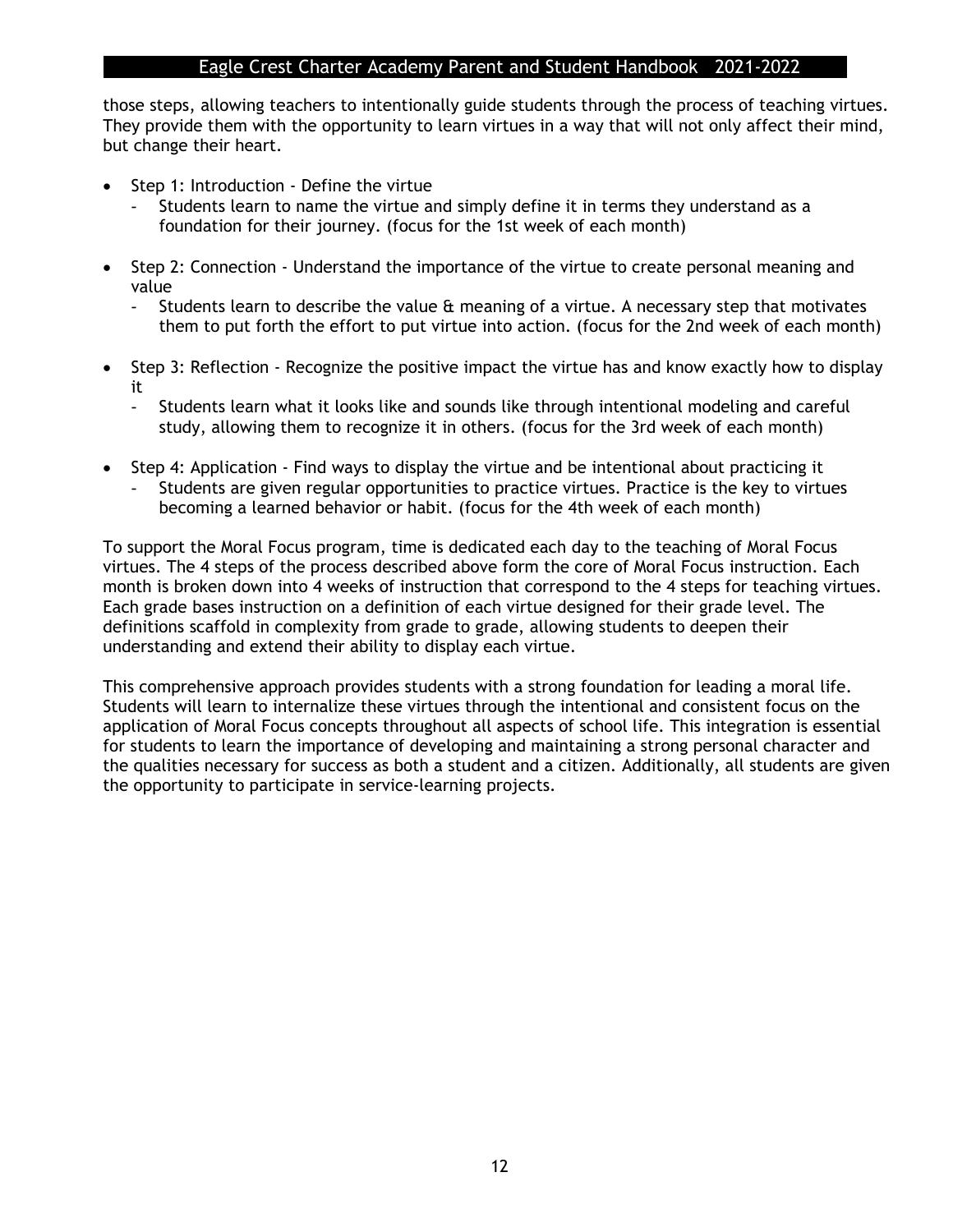## **Academic Excellence: Achievement**

## **Honors Recognition**

At the end of each Trimester, special recognition is given to those students in grades 3-8 who have achieved excellence in their academic progress as well as in the Moral Focus. Students are given awards based on their individual accomplishments during the previous Trimester.

> Summa Cum Laude (with highest honor) ....A average Magna Cum Laude (with high honor) .........A-/B+ average Cum Laude (with honor)........................B average

## **Student Grade Placement, Acceleration, Promotion, or Retention**

The principal is authorized to make initial grade placement of a student and to promote, accelerate or retain students after initial grade placement. After initial grade placement, a student is expected to progress through the grades one year in each grade receiving the benefits of academic, social and physical growth usually accompanied with a full year of development. On occasion, it may be in the best interest of the student to have a new grade placement, be accelerated more than one grade, or be retained in the current grade. In this event, supporting documentation with interventions already offered to the student will be provided by the school. If a student's parent or teacher believes one of these grade changes should be considered, a written request for consideration should be provided to the principal, including the reasons for such consideration. The final decision regarding placement, acceleration, promotion, or retention of a student rests solely with the principal.

The principal shall consider the following, when making such decisions:

1. The education record of the student, including but not limited to a student's grades, standardized test scores, reading, speaking and math skills, the curriculum of each grade, the available teacher(s) skill(s)delivering the instruction and available programs

- 2. Attendance
- 3. Discipline
- 4. The physical, social and emotional readiness of the student for the curriculum of each grade
- 5. The recommendation of the student's parents and teachers
- 6. The applicable laws governing these decisions.

The goal of placing, accelerating, promoting or retaining a student is to enhance the opportunity for the student to achieve learning goals, meet state and school performance expectations, and to be prepared for high school, college, and career plans.

#### **Special Education Students**

The decision to retain a student with a disability is approached with great caution. The Principal, after consultation with the IEP Team, makes the final decision regarding the promotion and retention of students with disabilities. A student with a disability may not be retained based on their disability, but may be retained for other factors. The parent of a student with a disability may appeal the decision to the school board of directors or may choose to have the student leave the school. If a parent appeals the principal's decision to the school board of directors, the school's special education supervisor must be contacted for consultation and guidance.

#### **English Learner Students**

The retention of an English Learner (EL) student is a decision that is carefully considered by the building principal. The principal, in collaboration with the EL Coordinator, EL teacher, and Special Populations Team, should consider evidence related to the student's performance in each subject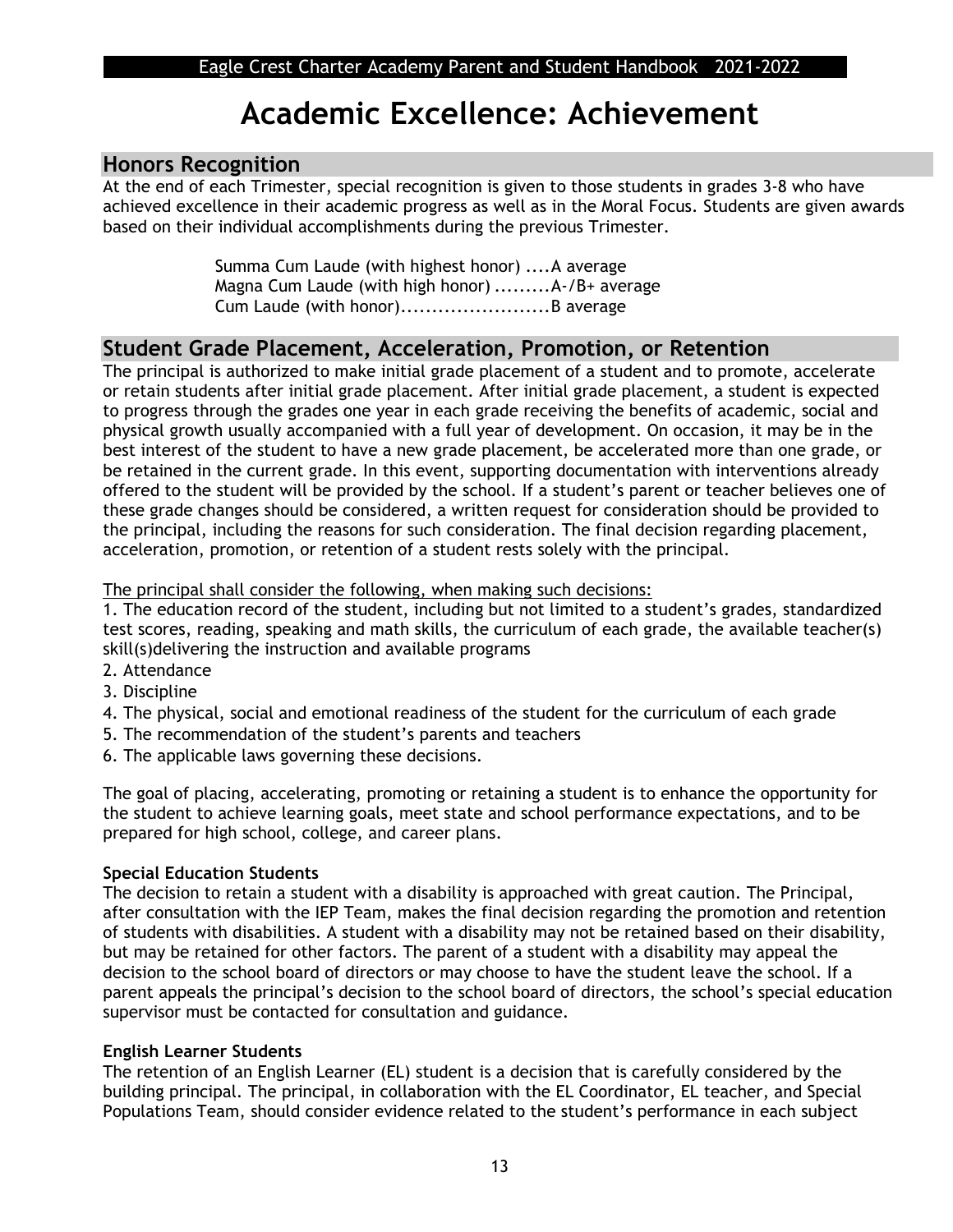area when making this determination. An English Learner student may not be retained solely based on a lack of language skills, but may be retained for other factors.

## **Third Grade Retention**

Michigan law requires that third-grade students not scoring proficient on the third-grade state summative assessment be retained. To that end, the school will identify and support all K-3 students with a reading deficiency in order to ensure success on the third-grade state summative assessment. The school has a web-based system for managing the individual reading improvement plans (IRIPs) for K-3 students with a reading deficiency. The school has many resources to assist parents whose children have a reading deficiency.

If a 3rd grade student does not pass the state English language arts assessment, the school will notify the student's parents that the child may not enroll in 4th grade until certain criterion are met. The notification will inform the parent of the right to request a good cause exemption and the right to request a meeting with school officials to discuss retention/exemption.

It is the parent's responsibility to request the good cause exemption within 30 days after receiving notification. If the parent does not apply for a good cause exemption, the school must provide the student a reading intervention program and notify the parent of the proposed placement before placing the child in grade 4 during the school year.

**Grounds for Good Cause Exemption**. The school administration will meet with a parent requesting a good cause exemption. There are 5 grounds for granting a good cause exemption:

- the student has an IEP (Individual Education Plan) or 504 plan
- the student is a limited English proficient student with less than 3 years' instruction in an ELL program
- the student has received intensive reading intervention for 2 or more years and was previously retained in a lower grade.
- The student has been continuously enrolled in the Academy for less than 2 years and there is evidence that the student did not receive an appropriate IRIP (individual reading improvement plan) at the previous school.
- The student's parent/guardian has requested the exemption within 30 days and the principal determines that the exemption is in the best interest of the student. The law does not include any guidance on what is to be considered when determining the "best interest" of the student.

**Principal's Decision**. The principal has the discretion whether to grant the exemption after receiving a recommendation for a good cause exemption from the student's 3rd grade teacher. The principals' decision is final and will be communicated in writing to the parent at least 30 days before the first day of school.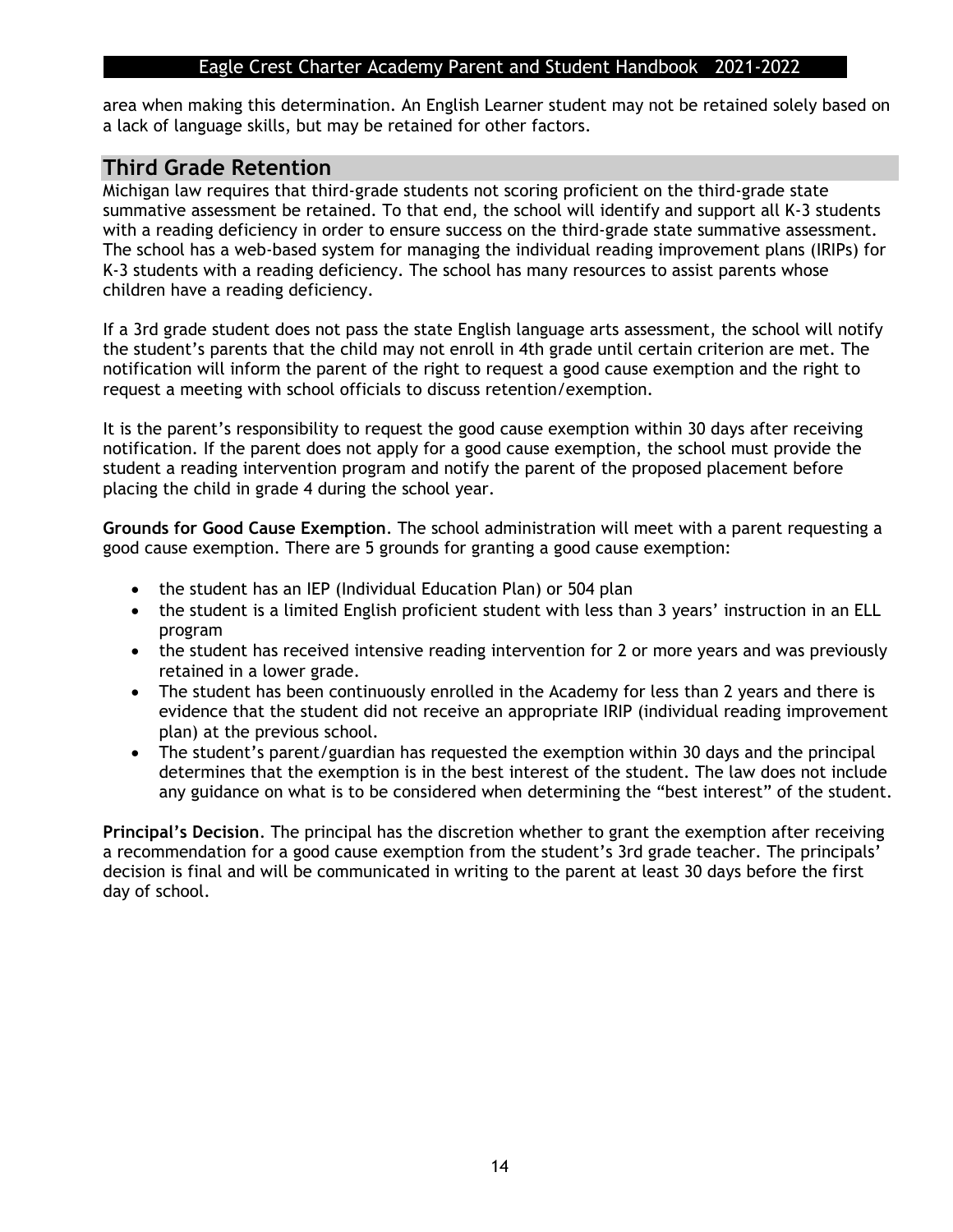## **Academic Excellence: Student Support Services and Special Education**

It is the goal of the school to provide appropriate educational opportunities for all students.

It is the school's obligation to provide appropriate educational opportunity to all students with suspected disabilities or disabilities, as defined under the Individual with Disabilities Education Act ("IDEA") and state special education rules and regulations. For additional specifics regarding a student's special education rights, parents are encouraged to review the *Procedural Safeguards* that are available from a school administrator or special education provider.

## **Child Find**

The IDEA includes a Child Find Mandate. Child Find requires all school districts to locate, identify and evaluate all children with disabilities regardless of the severity of their disability. This obligation encompasses all children who are suspected of having a disability, including children receiving passing grades and "advancing from grade to grade…" A parent who suspects that their child may have a disability and is in need of special education and related services may initiate a free evaluation of their child by contacting the school principal and providing a written request for an evaluation under IDEA and/or Section 504. The school must take the parents request into consideration and provide a response consistent with State and Federal special education requirements. If the school does not suspect a disability, it may refuse to conduct an evaluation. If the school refuses, it must give the parent written notice explaining the reason(s) why it is declining to initiate an evaluation, what data the decision was based upon, and other factors considered. The parents then have the right, if they choose, to request a due process hearing to seek a ruling to conduct an evaluation.

## **Rehabilitation Act of 1973 - Section 504 (General Education)**

Section 504 of the Rehabilitation Act of 1973, 29 USC 794, (sometimes referred to as "Section 504") prohibits discrimination against individuals with disabilities solely on the basis of their disability. If you have Section 504 questions please contact the school's principal who has been designated as the Section 504 Coordinator. The Section 504 Coordinator is responsible for investigating and resolving complaints. In addition, any individual who desires information related to the Rehabilitation Act of 1973, or the Americans with Disabilities Act, may contact the school's principal or the NHA Special Education Department at (616) 222-1700. The school does not discriminate against individuals seeking to access a program or service of the school based on disability. Where an individual desires to participate in a program or service and needs a reasonable accommodation in order to do so, they should contact the school's principal to request an accommodation. In addition, if you suspect that your child has a disability which may qualify him/her for support under Section 504, you should contact the school's principal to begin the referral process. Upon initiation of the Section 504 referral process, parents will be provided with a copy of the Section 504 Procedural Safeguards and Parent/Student Rights which contains complaint and due process procedures.

## **The Intervention Assistance Team**

The Intervention Assistance Team (IAT) is a committee of school personnel set up by the principal to ensure ongoing and effective support for students and classroom teachers. Parents are informed if their child is being considered for referral to the IAT for behavioral and/or academic support. The IAT is a general education intervention process and team membership will generally include: a building administrator, the student's general education teacher, and a staff member knowledgeable in accommodations and interventions. Parents may also be invited to participate in this meeting. The team provides a forum to discuss the student's academic and behavioral data and needs. In addition, the team generates, initiates, and monitors implementation of interventions designed to address the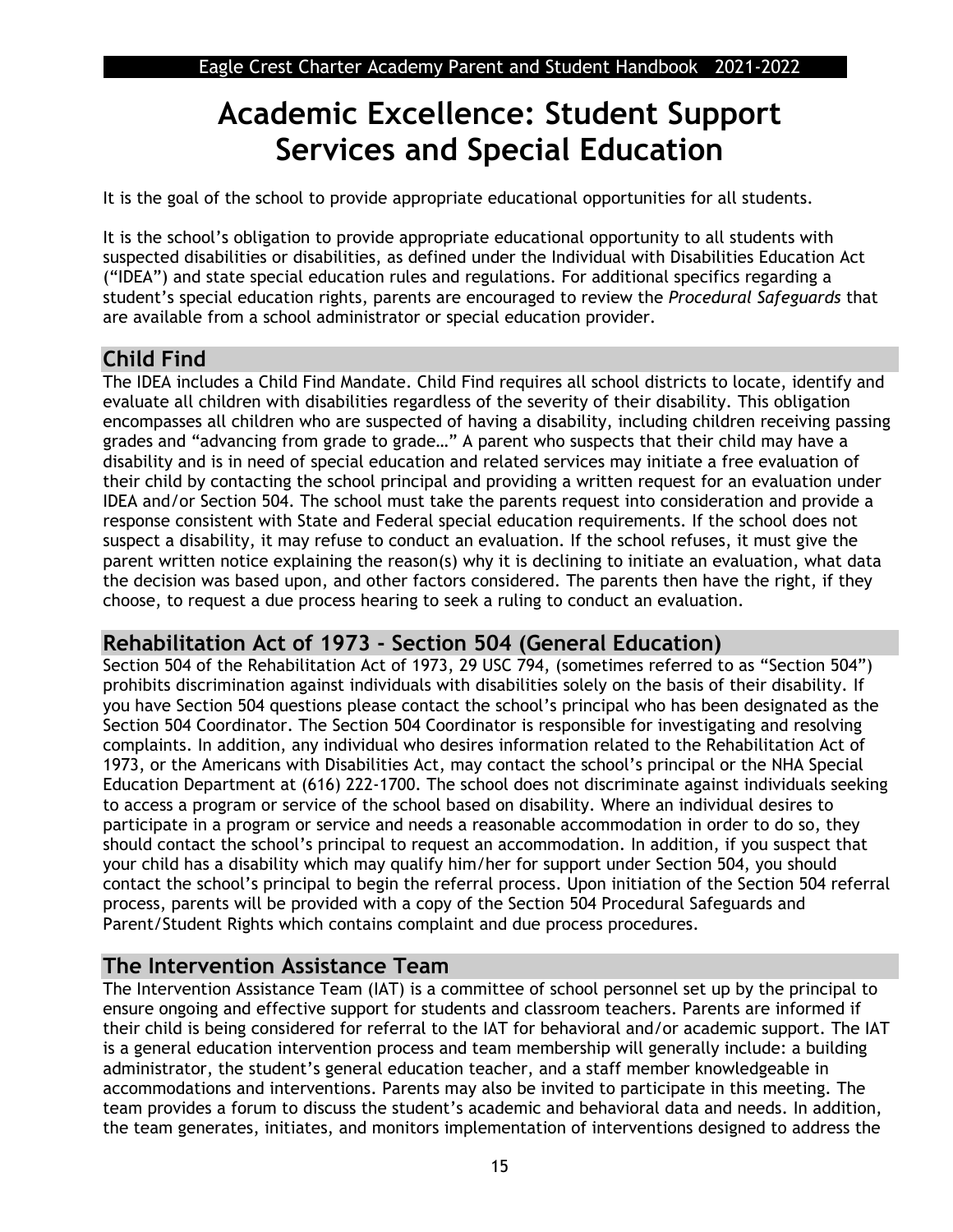individual needs of the student. This includes use of the resources of the school, family, and the community. This process creates awareness and understanding of the issues affecting the student and their academic and behavioral performance. The IAT may serve as the pre-referral interventionplanning team for those "unidentified" students whose difficulties may suggest the presence of a disability. As appropriate, the IAT may refer a student to the Special Education team for formal assessment. Parents should be informed if the IAT is considering a referral of their student to the Special Education team. Prior to initiating a special education evaluation, written parental consent/permission must be obtained. Information gathered through implementation of interventions identified by the IAT will be taken into consideration as a part of the special education evaluation along with progress monitoring and other data sources provided by the parent, educational staff, and others as deemed appropriate. The IAT's review of documentation of intervention strategies, the student's response (progress monitoring data), in addition to a referral for special education testing for a suspected disability, fulfills the Child Find requirement under IDEA and State special education requirements.

### **The Individual Education Program**

The school will comply with the IDEA and state regulations and every student identified as having a disability will be provided an Individual Educational Program (IEP) designed to address their unique needs. All required components of the IEP will be addressed including but not limited to: a description of the student's present level of academic achievement and functional performance including disability related needs, goals and objectives, supplementary aides and services, program services, ancillary services, extended school year, etc. All students with disabilities are considered general education students first. Each IEP is designed to assure that eligible students receive a free appropriate public education (FAPE) and specialized instruction delivered by highly qualified special education staff within the least restrictive environment (LRE). Prior to the opening of school, registration forms are reviewed to identify students with current IEPs from previous schools attended. The parents are informed of their rights, procedures, and responsibilities under special education law. Decisions regarding an IEP are made by the IEP Team. This team has required participant's which minimally includes, general and special education providers and administrators. Parents are also encouraged to be a member of the IEP Team.

The IDEA includes specific rights for parents of children with disabilities. This information is contained in the document commonly referred to as the Procedural Safeguards. We encourage parents to review this document carefully so they are fully informed of their rights. Copies of this document are provided at a minimum of at least once per school year and can be obtained from your school office or by contacting the state's Department of Education.

## **Educational Placement of Students with Disabilities**

The school is committed to educating students with disabilities in the least restrictive environment (LRE) in order to meet their educational needs as determined by the student's IEP Team. This means that to the maximum extent appropriate, children who are disabled are educated with children who are nondisabled and special classes, separate schooling or other removal of children with disabilities from the regular educational environment occurs only if the nature or severity of the disability is such that education in regular classes with the use of supplementary aids and services cannot be achieved satisfactorily.

In an effort to meet with the LRE requirements, the school must ensure that a continuum of placement options is available to students with disabilities, including: services provided within the general education classroom; pull-out services; special classes; home instruction; instruction in hospitals and institutions; and in unique circumstances, access to programs and services located in settings outside the school. Placement decisions are the determination of the Individualized Education Program Team (IEPT).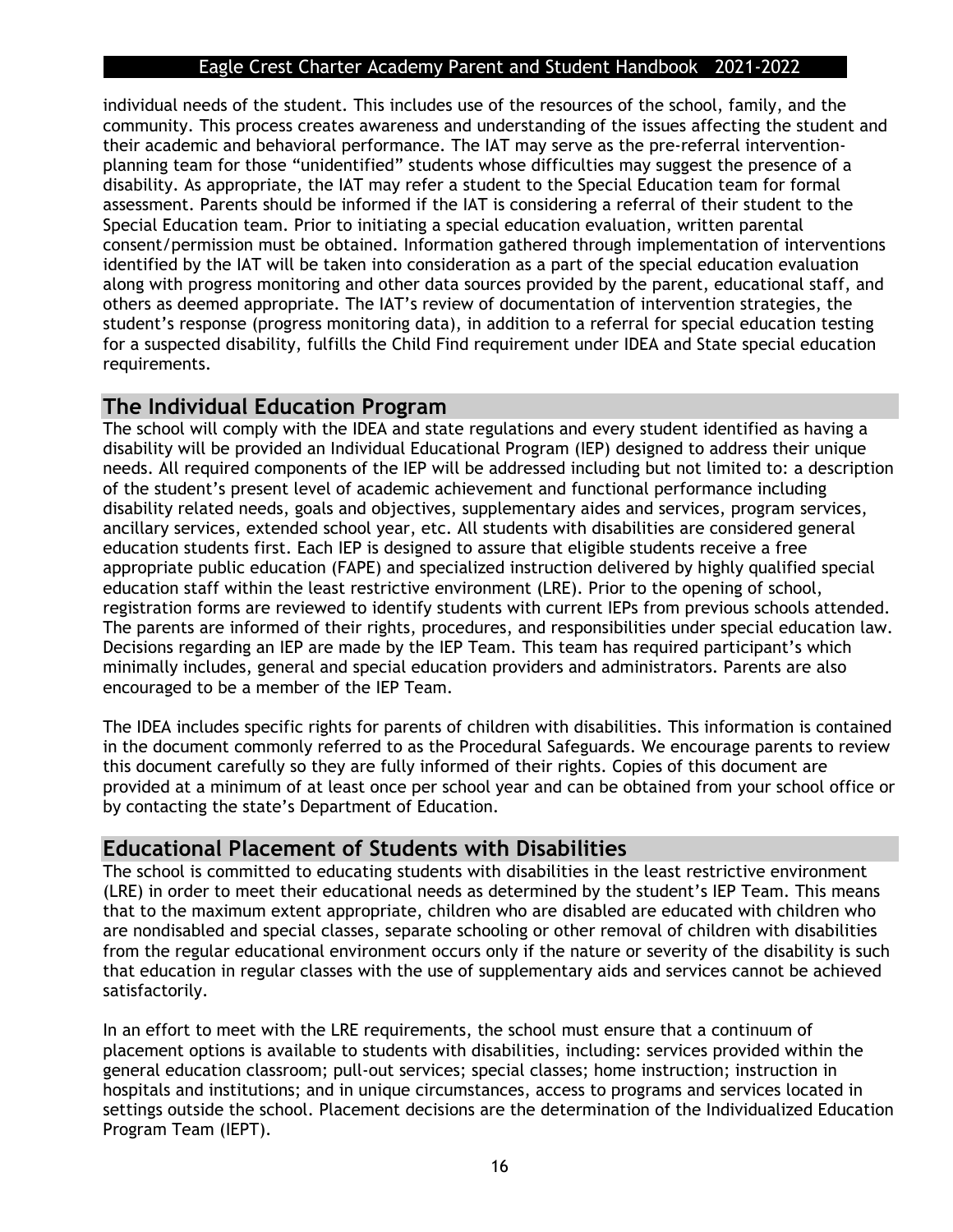#### **Transfer Students:**

**In-State transfer:** If a child with a disability (who had an IEP in effect in a previous public agency) transfers to a new school in the same state and enrolls in the new school within the same academic year, the public agency (in consultation with the child's parents) shall provide the child with a free appropriate public education, including services comparable to those described in the prior IEP, until the public agency adopts the prior IEP or develops, adopts, and implements a new IEP that is consistent with federal and state laws.

**Out of State Transfer:** If a child with a disability (who had an IEP in effect in a previous public agency) transfers to a new school in a different state and enrolls in the new school within the same academic year, the public agency (in consultation with the child's parents) shall provide such a child with a free appropriate public education, including services comparable to those described in the prior IEP's until the public agency conducts an evaluation, if determined to be necessary by the agency, and develops a new IEP, if appropriate, that is consistent with federal and state laws. The evaluation conducted is considered an initial evaluation as special education eligibility within the new state must be determined.

In order to comply with these transfer requirements, under certain circumstances the school may need to contract with another school/entity for the provision of educational services.

#### **Parent Participation**

Parents are an important member of the school community and have the right to participate in all meetings involving the evaluation, identification, and educational placement of their student. Parents will be invited to participate and share information about their student prior to and during the IEPT meeting. Parents are encouraged to review the *Procedural Safeguards* so that they are fully informed of their rights.

## **Crisis Management: De-escalation, Isolation and Restraint of Student**

The school is committed to maintaining a safe learning environment for all students, staff, and visitors. It is the policy of our school to only utilize approved physical restraint in response to emergency or crisis situations. Use of restraint procedures should: (a) not be viewed as a behavior change or intervention strategy, (b) be implemented only under extreme situations and as a matter of last resort, (c) be implemented only by trained personnel, and (d) be accompanied by school wide pro-active positive behavior supports to prevent the need for their use. When such activities are utilized, documentation procedures are required in addition to timely communication with parents and other key members of the educational system. This documentation must remain on file at the school and is considered part of the student's educational record. A copy of the school's seclusion and restraint policy is available on the school's website.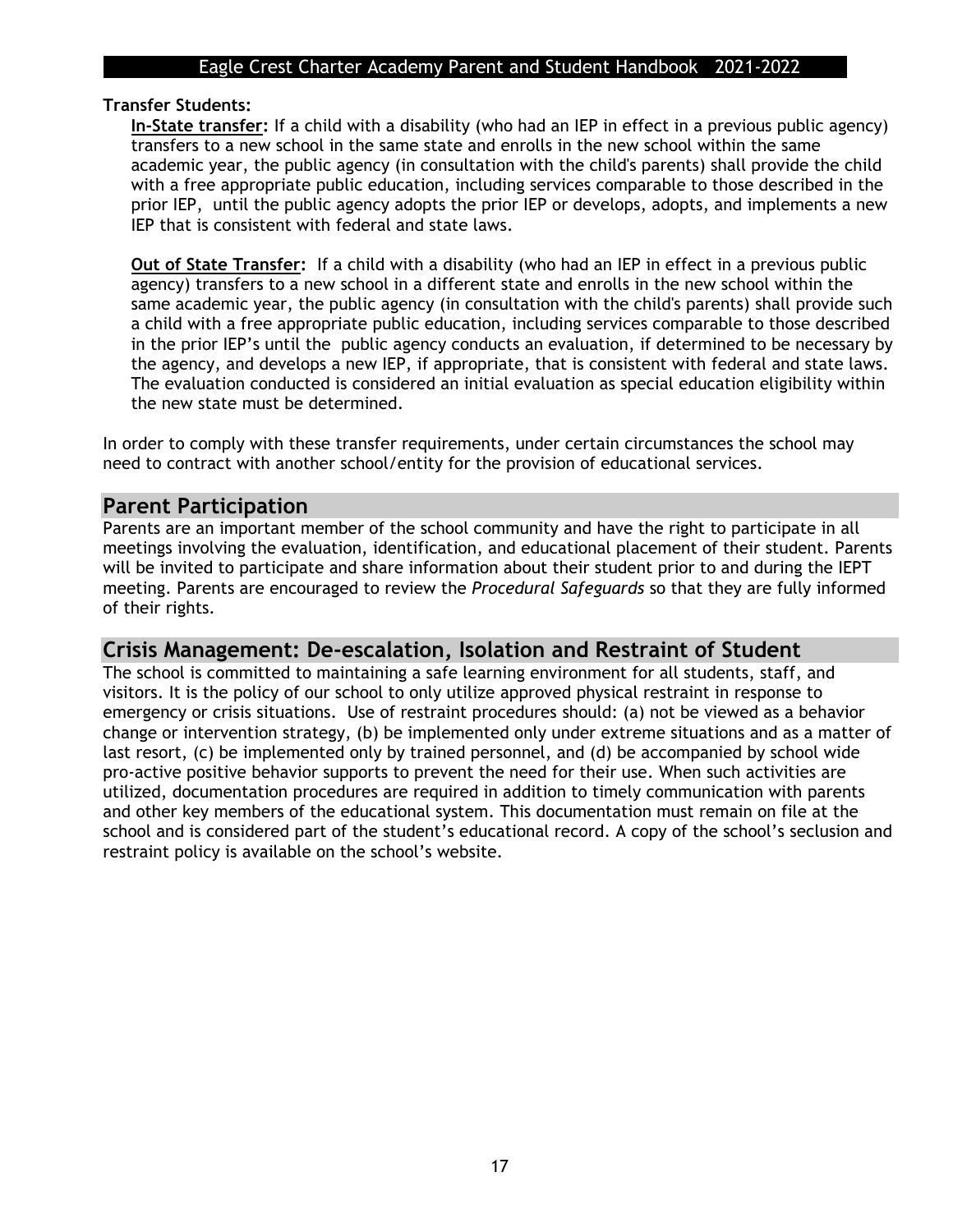## **Moral Focus**

## **Philosophy**

At NHA, we believe it is our job to ensure our students leave us not only with a quality education, but with strong moral character to guide them. They will inevitably be faced with challenges throughout their lives that we cannot anticipate, but must prepare them for. One of our primary academic goals is college readiness for all students, and we cannot achieve that goal by focusing on our rigorous academic program alone.

Through an intentional focus on the development of character, our students will acquire all of the skills they will need to prepare them for college and the challenges they will face in life. Moral Focus provides students with a moral foundation to stand on and the strength to withstand whatever comes their way. Parents are the first and most important influence on the development of a child's character, but it is our job to partner with you by reinforcing those positive values in the classroom. Guiding the growth and development of character can often be more impactful in the lives of our students than anything else we teach them. It is during this critical period of their lives that they will learn how to be the adults they will one day become.

It is an essential component of the education of our students that simply cannot be left out. The role teachers play in shaping the character of their students is one of profound importance. It is a responsibility that NHA takes very seriously through our work to maintain an intentional and consistent focus on the character development of our students and the character being modeled for them.

## **Moral Focus Expectations**

Our Moral Focus program greatly impacts the development of a positive school culture. Each classroom works diligently to uphold the following expectations related to the implementation of Moral Focus.

- Moral Focus monthly virtues are posted in all classrooms and around the school. o Students will be able to identify the Moral Focus virtue of the month.
- Monthly virtues are explicitly taught through lessons, activities, or assemblies.
- o Students will be able to define each Moral Focus virtue.
- Moral Focus virtues are incorporated throughout day-to-day interactions.
	- o Students will be able to provide examples of behavior that exemplify each Moral Focus virtue.
	- $\circ$  Teachers will be able to capitalize on teachable moments using the Moral Focus virtues.
	- o Teachers will redirect student behavior referencing the Moral Focus virtues.

| <b>MONTHLY VIRTUES</b>       |                             |                                 |  |                                   |  |                                  |
|------------------------------|-----------------------------|---------------------------------|--|-----------------------------------|--|----------------------------------|
| <b>WISDOM</b><br>(September) | <b>RESPECT</b><br>(October) | <b>GRATITUDE</b><br>(November)  |  | <b>SELF-CONTROL</b><br>(December) |  | <b>PERSEVERANCE</b><br>(January) |
| <b>COURAGE</b><br>(February) |                             | <b>ENCOURAGEMENT</b><br>(March) |  | <b>COMPASSION</b><br>(April)      |  | <b>INTEGRITY</b><br>(May)        |

By intentionally teaching the Moral Focus virtues and weaving them into the fabric of the classroom, teachers are better able to support their efforts in creating systems that support students in taking responsibility for what they need to do and how they need to do it with a sense of urgency that increases the time spent learning. Teachers intentionally guide students as they acquire or strengthen virtues in their lives. Through this process, they provide students with the opportunity to learn virtues in a way that will not only affect their mind, but change their heart. To support teachers as they work to develop the character of the students they serve, time is dedicated each week to the teaching of Moral Focus virtues.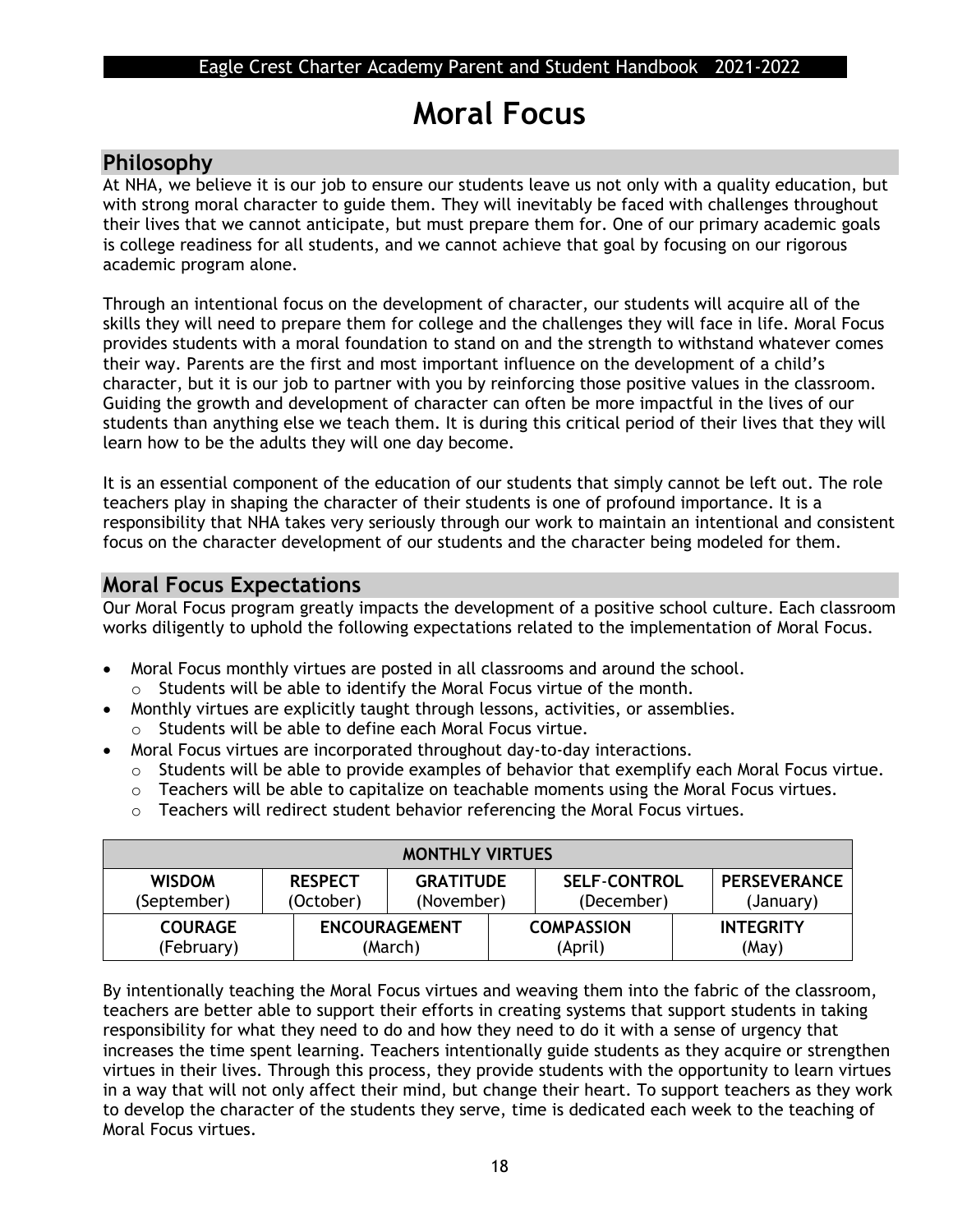### **Moral Focus Assemblies**

To support the Moral Focus program and philosophy, regular Moral Focus assemblies are held. During assemblies, students recite the Pledge of Allegiance and the Student Creed. The staff and/or students lead a brief discussion of the month's virtue and perform a skit or lead another activity to exemplify the virtue. At times, students are recognized for outstanding citizenship and academic achievement. Parents and friends are encouraged to attend the assemblies.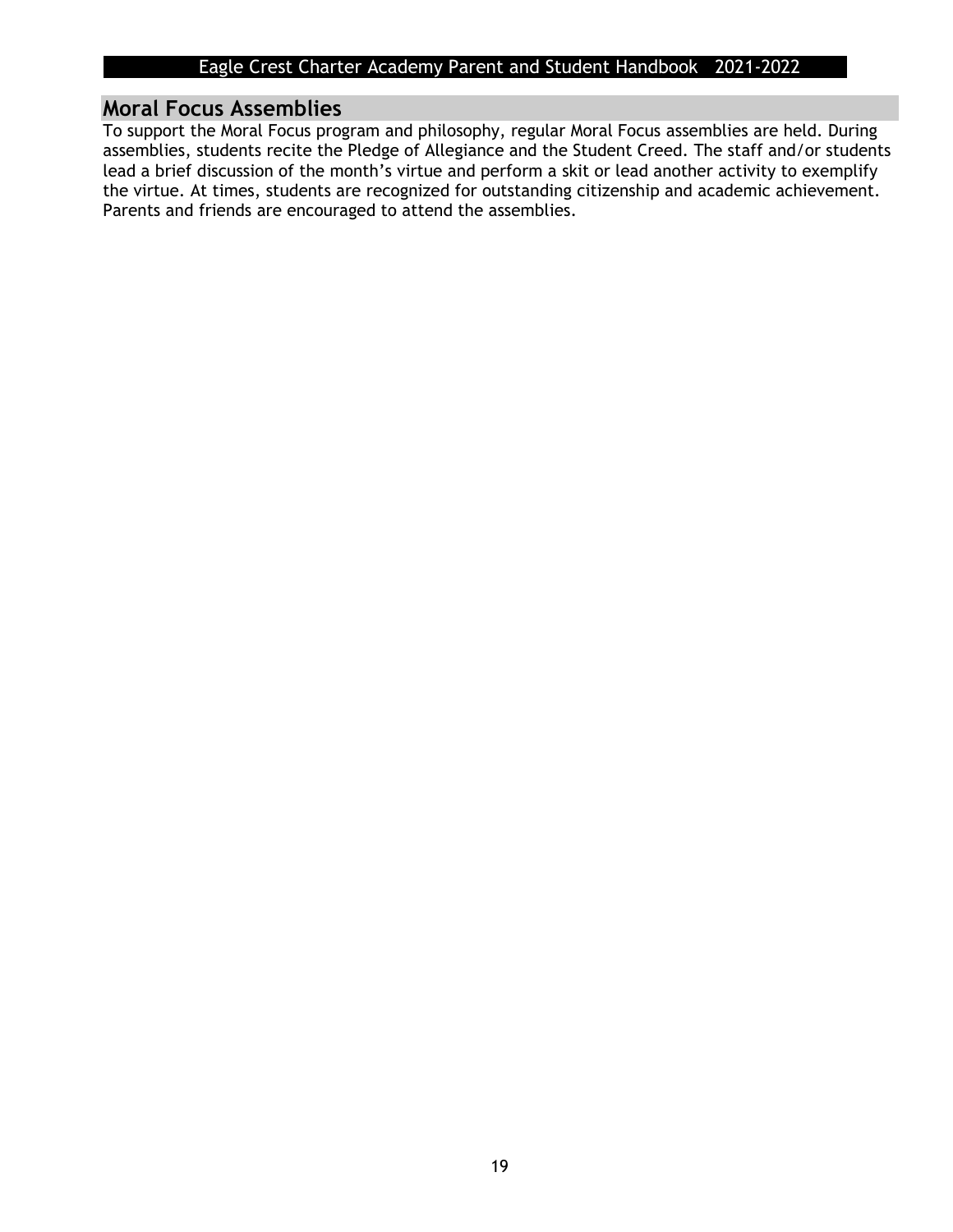## **Student Responsibility: Homework**

## **Philosophy**

The school staff believes that homework is an important component of the educational process. It is expected that the following objectives will be accomplished through regular and well-planned homework:

- Students will develop more self-direction and individual responsibility.
- Students will develop independent study skills.
- Students will become organized.
- Students will learn to budget their time.
- The learning process will be expanded through extensions not accomplished in the school setting.

## **Guidelines**

- 1. Parents and students should expect homework each weekday evening. Students may also be assigned homework to complete during the weekend.
- 2. Assigned homework that requires completion is part of each student's evaluation. Any homework assignment that is not turned in on time will receive no or only partial credit depending on the student's grade level.
- 3. Homework will be planned and assigned for specific instructional purposes related to classroom objectives.
- 4. The quantity of homework will be within reason. As the school year progresses, the amount of homework and the number of days homework is assigned may increase depending on the maturity and ability of the students.

## **Make-Up Work**

Students have an obligation to complete assignments missed during illness, suspension, or unexpected absence from school. In keeping with our belief that students should develop a sense of responsibility, we expect them, with their parents' help, to contact their teachers to secure missed assignments. Students are guaranteed one school day for each day absent from school to make up their work. Additional time may be given at the teachers' discretion.

In cases of prolonged absence due to illness, the student's teachers should be called, so necessary arrangements can be made to have assignments picked up.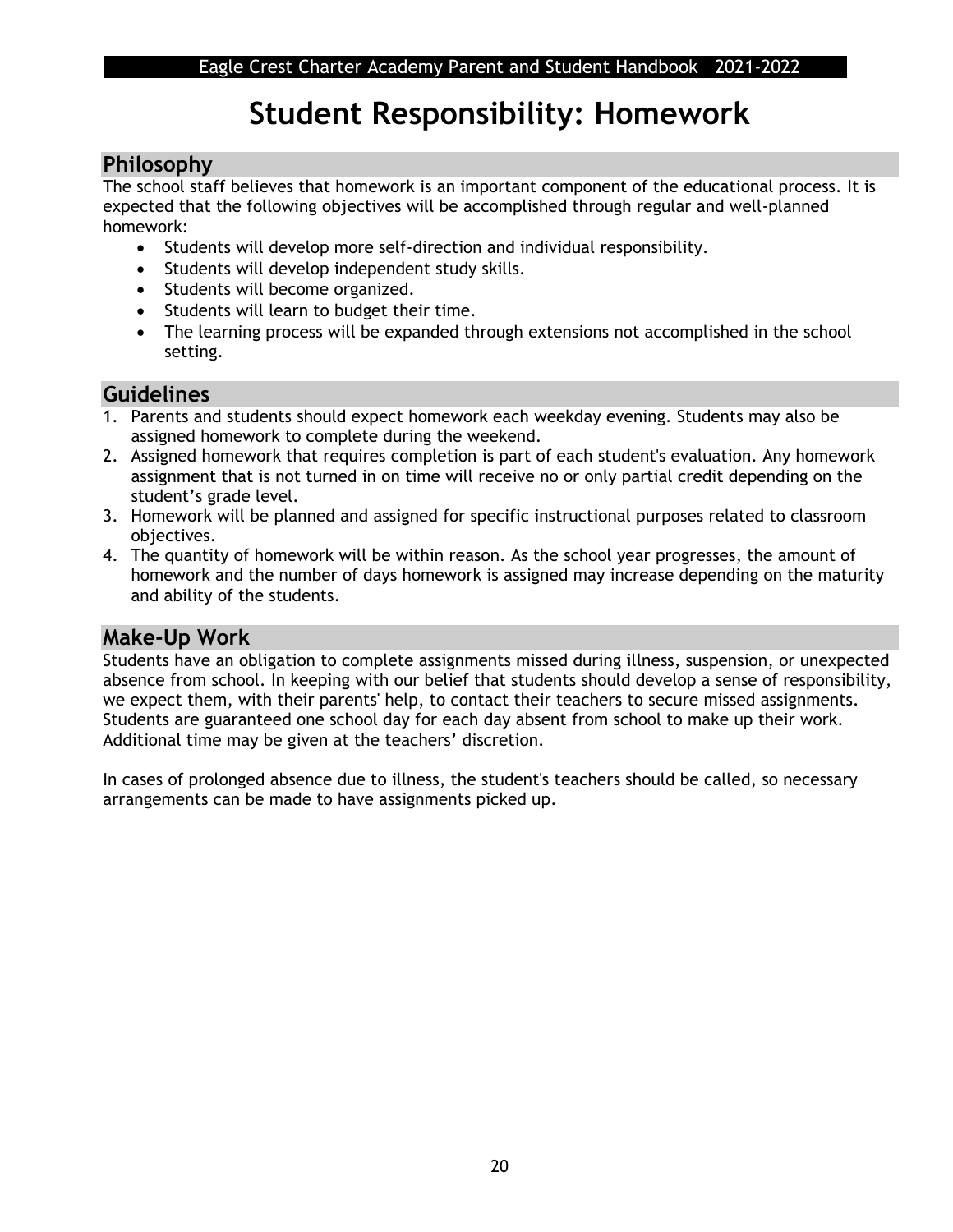## **Student Responsibility: Technology Use and Internet Safety Practices and Procedures**

Students are offered access to the National Heritage Academies (NHA) computer network for creativity, communication, research, and other tasks related to the NHA academic program. All use of computers, furnished or created data, software, and other technology resources as granted by NHA are the property of NHA and are intended for school business and educational use. Students are to use the computer network responsibly. The use of the network is a privilege, not a right, and may be revoked if abused. The user is personally responsible for his/her actions in accessing and using the NHA computer network and the school's technological resources.

The school educates students about appropriate online behavior, including interacting with other individuals on social networking websites and in chat rooms and cyber bullying awareness and response.

## **Responsibilities and Expectations**

All use of technology devices, furnished or created data, software, Internet connections, network, and other technology resources (collectively referred to as "technology resources") as granted to the student and/or student body are intended for educational use. Network users shall not access or willingly allow another person to access any network resource without proper authorization.

Students are responsible for appropriate behavior when using the school's technology resources just as they are in a classroom or on the campus. Communications on the network are often public in nature. School rules for behavior and communications apply to such use, including the Student Code of Conduct. It is expected that users will comply with school policies and procedures regarding technology. The use of the network is a privilege, not a right, and may be revoked if abused. The user is personally responsible for his/her actions in accessing and utilizing the school's technology resources.

## **General Rules**

- 1. **Privacy:** The school and NHA reserve the right to monitor Internet traffic and to retrieve and review any data composed, sent, received, or stored using the NHA network or Internet connections, including e-mail. Users do not enjoy any expectation of privacy when using any NHA technology or transmissions originating within or around school property.
- 2. **Bullying:** The school prohibits cyber-bullying, an act involving the use of information and communication technologies, including but not limited to e-mail, text messages, blogs, instant messages, personal Web sites, on-line social directories and communities, video-posting sites, and online personal polling Web sites, to support deliberate or repeated hostile behavior, by an individual or group, that is intended to defame, harm, threaten, intimidate, or harass students, staff members, or the school during or outside school hours and on or off school premises.
- 3. **Inappropriate Materials or Language**: Accessing, viewing, creating, printing, sending, sharing, or otherwise using impolite, pornographic, and/or profane language or materials is not permitted when using the school's technology resources. Accessing materials not in line with the rules of school behavior is prohibited. Users should never access, send, or view materials they would not want instructors or parents to see. If students encounter any inappropriate material by accident, he/she should report it to his/her instructor immediately.
- 4. **Installing/Copying:** Students are not to install or download any hardware, software, shareware, or freeware onto any media or network drives. Software installed by anyone other than the network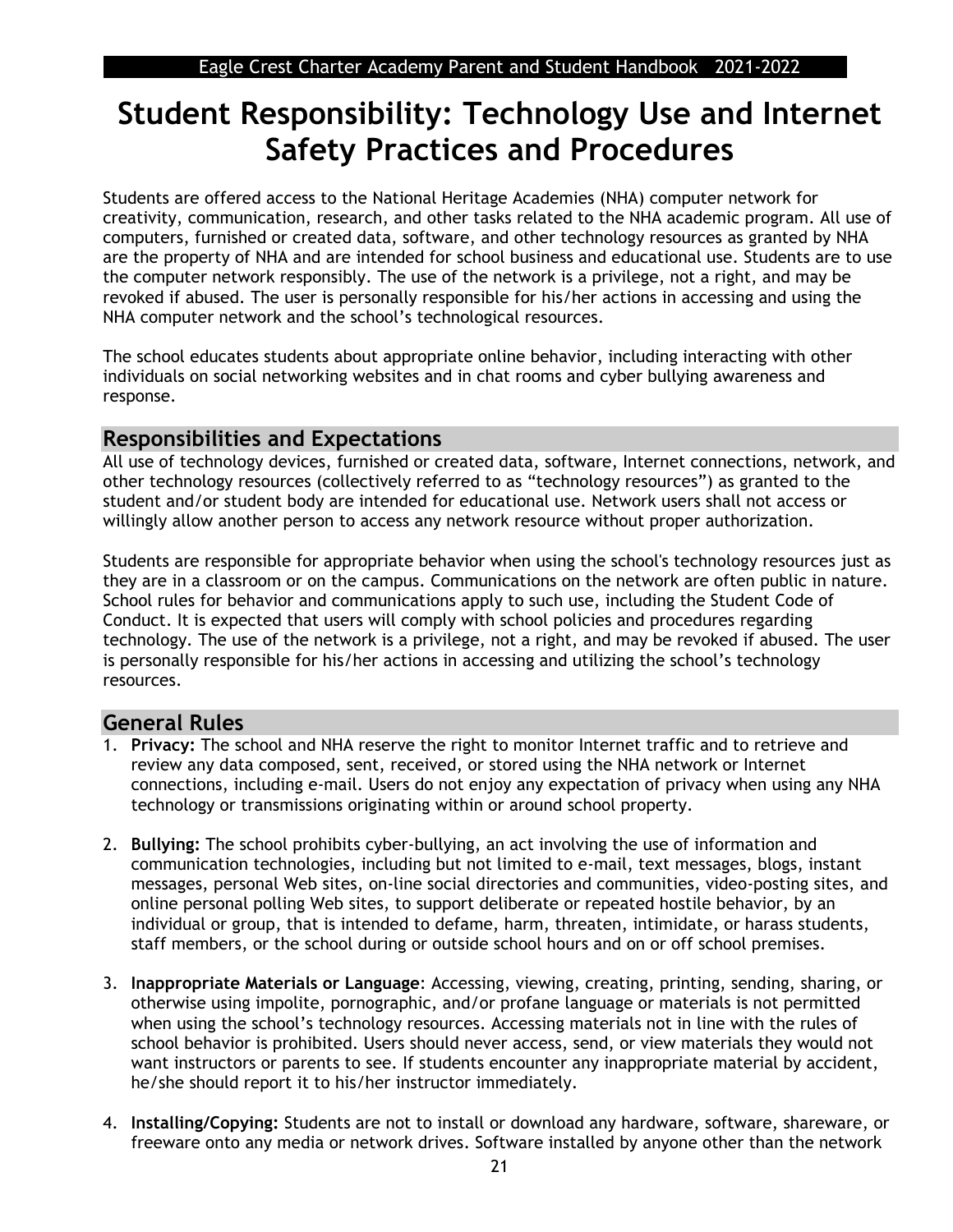administrator will be removed. Downloading of non-work-related files is permitted only with an instructor's permission. Students may not copy other people's work or intrude into other people's files. All copyright laws must be respected. Use of any other organization's network or technology resources via the NHA network requires the instructor's permission and must comply with the rules appropriate for that network.

- 5. **Access:** Users may not access the computer network without proper authorization. Users are to use their own username and password when using a computer. Users must log off the computer when they are finished with their work and are not to log on to a computer for someone else or tell others their password. Students are to notify the instructor if someone else is thought to know his/her password.
- 6. **Data Protection:** Users must not attempt to damage or destroy equipment or files. Though efforts are made by NHA to ensure the safety and integrity of data, NHA makes no warranties of any kind, either expressed or implied, for the service it provides. NHA will not be responsible for any damage to data.
- 7. **Storage:** Users are to delete their files and materials they no longer need.
- 8. **Printing Resources:** Paper and toner are costly, and excessive use is wasteful. Documents must be proofread before printing. Users are to print only the needed part(s) of documents. Students must obtain permission from an instructor before printing documents.

## **Additional Information**

- 1. Users are expected to be courteous, responsible, and thoughtful when using the school's technology resources. Common sense should prevail. The use of the school's technology resources must be both in support of education and research and consistent with the educational objectives of the school.
- 2. Use of technology resources, including the school's Internet connection and network, is intended for school-related activities without permission from an instructor or administrator. Personal activities, including accessing personal internet accounts (Facebook, email, etc.), are prohibited when using the school's technology resources, including the school's Internet connection and network, whether such use or access occurs through use of a school-owned and issued technology device, or a student's own registered technology device.
- 3. Transmission of any material in violation of any federal or state law is prohibited. Such material includes but is not limited to copyright material, threatening or obscene material, and unlawful material.

#### **Internet Use**

The World Wide Web is a vast collection of resources readily available to any user on any computer connected to the Internet. NHA integrates the use of these resources into student instruction. Student Internet usage is permitted only in the presence and supervision of a teacher, the child's parent, or other designated adult school personnel. NHA is not responsible for the accuracy or quality of information obtained through the Internet or the NHA computer network.

Some material accessible via the Internet contains illegal, defamatory, inaccurate, or potentially offensive language or images. While the school uses Internet resources to achieve educational goals, there is always a risk of students accessing other materials. However, we believe that the benefits of using technology outweigh the disadvantages. Teachers are trained in the appropriate use of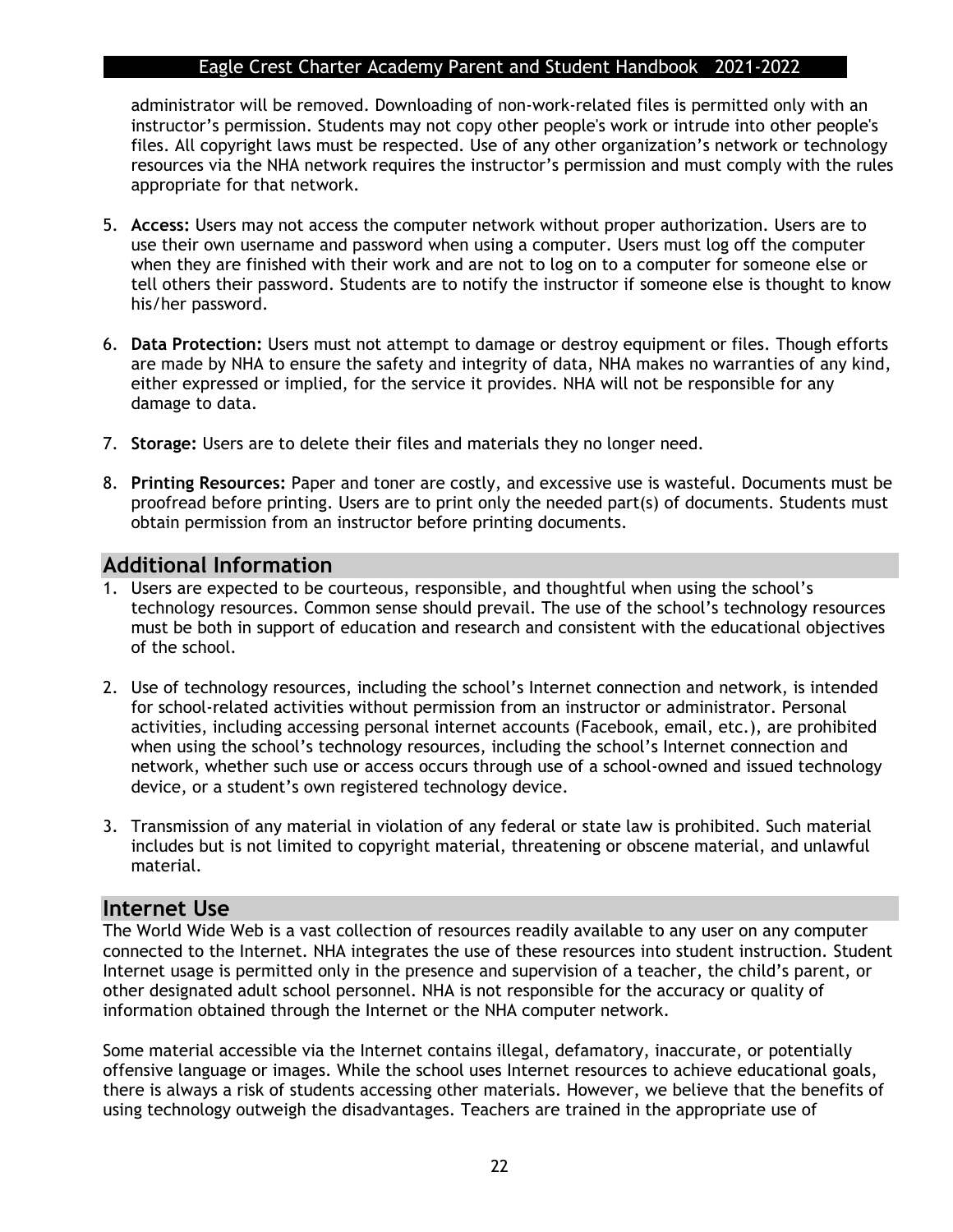technology with students, but parents of students are responsible for setting and conveying the expectations regarding the use of media and information sources at home and at school.

The Children's Internet Protection Act (CIPA) is a federal law enacted by Congress to address concerns about access to the Internet and other information. Under CIPA, schools must certify that they have certain Internet safety measures in place. These include measures to block or filter pictures that (a) are obscene, (b) contain child pornography, or (c) when computers with Internet access are used by minors, are harmful to minors. Schools subject to CIPA must adopt a policy such as this to monitor online activities of minors and to address (a) access by minors to inappropriate matter on the Internet and World Wide Web, (b) the safety and security of minors when using electronic mail, chat rooms, and other forms of direct electronic communications, (c) unauthorized access, including so-called "hacking," and other unlawful activities by minors online, (d) unauthorized disclosure, use, and dissemination of personal information regarding minors, and (e) restricting minors' access to harmful materials. For more information regarding CIPA, go to [www.fcc.gov.](http://www.fcc.gov/)

NHA complies with CIPA by deploying a Web content filtering product which categorizes Internet sites and sends updates to NHA and cloud site-based hardware. A process is in place for changing the categorization of Web sites. The following categorizations are currently in place:

- Obscenity and Pornography Filtering: The website and content filter allows schools and libraries to manage Internet access to over 90 URL categories pertinent to CIPA.
- Accurate Web Filtering: The website and content filter offers the best in class filtering database.
- Filtering of Search Engine Images: The website and content filters inappropriate images that can be found in search engine query results.
- Monitoring: The website and content filter contains reporting tools Explorer, Reporter and a Real-Time Analyzer and offers many ways to monitor and report online activities of minors.
- Policy Management: The website and content filter allows customization of Internet policies, based on a user or group, with the ability to set appropriate policies based on age or need.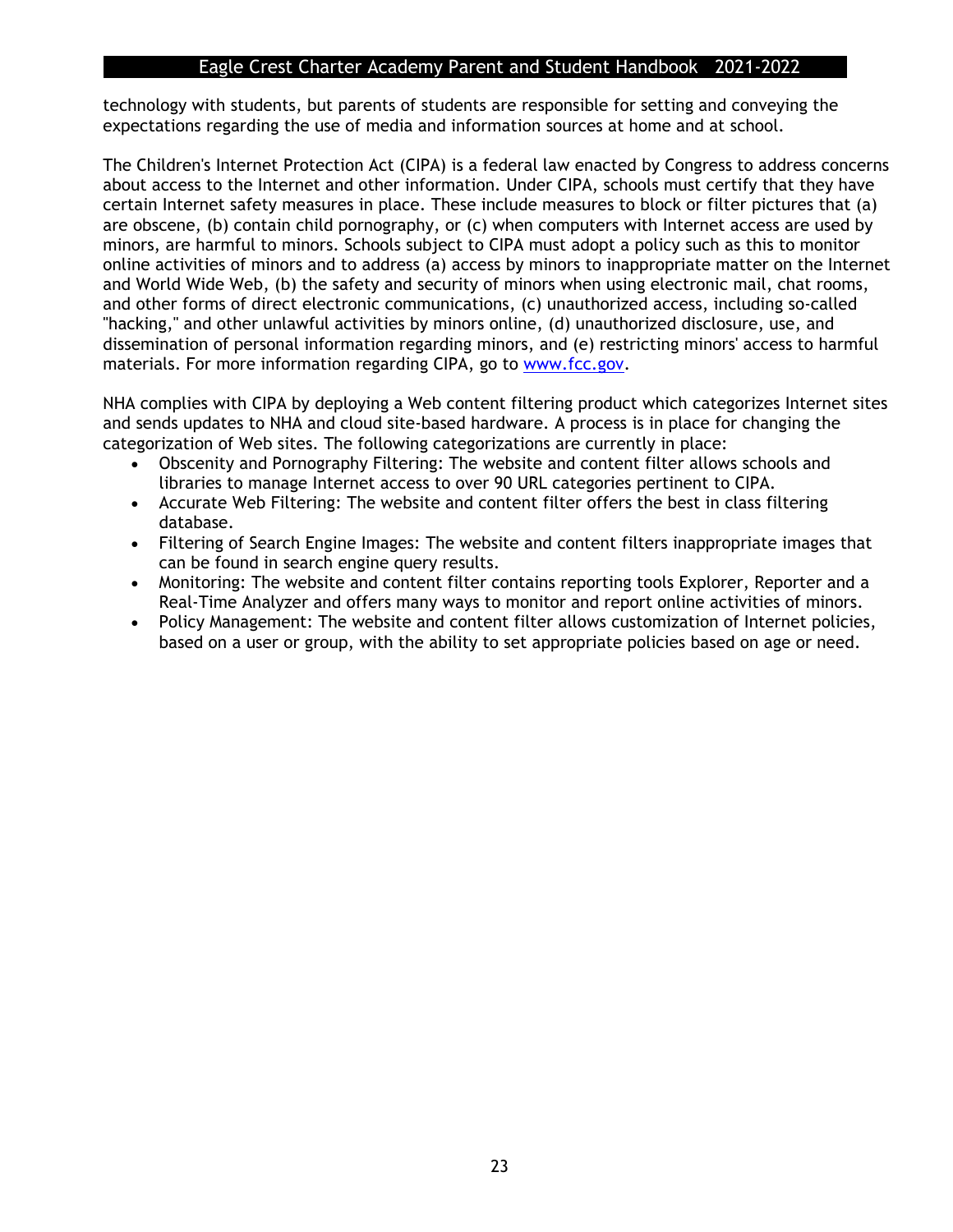## **Student Responsibility: Technology Device Acceptable Use Practices and Procedures**

## **Technology Device Use**

All students will be provided access to technology devices for educational purposes. At all times, such devices shall remain the property of the school, and the school reserves the right to inspect, replace or remove any device from circulation for any reason whatsoever.

## **Technology Device Care**

Students are not to remove, deface, or alter the identifying stickers, labels, or barcodes on school issued computers in any way, shape, or form. Intentional removal of identifying marks may result in disciplinary action and/or removal of technology privileges.

## **Security**

#### **General Technology Use**

The school's network facilities and/or technology devices are to be used in a responsible, efficient, and ethical manner in accordance with the philosophy of the school, the Student Code of Conduct and the Technology Acceptable Use Policy. Failure to adhere to these standards may result in suspension or revocation of the offender's technology device and/or suspension or revocation of network privileges, in addition to other disciplinary consequences.

School administration and teaching staff have the right to inspect any school technology device, application, or peripheral device associated with any or all technology devices and the use of the same. Searches conducted by school administration and teaching staff shall be in accordance with all applicable laws.

#### **Network Use**

No student may change school information or portray himself or herself as another person over the Internet. In addition, students may not monitor network activity or attempt to damage the network. This action is illegal, as well as unacceptable.

#### **Off-Site Internet Access**

When off school property, parents should understand that it is possible for students to have unrestricted and unfiltered access to the Internet. Students are expected to maintain a level of responsibility when using a school issued technology device at off-site locations. Students must avoid Internet sites which, if used while on school property would violate the school policies and procedures regarding technology or the Student Code of Conduct. Students found to engage in prohibited use of the school-issued technology device shall return the technology device to the Technology Advisor and be recommended to the principal for further discipline.

#### **School Software Information**

School issued technology device will be installed with all software necessary for a student to perform school assignments. Downloading of non-school related software is prohibited. Students should develop the habit of regularly backing up all work.

#### **Downloading**

The school has a limited amount of information that it can transfer at any one time. This means that downloading or streaming large files over the Internet should be avoided. Users should not deny or interfere with service to other users by resource hogging or intentional sabotage. Behavior that may cause excessive network traffic or computing load is not permitted.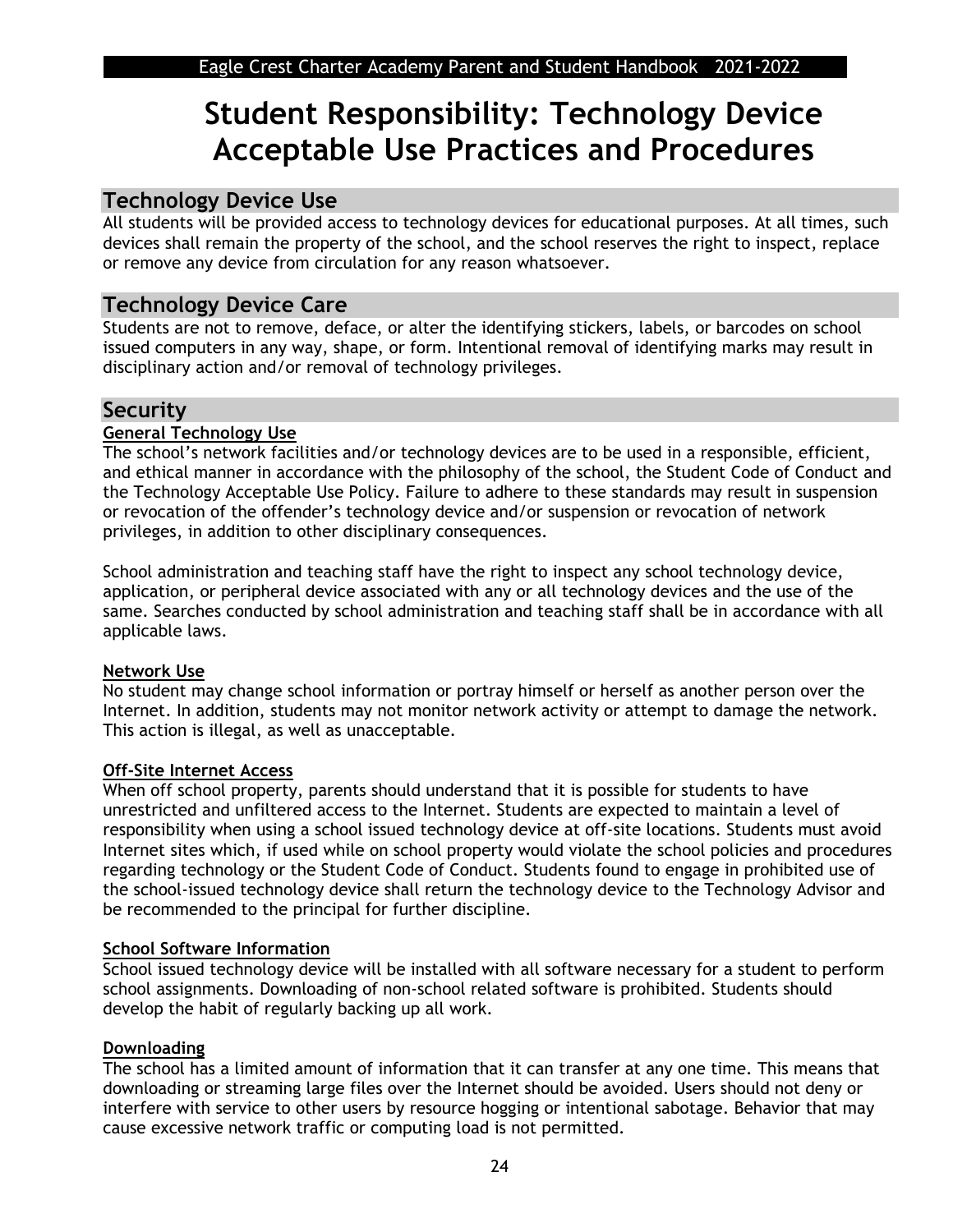#### **Distributing Files**

No computer programs (executable), copyrighted MP3s, copyrighted material, pornography, or copyrighted material may be distributed over the network.

This rule prohibits sending files through e-mail, as well as setting up servers on a student's personalor school issued technology device or by any other physical or electronic means. The use of malware programs or other intentionally harmful programs is prohibited and will be dealt with appropriately.

#### **Internet Use / Inappropriate Use**

The Technology Acceptable Use Policy, Student Code of Conduct, and the Parent and Student Handbook shall govern use of all school technology resources, including school-issued laptops, whether such use occurs on or outside of school property.

The Internet is to be used for scholarly research and as a means of obtaining needed information. The Internet offers access to inappropriate sites such as those that are pornographic, militant/extremist, racist, and gambling-related. Students may not access any information of this kind.

Students may not access Web sites, newsgroups, or chat areas that contain material that is obscene or that promotes illegal activity. If a student does accidentally access this type of information, he or she should immediately notify a teacher.

#### **Disclosing Information**

Students should be very cautious about disclosing any personal information over the Internet. Students may not disclose another student's or faculty member's personal information without his or her expressed consent. In addition, personal information of students, alumni, faculty, and staff may not be published without explicit consent, or as provided in the school's Notification of Rights Under FERPA.

#### **Other People's Technology Devices**

No student may use another person's technology device without that person's consent. This prohibition especially includes sending out messages or pretending to be that person on the network.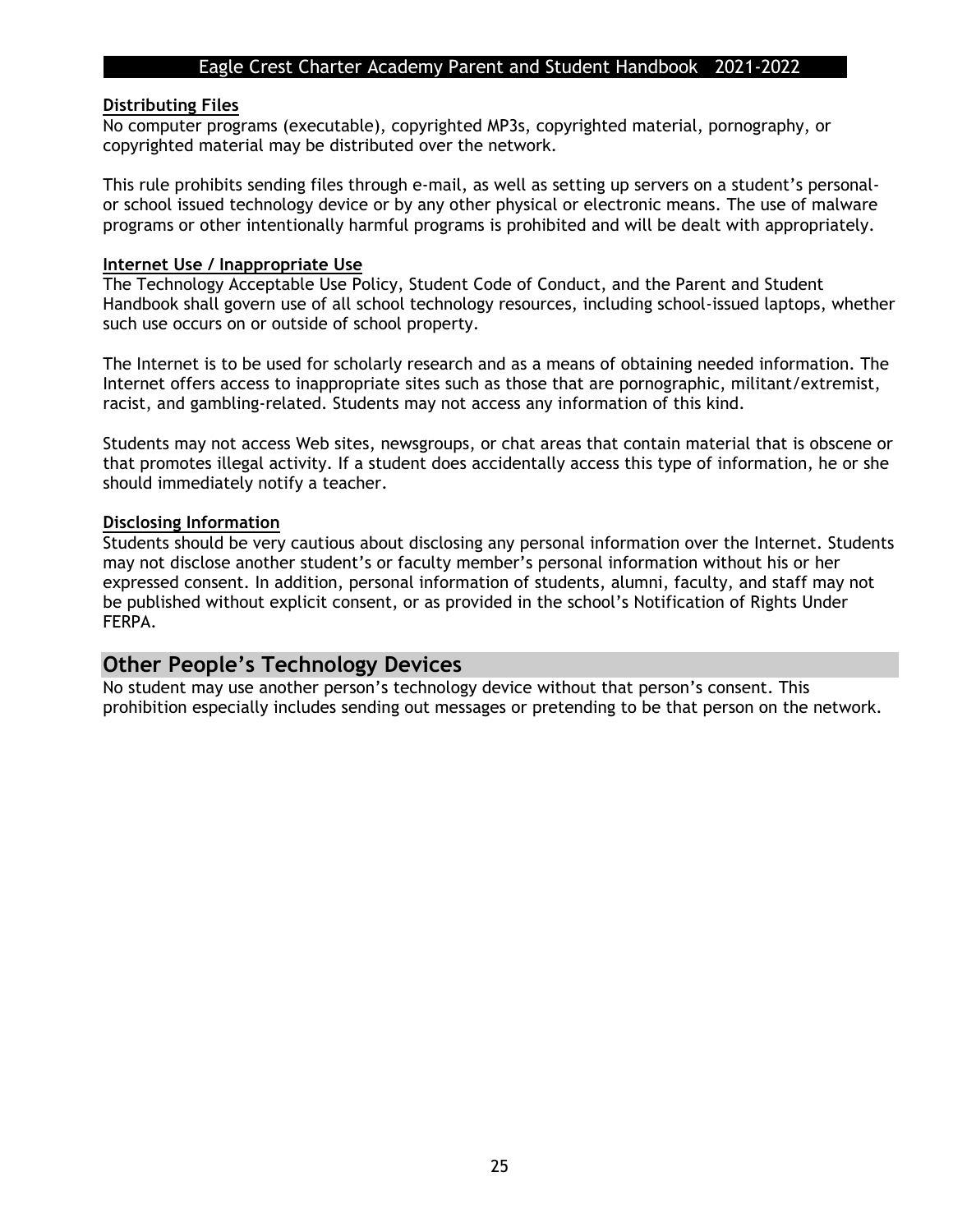## **Student Responsibility: Search and Seizure Practices and Procedures**

## **Lockers are School Property**

All lockers assigned to students are the property of the school. At no time does the school relinquish its exclusive control of its lockers. Students are prohibited from placing locks on any locker.

## **Legitimate Use of School Lockers**

The school assigns lockers to its students for their convenience and temporary use. Students are to use lockers exclusively to store school-related materials and authorized personal items such as footwear, grooming aids, lunches, or outer garments. Students shall not use lockers for any other purpose, unless specifically authorized by school board policy, the school principal, or his/her designee prior to students bringing the items to school. Students solely are responsible for the contents of their lockers.

## **Search of Locker Contents**

Searches of school lockers and their contents deter violations of school rules and regulations, ensure proper maintenance of school property, and provide greater safety and security for students and personnel. Accordingly, the board authorizes the principal or his/her designee to search lockers and locker contents at any time, without notice, and without parent/guardian or pupil consent.

The principal or his/her designee shall not be obligated but may request the assistance of a law enforcement officer in conducting searches. Searches may include the use of law enforcement canine units on a random basis or as necessary. The principal or his/her designee shall supervise the search. In the course of a locker search, the school principal or his/her designee shall respect the privacy rights of the student regarding any items discovered that are not illegal or in violation of school policies and rules.

## **Seizure**

When conducting locker searches, the principal or his/her designee may seize any illegal or unauthorized items, items in violation of board policy and/or school policies or rules, or any other items reasonably determined by the principal or his/her designee to be a potential threat to the safety or security of others and report the finding of such items to law enforcement officials to the extent required by law. Such items include but are not limited to the following: contraband, controlled substance analogues or other intoxicants, dangerous weapons, explosives, firearms, flammable materials, illegal controlled substances, poisons, and stolen property. Any items seized by the school principal or his/her designee shall be removed from the locker and held by school officials for evidence in disciplinary proceedings and/or turned over to law enforcement officials. The parent of a student shall be notified by the principal or his/her designee of items removed from the locker.

## **Search and Seizure of Electronic Devices**

**Cell phones, Tablets/ iPads, and personal computers**. Cell phones, tablets/iPads and personal computers are permitted at school but must remain powered off during all instructional time unless the classroom teacher instructs the student(s) to use such devices. Students are not permitted to use these devices for non-instructional purposes. If the teacher has a reasonable suspicion that a violation has occurred, he/she shall have the right to search for and confiscate the electronic device. If the principal or his/her designee has a reasonable suspicion that the electronic device contains evidence of the violation, he/she is justified to conduct a limited search of the device.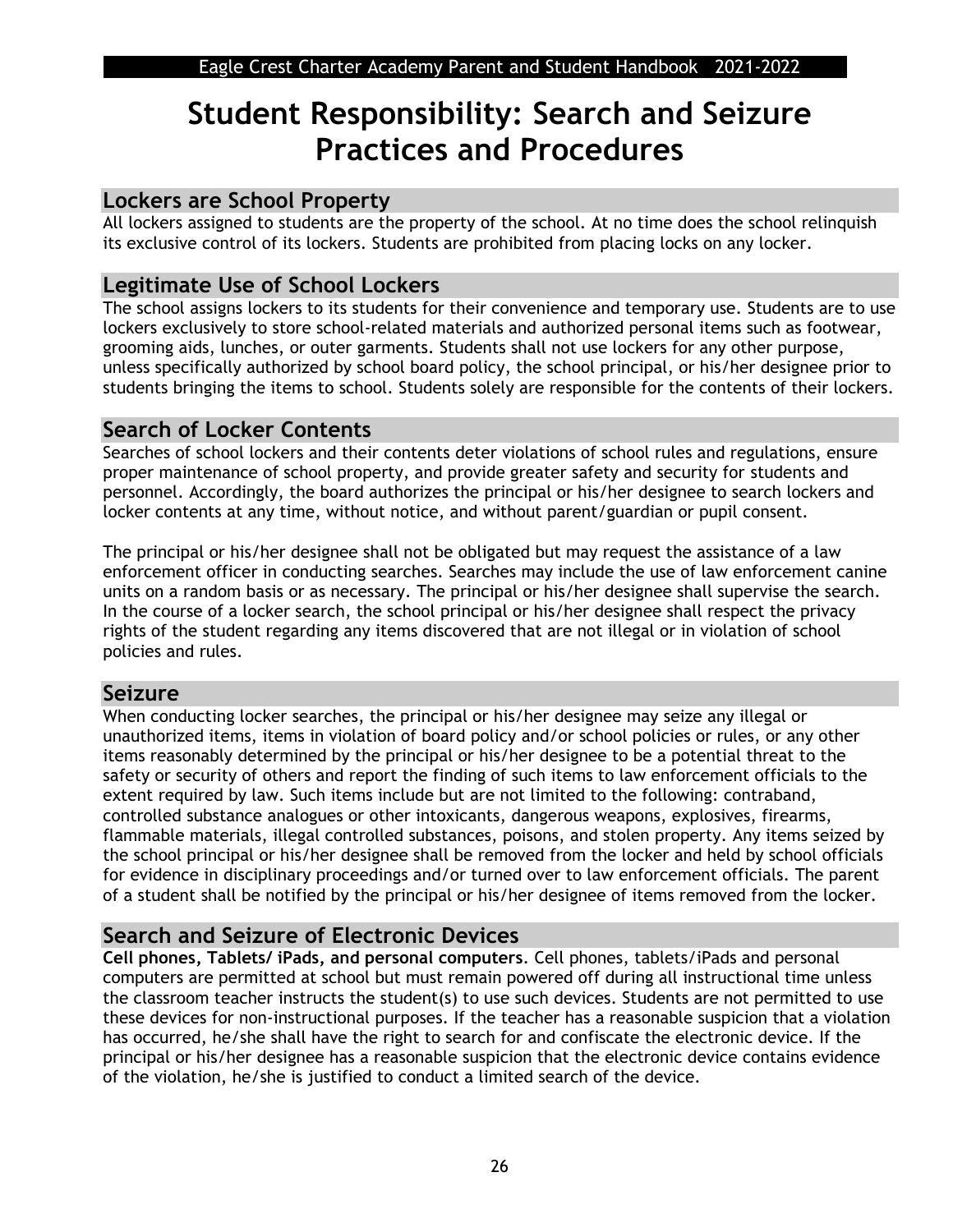**All other electronic devices**. All other electronic devices, including but not limited to PDAs, iPods, MP3 players, video equipment, cameras, gaming devices, laser pointers, recording devices, are not permitted on school grounds or at school-related events unless approved by the principal. If approved, an electronic device shall not be used in a manner that disrupts the educational process or purpose, including but not limited to posing a threat to academic integrity, violating confidentiality or privacy rights of another individual, or violating the Student Code of Conduct. If the principal or his/her designee has a reasonable suspicion that a violation has occurred, he/she shall have the right to search for and confiscate the electronic device. If the principal or his/her designee has a reasonable suspicion that the electronic device contains evidence of the violation, he/she is justified to conduct a limited search of the device.

## **Search and Seizure of Person and/or Personal Property**

The school will conduct a search if the principal (or principal designee) has a reasonable suspicion that a violation of the Student Code of Conduct has occurred. When determining the nature and scope of the search, the principal (or the principal designee) will consider the age and sex of the student as well as the nature of the act of misconduct. The search may include the student's person, backpack, purse, pockets, shoes, and/or other personal property. A physical contact search of a student's person will only be conducted when there is a reasonable suspicion that the student has an illegal weapon, drug and/or alcohol on his/her person. All physical contact searches will be conducted in the presence of a third party witness. A physical search may only be conducted by a staff member of the same sex as the pupil. School personnel shall not conduct strip searches or body cavity searches of any pupils under any circumstances.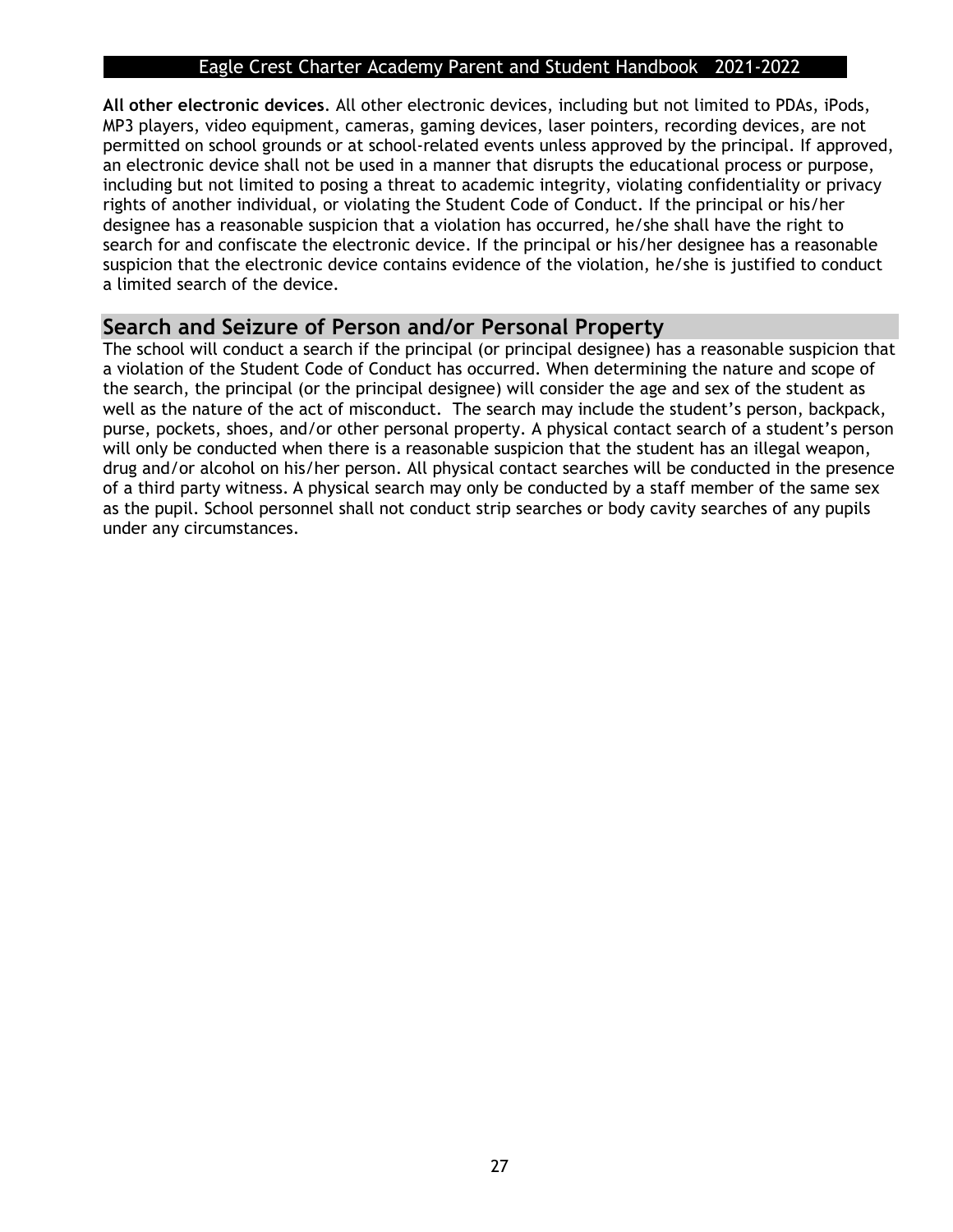## **Student Responsibility: Student Code of Conduct**

Our goal is to offer a quality education program. To fulfill this goal, students need a positive, safe, and orderly school environment in which learning can take place without disruption. Students who do not observe the rules of good conduct in the classroom or on the playground decrease both the learning and safety of others and their own opportunities to learn. Therefore, our staff takes a very proactive role in enforcing the Student Code of Conduct outlined below.

Students are expected to demonstrate respect and courtesy by obeying staff members, being kind to others, and being considerate of others' and the school's property.

This Student Code of Conduct defines the acts of misconduct and potential consequences as authorized by the Board. The consequences listed in the Student Code of Conduct are general guidelines based on the judgment of School Principal, or the Principal's designee in the Principal's absence. It is the responsibility of the parent along with the student to read and understand the Code of Conduct.

The School will first consider implementing restorative practices to address behaviors involving interpersonal conflicts, bullying, cyberbullying, harassment, verbal and physical conflicts, theft, damage to property, and class disruption. Restorative practices are practices that emphasize repairing the harm to the victim and the school community caused by the pupil's misconduct.

#### **Acts of Misconduct**

The acts of misconduct listed in this Student Code of Conduct are not to be construed as an allinclusive list or as a limitation upon the authority of school officials to deal appropriately with other types of conduct which interfere with the good order of the school, the proper functioning of the educational process, or the health and safety of students.

A student violating any of the acts of misconduct listed in this Student Code of Conduct may be subject to discipline. Acts of misconduct deemed to be a gross misdemeanor or persistent disobedience may be subject to suspension and/or expulsion from the school. A student who engages in an act of misconduct when the student was enrolled in another school for which the disciplinary action has not been fully served may be required to serve out the length of the suspension or expulsion.

Additionally, a student who engages in an act of misconduct that violates the law may be referred to law enforcement. School or Board disciplinary actions do not preclude further action by the law enforcement agency or the court system. The school will make a good faith effort to notify the parent of a student and/or assist to obtain parental permission prior to allowing law enforcement questioning of a student.

Students are expected to follow the Code of Conduct when

- on school property;
- in a motor vehicle being used for a school related purpose;
- at a school-related activity, function or event;
- en route to or from school:
- at any time or place when the student's behavior has a direct and immediate effect on maintaining order, safety, health and discipline in the school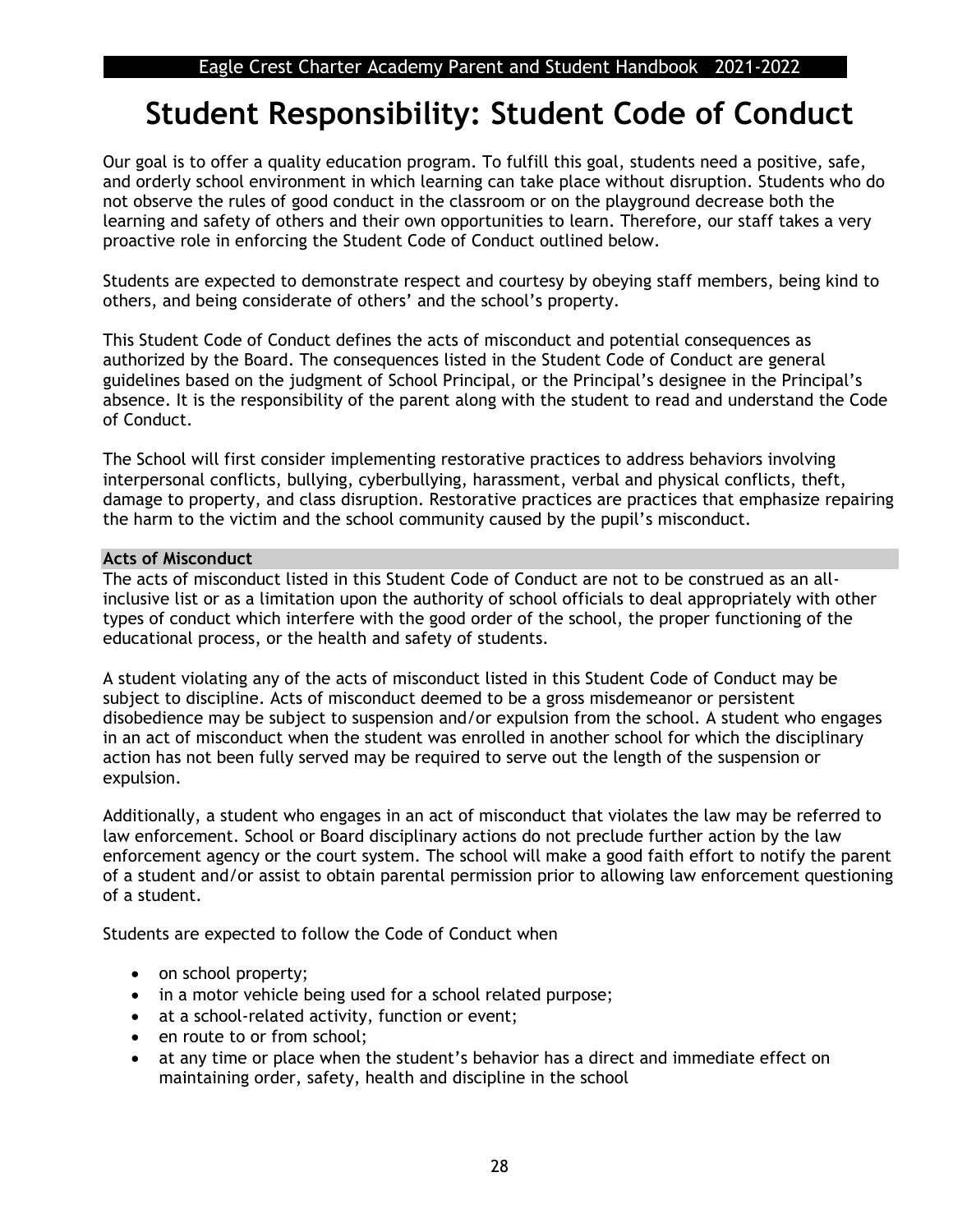Acts of misconduct include, but are not limited to, the following<sup>1</sup>:

- Failure to cooperate or comply with directions of school personnel and volunteers
- False allegations against staff, volunteers, or students
- Falsification of records or scholastic dishonesty (including cheating and plagiarism)
- Misuse of copyrighted materials
- Improper or disrespectful communications to staff, volunteers, or students
- Use of profane and/or inappropriate language
- Disruption of school
- Bullying and harassment
- **Cyber-bullying as defined by the Technology Use and Internet Safety Policy**
- Improper dress in violation of the Dress Code
- Indecency (either with clothing/exposure, pictures or public display of affection)
- Any public display of affection having sexual connotations
- Violations of building rules and regulations
- Violations of rules or policies as set forth in the Parent and Student Handbook
- Any and all forms of smoking, tobacco possession or use including e-cigarettes/vaporizers and paraphernalia
- Trespassing, loitering
- Suspended or expelled student on school property or attending school activities
- False alarms
- Possession of electronic device(s) as defined by school policy
- **Defacement/Damage of property or theft/possession of stolen property**
- Coercion, extortion or blackmail
- **Possession of firework(s), explosive(s) and/or chemical substance(s)**
- **Possession and/or sale of alcohol and/or drugs (narcotic drugs, look-a-like substances and illegal chemical substances)**
- Possession of look-a-like weapons
- Possession of dangerous weapons or instruments not otherwise enumerated herein
- Possession of personal protection devices (such as tasers, mace, pepper-spray, etc.)
- **Fighting, physical assault and/or battery on another person**
- Gangs and gang related activity
- Violation of Technology Use and Internet Safety Policy
- Misconduct prior to enrollment
- Persistent disobedience
- Verbal assault
- **Malicious or willful types of behavior that endanger the safety of others**
- **Extreme acts of defiance and/or threats toward teachers/other adults/fellow students**
- Excessive tardiness or absences as defined in the Attendance Policy
- Title IX Sexual Harassment

#### **Permanent Expulsion**

The following acts of misconduct at school, as defined by state law, may be subject to permanent expulsion from all public schools in the State of Michigan:

- Possession of a dangerous weapon\*\*:
- Arson

 $<sup>1</sup>$  Acts of misconduct that are deemed gross misdemeanors subject to long-term suspension or expulsion</sup> are bolded.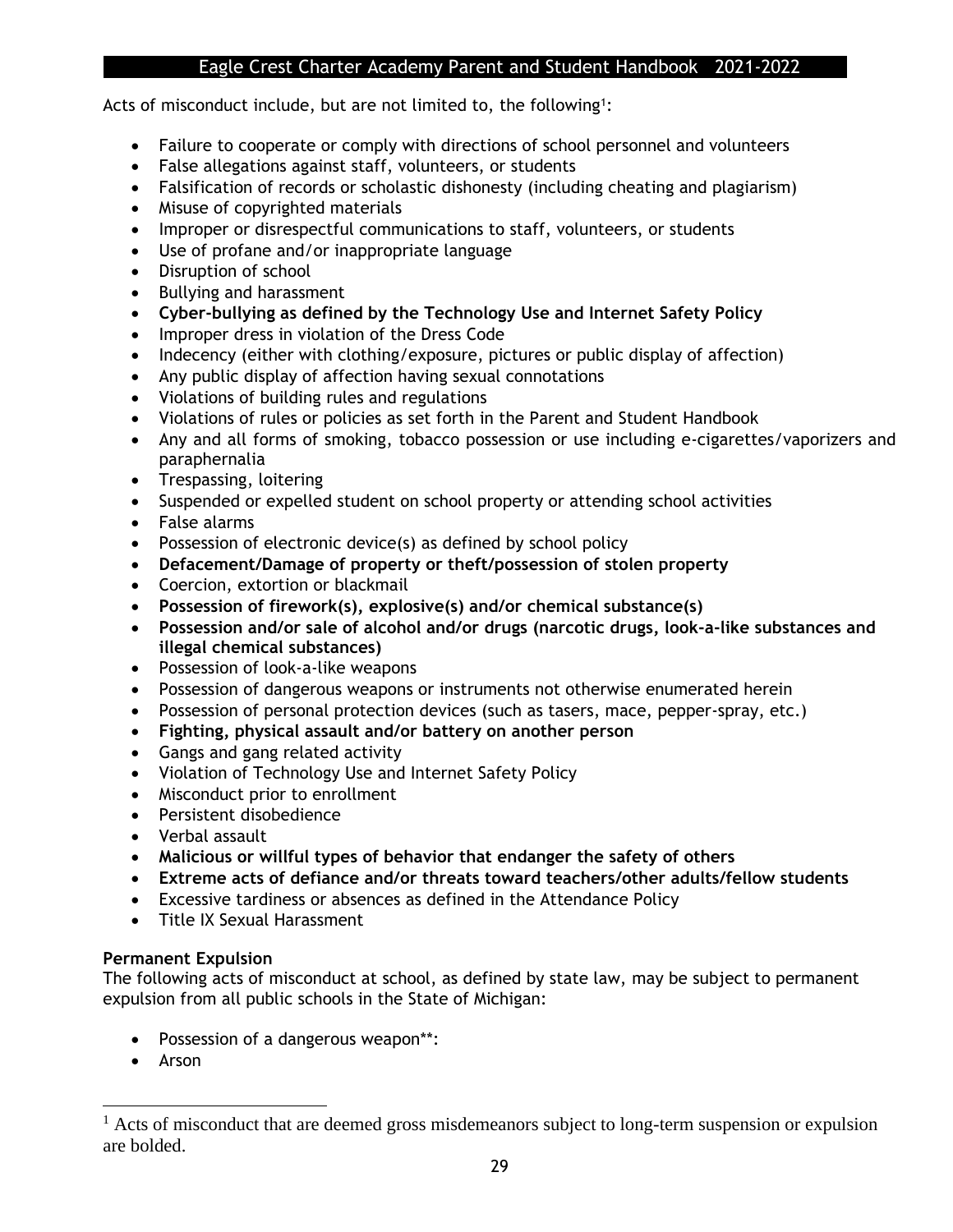- Plea, conviction or adjudication of criminal sexual conduct (regardless of where it occurred) against another student enrolled at the School;
- Criminal Sexual Conduct at school
- Physical Assault at school, by a student grade 6 or above, against an employee, volunteer or contractor of the school

Parents or students who are unsure of what conduct is prohibited by each act should consult with the principal.

\*\*Michigan law does not require the Board to permanently expel a student for possession of a dangerous weapon at school if there is clear and convincing evidence of one of the following:

- The student did not possess the object for use as a weapon or for delivery to another person for use as a weapon.
- The student did not knowingly possess the weapon.
- The student did not know or have reason to know that the object constituted a dangerous weapon.
- The student possessed the weapon at the suggestion, request or direction, or with express permission, of the school or police.

There is a rebuttable presumption that permanent expulsion is not justified for a dangerous weapon other than a firearm if both of the following are met:

- The Board determines in writing that at least 1 of the factors listed above has been established in a clear and convincing manner; and
- The student has no history of suspension or expulsion.

In addition to the above, the Board will consider the following factors before making a decision to permanently expel a student:

- a. the student's age;
- b. the student's disciplinary history;
- c. Whether the student has a disability;
- d. The seriousness of the violation or behavior;
- e. Whether the violation or behavior threatened the safety of any pupil or staff member;
- f. Whether restorative practices will be used to address the violation or behavior;
- g. Whether a lesser intervention would properly address the violation or behavior.

#### **Disciplinary Procedures**

#### Disciplinary Levels

The School utilizes levels 1-6 to categorize student conduct and determine the best approach to addressing the behavior. A student may be disciplined at any level depending upon the frequency and/or severity of the act of misconduct. The Board authorizes the School Principal, or the Principal's designee in the Principal's absence, to determine the level of discipline to be imposed when the act of misconduct exceeds Level 4. A Behavior Referral will be completed for each violation of the Code of Conduct and copies are made for the parent and kept in the student's file. Discipline records will be included in any student file properly requested by the parent to be transferred to a subsequent school. Corporal punishment is prohibited as a means of discipline. The disciplinary procedures shall work in tandem with the Safe Schools Student Discipline Policy following the Student Code of Conduct.

Level 1 EARLY INTERVENTION: The behavior may be a violation of the code of conduct or a disruption of the orderly operation of the classroom or a school activity. The inappropriate behavior is addressed directly with the student.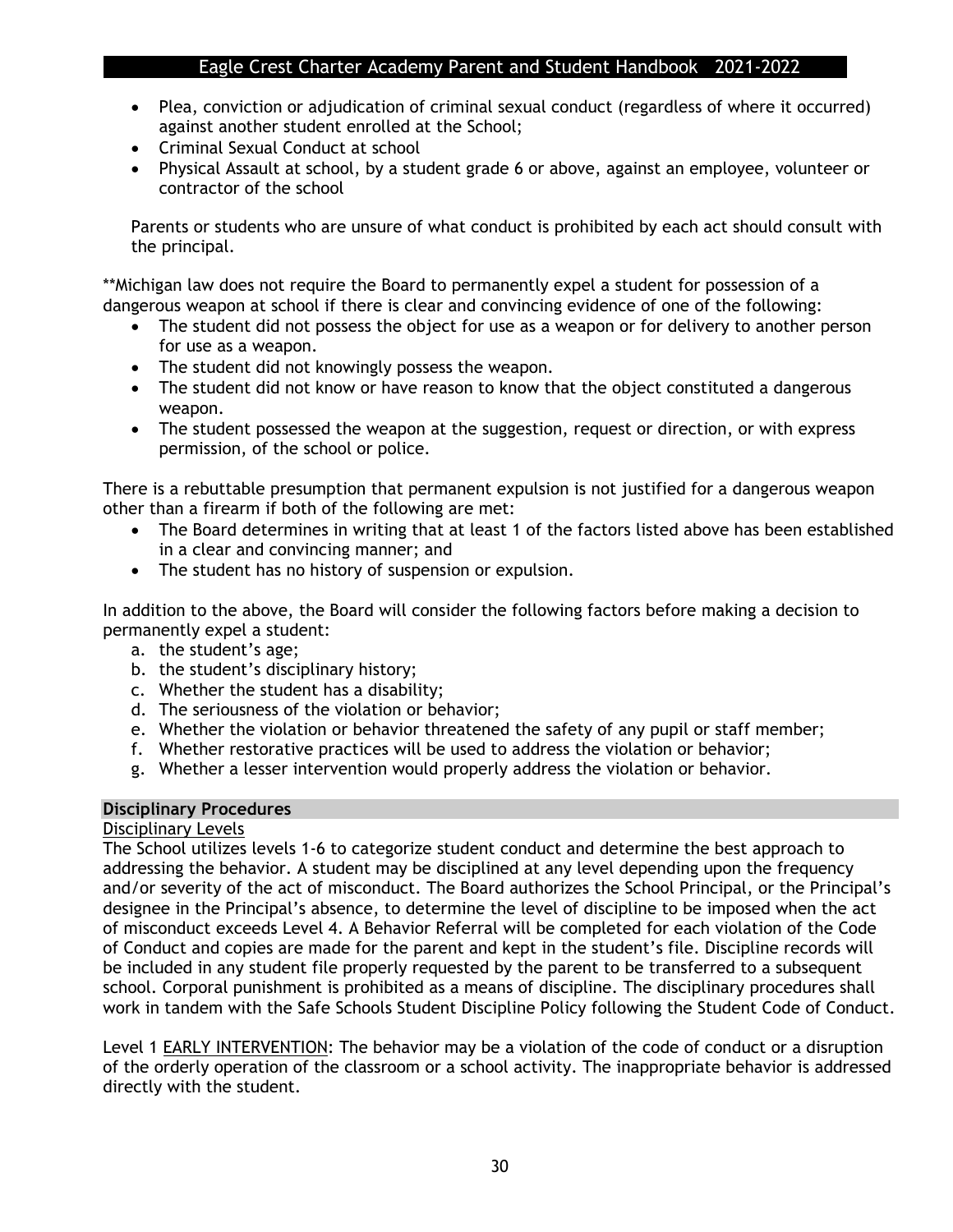Level 2 PARENT NOTIFICATION: The parent is notified by mail, email, a phone call or a note home of the misbehavior.

Level 3 PARENT CONTACT: A conference with the parent is held in order to discuss the incident and appropriate disciplinary action.

Level 4 BEHAVIOR SUPPORT PLAN (BSP): When Level 2 and 3 behaviors become chronic or a student accumulates more than ten (10) suspension days in a semester, the dean and/or principal shall schedule a meeting with the parents in order to implement a Behavior Support Plan or BSP. A BSP will take into consideration the motivation for the inappropriate behavior, positive interventions that might be utilized to diminish the inappropriate behavior and disciplinary consequences that will take place if the behavior continues. The BSP is an intervention tool and does not require parent consent to implement. Copies are made for the parent and kept in the student's file. Violation(s) of the BSP will result in disciplinary action and a revised BSP. In the event of multiple (3-5) violations and revisions of the BSP, the School Principal, or the Principal's designee in the Principal's absence, has the discretion to impose additional disciplinary measures or recommend the student to the Board for additional disciplinary measures up to and including expulsion.

Level 5 SUSPENSION OF 10 SCHOOL DAYS OR LESS OR OTHER DISCIPLINARY INTERVENTIONS: When the act of misconduct is a severe violation of the Student Code of Conduct or the student engages in persistent disobedience, the school may impose consequences that include suspension of up to 10 school days, or other disciplinary interventions such as restorative practices, restitution, counseling and/or exclusion from school activities. The School Principal, or the Principal's designee in the Principal's absence, may convene a meeting with the student, parents and others to develop or update an existing Behavior Contract that outlines the expected behavior and disciplinary action. The Behavior Contract will be signed by school administration and offered to the student and parent(s) for signature. Copies are made for the parent and kept in the student's file. The student will be granted a right to due process as described in the Due Process Procedures of this Code of Conduct.

Level 5 & 6 LONG TERM SUSPENSION OR EXPULSION: When the act of misconduct constitutes a crime under state law, a severe violation of the Student Code of Conduct, persistent disobedience, or is so extreme that it threatens the safety of others, the School Principal may impose disciplinary measures or recommend the student for disciplinary measures up to and including expulsion. The Principal may also recommend to the Board for additional disciplinary measures, up to and including expulsion, any student who has repeated Level 5 or above (as defined in the NHA Schoolwide Behavior System) recorded behavior incidences during the current school year.

The student will be granted a right to a due process hearing before the Board of Directors to determine if the facts merit either a long-term suspension or expulsion from the school. When the act of misconduct violates the provisions of Section 1311(2) of the Revised School Code, the School will schedule a due process hearing with the Board of Directors to determine if the facts require the school to permanently expel the student, subject to reinstatement as provided in the statute. Upon request, the school will provide parents with information about reinstatement, including the petition form.

Students who are served under IDEA (Special Education) or under Section 504 of the Rehabilitation Act of 1973 are entitled to certain additional rights in the area of discipline based upon their qualification for services under these federal laws.

#### Teacher Empowerment to Remove a Student from Class

If a student's conduct in a class, subject, or activity significantly or repeatedly interrupts the educational environment, threatens the safety of another student, or openly defies the teacher's authority, the teacher may suspend that student from the class, subject, or activity for up to one full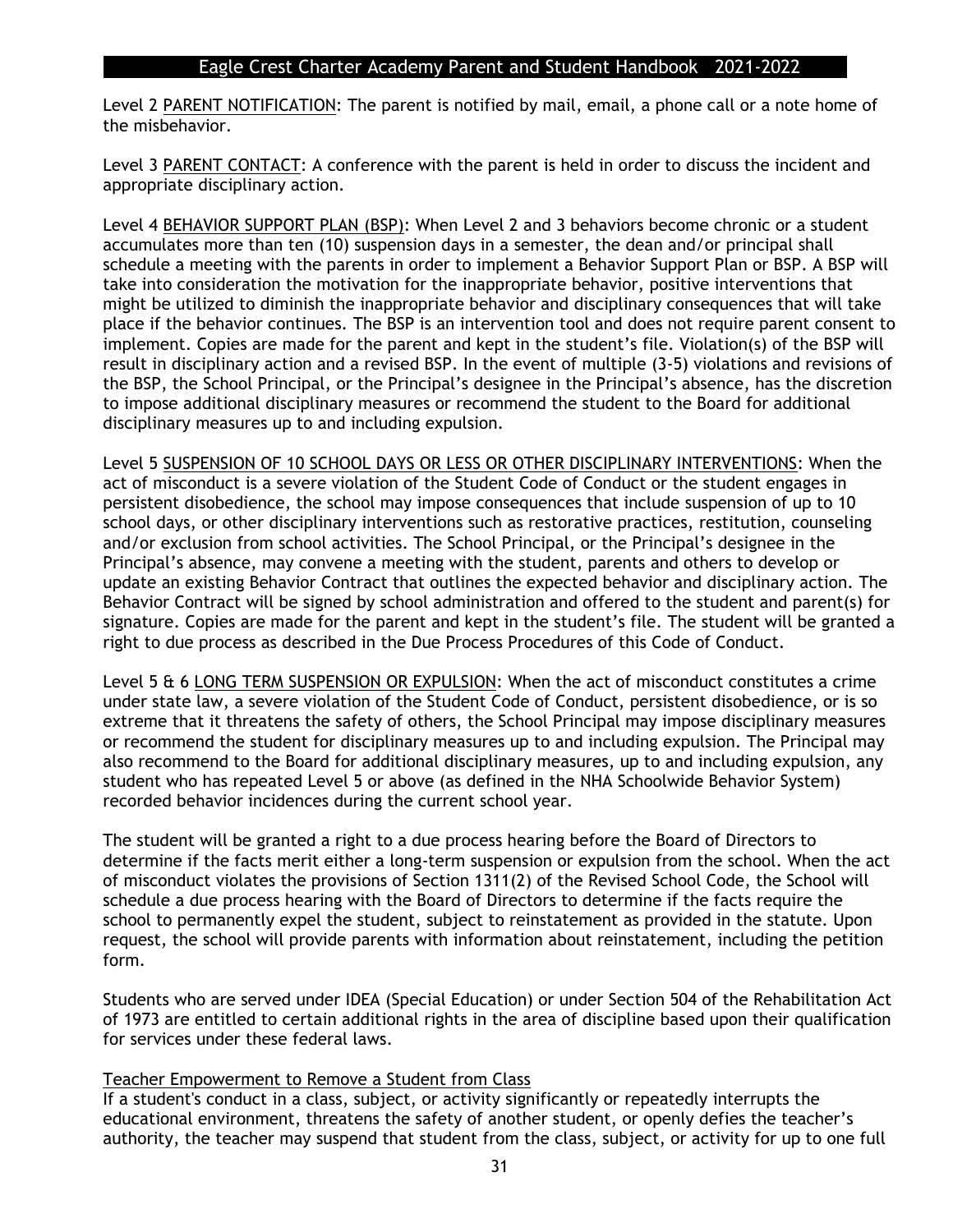school day. Such removals are not subject to a prior hearing, provided the removal is for a period of less than one school day. The teacher will immediately report the suspension to the principal or dean and send the student to the principal or the principal's designee for appropriate action. After such a suspension, the teacher will ask the parent of the student to participate in a parent-teacher conference regarding the suspension.

Any student whose behavior disrupts class may be sent to the front office. There does not have to be a warning before this happens. From there, the student will either be seated in the office for the remainder of the period and will complete a Teacher Referral Form that will be shared with the parents, principal, and person who sent the student to the office.

These practices and procedures exist because we value classroom time and we will not allow it to be wasted by student misbehavior. Student misbehavior hurts the learning of the entire class, and we need that time if we are to successfully prepare each student for college readiness.

Students who are not cooperative with office staff will be sent home. Students will receive detention and/or other consequences. Parents are informed of the incident and of the detention. Before the next class meeting, students must meet with the teacher who sent them out of class to ensure that the problem is resolved.

#### **Bullying and Harassment**

The school prohibits any and all acts of harassment, bullying and intimidation (including cyberbullying) of students at school. Bullying is equally prohibited without regard to its subject matter or motivating animus. The school also prohibits retaliation or false accusation against a target of bullying, a witness, or another person with reliable information about an act of bullying. Bullying means any written, verbal, or physical act, or any electronic communication that is intended or that a reasonable person would know is likely to harm one or more students either directly or indirectly by doing any of the following:

- 1. substantially interfering with educational opportunities, benefits, or programs of one or more students; or
- 2. adversely affecting the ability of a student to participate in or benefit from the school's educational programs or activities by placing a student in reasonable fear of physical harm or by causing substantial emotional distress; or
- 3. having an actual and substantial detrimental effect on a student's physical or mental health; or
- 4. causing substantial disruption in, or substantial interference with, the orderly operation of the school.

"At school" means in a classroom, elsewhere on school premises, on a school bus or other schoolrelated vehicle, or at a school-sponsored activity or event whether or not it is held on school premises. "At school" includes conduct using a telecommunications access device or telecommunications service provider that occurs on or off school premises if the telecommunications access device or the telecommunications service provider is owned by or under the control of the school.

#### Procedures:

- 1. Any school employee who has witnessed or has reliable information that a student has been subject to any act of bullying or harassing behavior shall report the incident to the principal. A student, volunteer, or visitor who has witnessed or has reliable information that a student has been subject to any act of bullying or harassing behavior are encouraged to report the incident to a teacher, other staff member or the principal.
- 2. A report of bullying or harassing behavior should be done in written form, providing as much information as possible. The report may be done anonymously.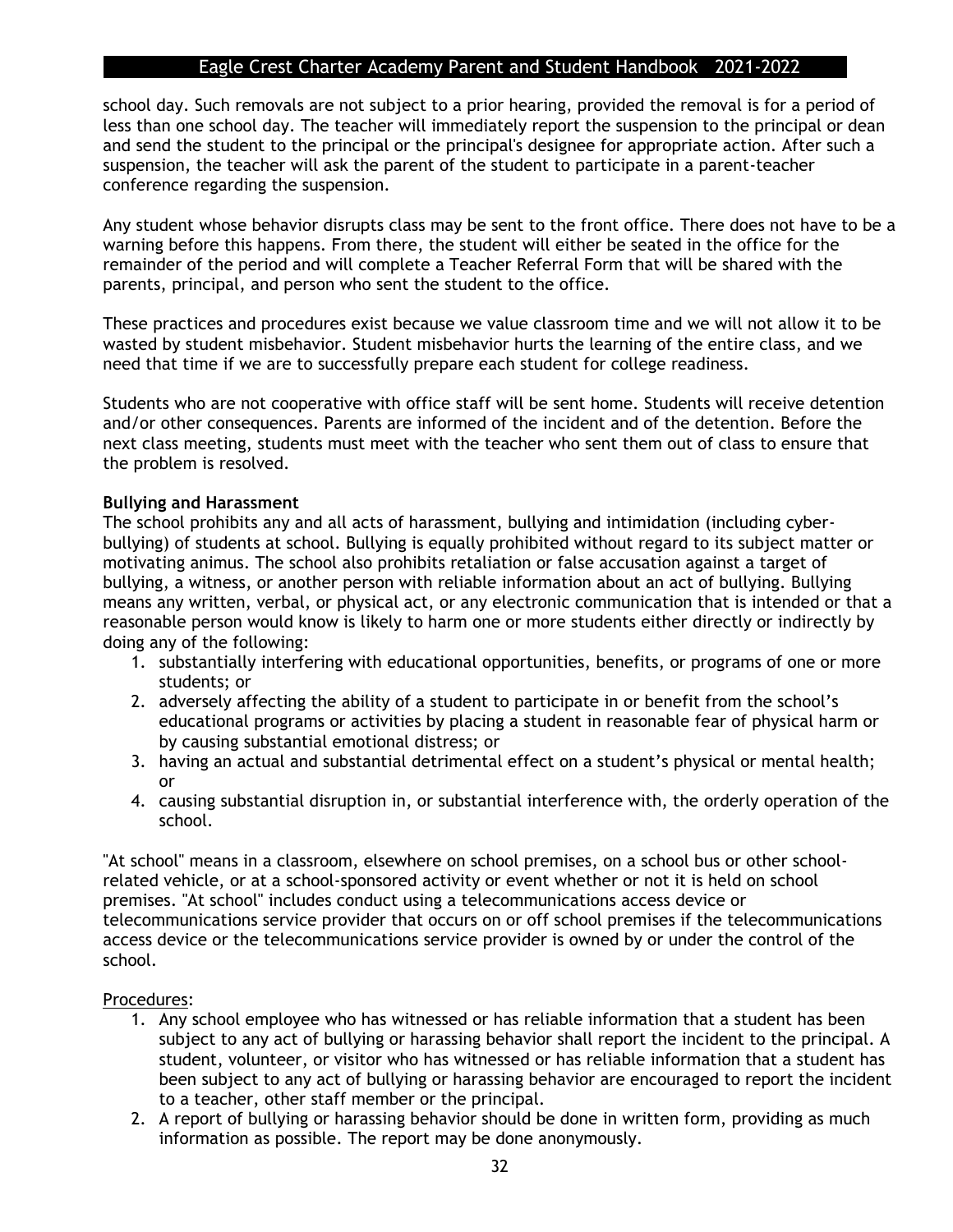- 3. Any staff member who receives a report of bullying or harassing behavior shall immediately forward the report to the principal who will ensure that a prompt investigation is completed. The investigation is to be complete within three (3) school days after a report or complaint is made.
- 4. Within two (2) days of receiving a report of a prohibited act of bullying, the principal or his/her designee shall notify the parent of the alleged victim of bullying and the parent of the alleged perpetrator of bullying. Upon completion of the investigation report, the principal or his/her designee shall notify the parent of both the victim and perpetrator of the result of the investigation.
- 5. There will be no reprisal or retaliation against any person who reports an act of bullying or harassment. Such reprisal or retaliation by a student is a violation of the Student Code of Conduct and will result in disciplinary action pursuant to the Student Code of Conduct.
- 6. Any student who is found to have falsely accused another of bullying or harassment is subject to remedial action in accordance with the Student Code of Conduct. Bullying or harassing behavior is a violation of the Student Code of Conduct and will result in disciplinary action pursuant to the Student Code of Conduct.

These procedures are not applicable to Title IX Sexual Harassment. Grievance procedures specific to Title IX sexual harassment are available on the website.

#### **Due Process Procedures**

The following due process procedures only govern the suspension or the expulsion of a student from the school's regular educational program. If a student charged with violation of this Student Code of Conduct has been returned to the regular school program pending a decision, then such action of reinstatement shall not limit or prejudice the school's right to suspend or expel the student following that decision.

#### **A. Suspension of Ten School Days or Less**

As a general rule, prior to any suspension of the student, the school administration shall provide the student with the following due process:

- 1. The student will be informed of the charges against him/her, and, if the student denies the charges, the school administration shall provide the student with an explanation of the evidence.
- 2. The student shall be provided an opportunity to explain his/her version of the facts.

If a student's presence in school poses an immediate danger to persons or property or an ongoing threat of disruption to the educational process, the school administration may immediately suspend the student, and as soon thereafter as reasonable, provide the student with his/her due process rights as set forth in this section.

If, after providing the student with his/her due process rights, the School Principal, or the Principal's designee in the Principal's absence, determines that the student has engaged in a prohibited act under this Student Code of Conduct, then the Principal or designee may impose a disciplinary penalty of a suspension not to exceed ten (10) school days. The student's parent shall be informed (in person or by phone) of the suspension and of the reasons and conditions of the suspension. A decision to suspend a student for ten (10) or fewer school days is final and not subject to further review or appeal.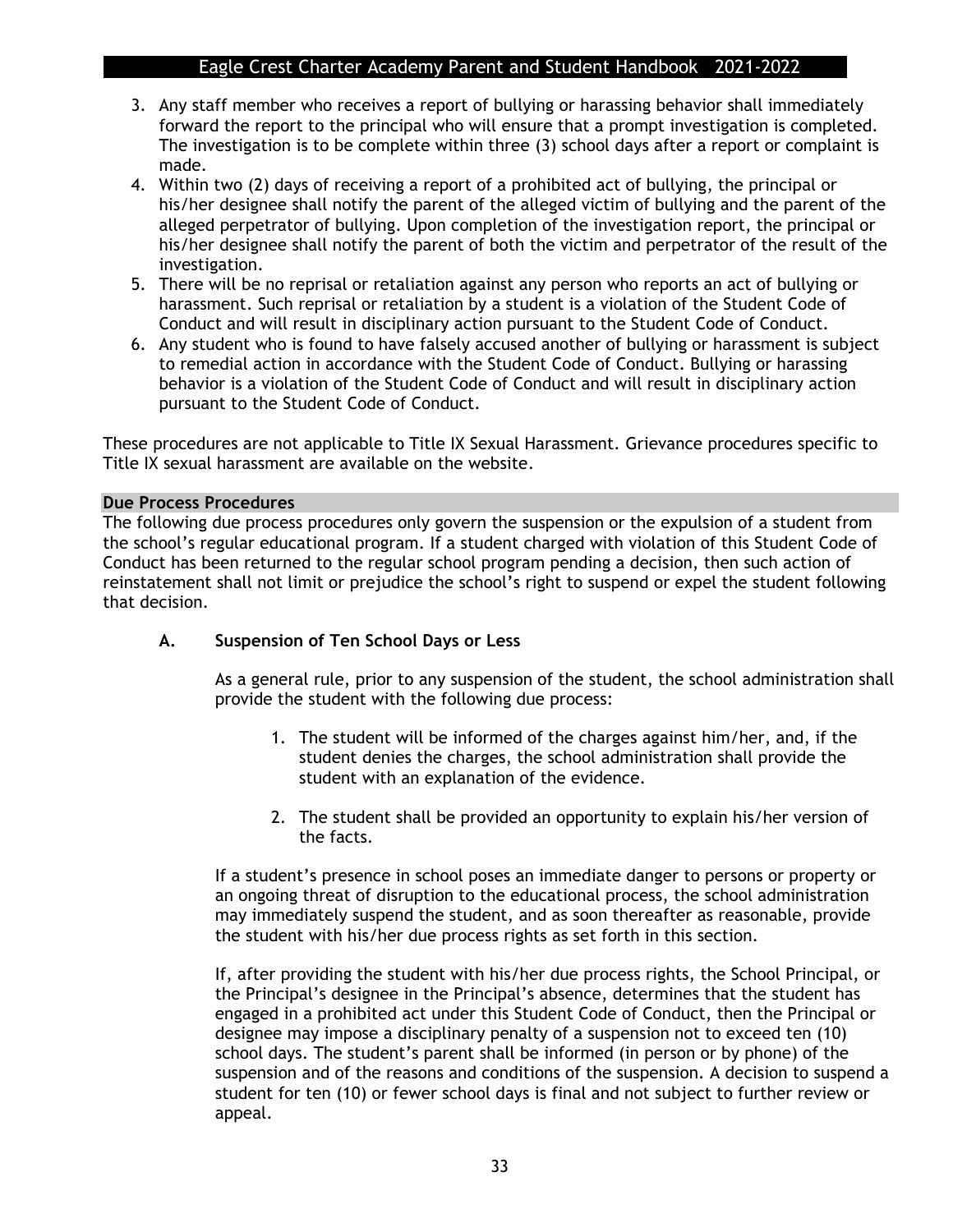The School will consider restorative practices to remediate offenses such as interpersonal conflicts, bullying, verbal and physical conflicts, theft, damage to property, class disruption and harassment and cyberbullying before imposing a suspension under this section. The use of restorative practices does not preclude use of a suspension as an additional disciplinary measure.

#### **B. Suspension for Eleven (11) or More School Days and Expulsion**

The School Principal has the discretion to determine if a student's act of misconduct, whether it is a gross misdemeanor or persistent disobedience, merits recommendation of a long-term suspension or expulsion to the School's Board of Directors. The Board of Directors has the exclusive authority over all long-term suspension and expulsion due process hearings.

If the student commits an act of misconduct that the principal believes warrants longterm suspension or expulsion, the student will be immediately placed on suspension for up to ten (10) school days pending the hearing.

1. Hearing for Long-Term Suspension or Expulsion

**A. Written notice**. If a student is charged with a violation of the Student Code of Conduct carrying a consequence of long term suspension or expulsion, the student and the student's parent(s) shall be notified of such by registered mail, as well as the student's rights of due process as set forth herein. The school will also attempt to contact the parent or guardian by email and/or telephone to inform them of the hearing.

The written notice of violation shall state the nature of the violation, the proposed consequence, and the student's and parent's right to a due process hearing at a specified time and place to determine (i) whether a violation occurred and (ii) whether the consequence of such violation merits the imposition of a long-term suspension or expulsion.

The notice shall also set forth the right of the student and his parent and an advocate of their choice and at their expense to participate in the hearing, the right of the student to hear and/or see the evidence offered against him or her during the hearing, the right of the student to present oral or written evidence or testimony on the student's behalf, the right to have the hearing held in a closed session, and the right to a written record of the result of the hearing.

**B. Hearing Procedures**. At the hearing, the student and parent shall be advised of the alleged violation and the facts leading toward the allegation and be provided copies of the evidence provided to the Board of Directors. Minutes shall be kept of the hearing.

At the hearing the Board will consider all of the following factors before rendering its decision:

- 1. the student's age;
- 2. the student's disciplinary history;
- 3. Whether the student has a disability;
- 4. The seriousness of the violation or behavior;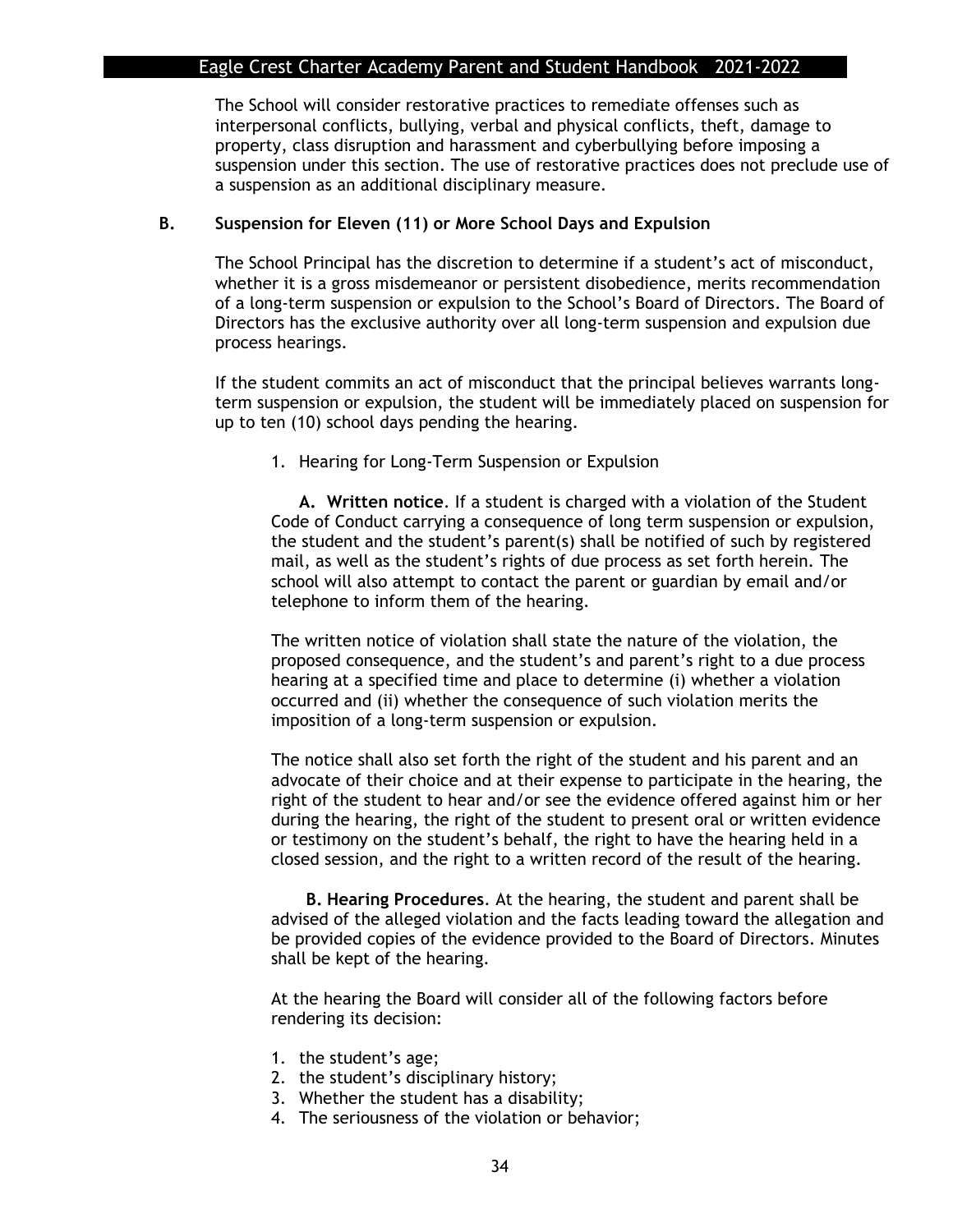- 5. Whether the violation or behavior threatened the safety of any pupil or staff member;
- 6. Whether restorative practices will be used to address the violation or behavior; and
- 7. Whether a lesser intervention would properly address the violation or behavior.<sup>2</sup>

**C. Written Record**. Within a reasonable time following the hearing, the parent will receive a written record of the decision. This document will inform the parent if there is any right to an appeal to the Board of Directors.

The parent shall be responsible for making arrangements for the child's educational needs during a long-term suspension or expulsion.

2. Appeal of Long-Term Suspension or Expulsion

All discipline decisions made by the Board of Directors are final.

#### 3. **School Assignments**

When practical in the judgment of the principal, a student may be permitted to maintain progress during a long-term suspension.

#### **C. Permanent Expulsion**

Prior to expelling a student permanently, the School Board shall provide the student with the following due process:

- 1. **Written notice**. If a student is charged with a violation of the Student Code of Conduct carrying the potential consequence of a permanent expulsion, the student and his parent shall be notified of such by registered mail, as well as the student's due process rights. The school will also attempt to contact the parent or guardian by email and/or telephone to inform them of the hearing.
- 2. The written notice of violation shall state the nature of the violation, the proposed consequence, and the student's and parent's right to a due process hearing at a specified time and place to determine (i) whether a violation occurred, (ii) whether an exception applies to preclude the permanent expulsion, or (iii) whether consideration of the following specific factors weigh against permanent expulsion:
	- a. the student's age;
	- b. the student's disciplinary history;
	- c. Whether the student has a disability;
	- d. The seriousness of the violation or behavior;
	- e. Whether the violation or behavior threatened the safety of any pupil or staff member;
	- f. Whether restorative practices will be used to address the violation or behavior;

<sup>&</sup>lt;sup>2</sup> NOTE: If the student brought a firearm to school, these factors do not apply.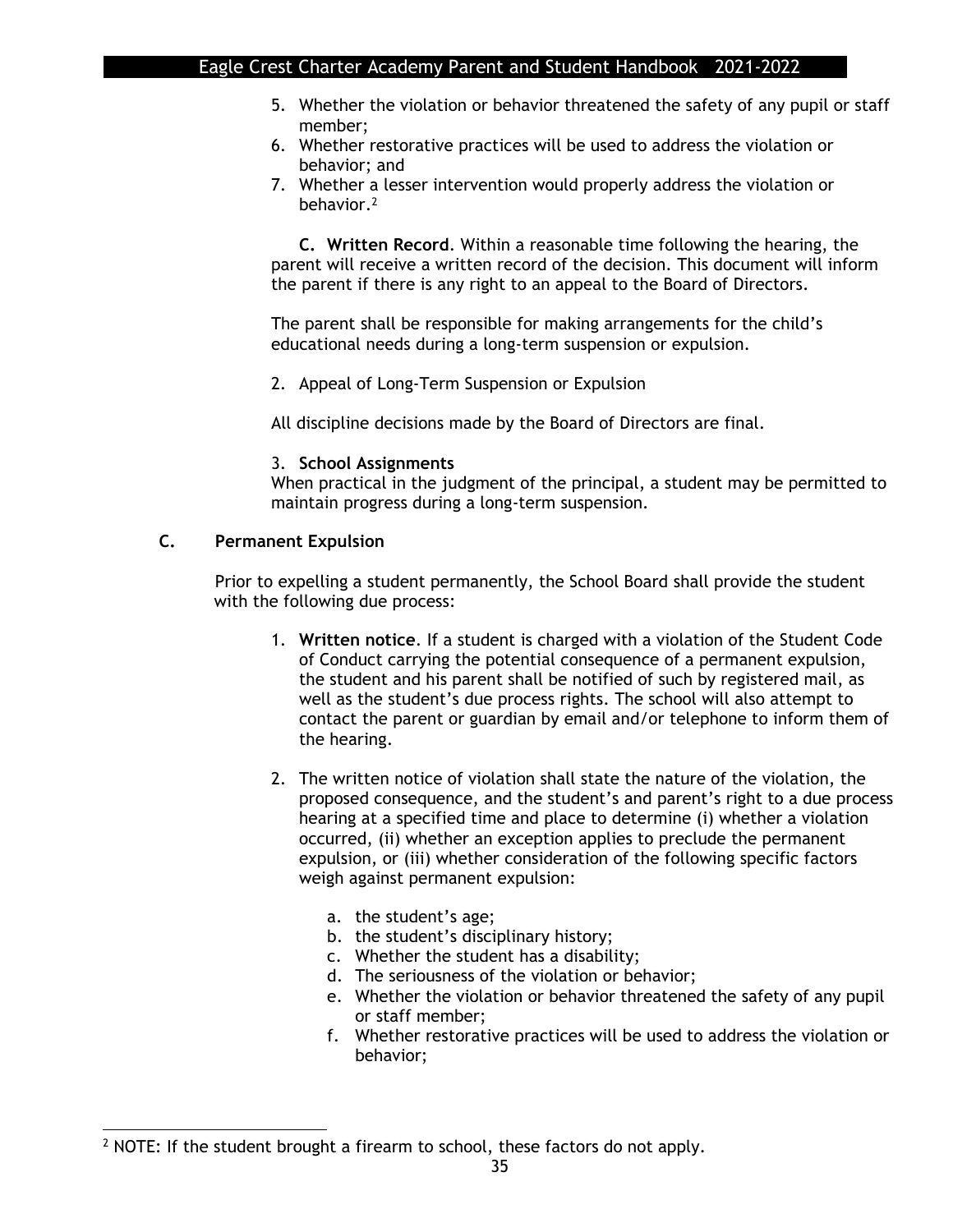g. Whether a lesser intervention would properly address the violation or behavior.<sup>3</sup>

The notice shall also set forth the right of the student and his parent and an advocate of their choice and at their expense to participate in the hearing, the right of the student to hear and/or see the evidence offered against him or her during the hearing, the right of the student to present oral or written evidence or testimony on the student's behalf, the right to have the hearing held in a closed session, and the right to a written record of the result of the hearing.

- 3. **Hearing Procedures**. At the hearing, the student and parent shall be advised of the alleged violation and the facts leading toward the allegation and be provided copies of the evidence provided to the Board of Directors. The student, parent or legal guardian and any advocates or witnesses will have the opportunity to present evidence to the Board of Directors. Minutes shall be kept of the hearing.
- 4. **Written Record**. Within a reasonable time following the hearing, the parent will receive a written record of the decision. This document will inform the parent if there is any right to an appeal. If the student is permanently expelled from the school, the written record shall inform the parent of the minimum length of the expulsion and the date upon which the parent may petition for reinstatement. Upon the parent's request, the school shall provide the parent with the petition for reinstatement form.
- 5. **Alternative Education**. Permanent expulsion means that the student may not enroll in any public school in the State of Michigan. The parent shall be responsible for making arrangements for alternative education for the child until s/he is reinstated in a public school.
- 6. **Appeal of Permanent Expulsion.** All discipline decisions made by the Board of Directors are final.

#### **MISCELLANEOUS PROVISIONS**

#### **A. Voluntary Agreements**

At any time, the principal or his/her designee may enter into a written contract with the student and his/her parent(s) setting forth the parties' agreement in settlement of disciplinary charges or restitution related to damage to or loss of school property. In such cases, the written agreement shall be final and binding and may not be later challenged by the principal or his/her designee or the student or his/her parent(s).

The school may implement victim-offender conferences to provide an opportunity for the offender to accept responsibility for the harm caused to those affected by the misconduct and to participate in setting consequences to repair the harm. Such a conference will occur only if initiated by the victim and approved by the victim's parent/guardian. Possible attendees comprising the restorative practice team may include the victim, a victim advocate, the offender, members of the school community, supporters of the

<sup>&</sup>lt;sup>3</sup> NOTE: If the student brought a firearm to school, these factors do not apply.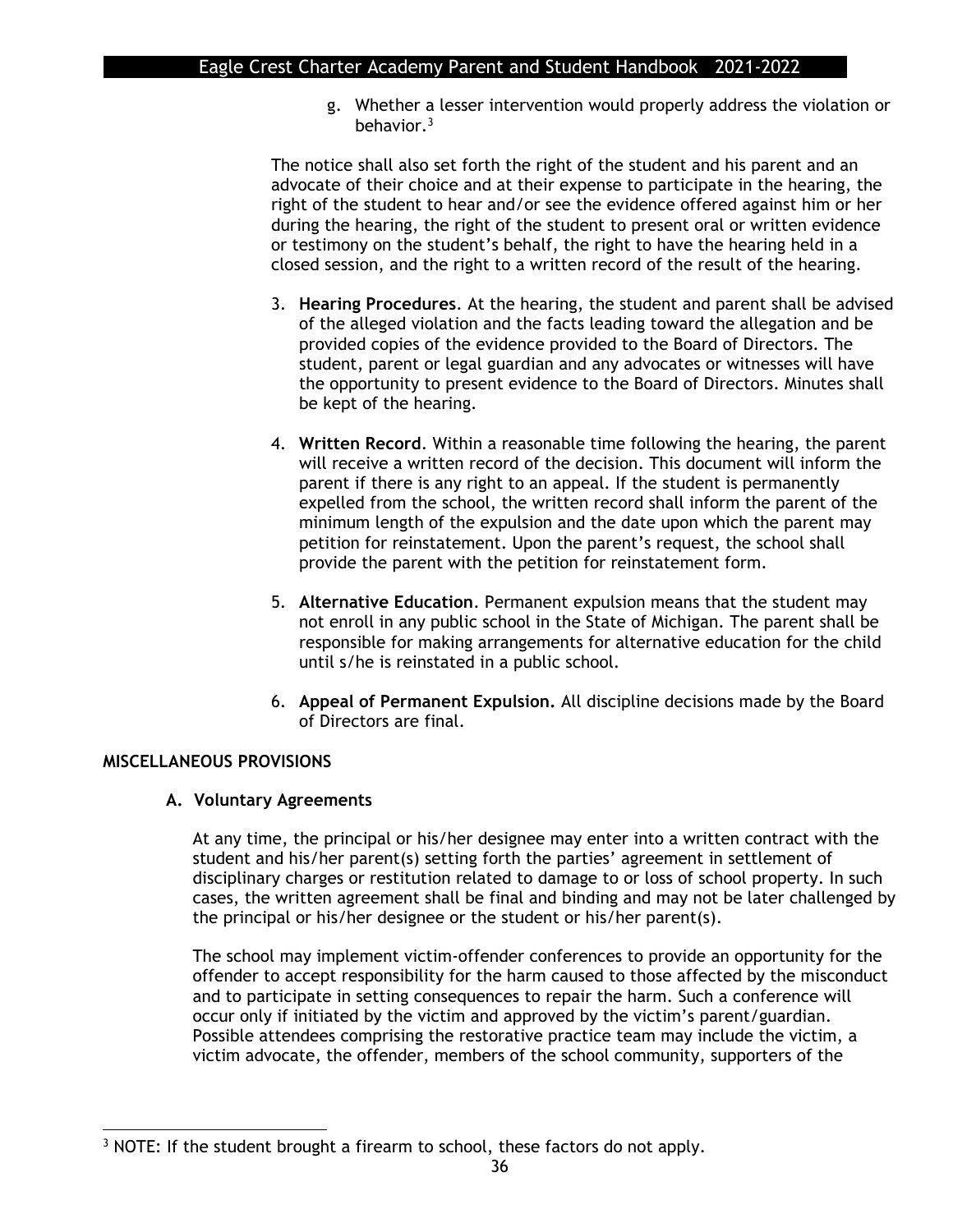victim, and supporters of the offender. The team may require the student to do one or more of the following:

- Apologize
- Participate in community service, restoration or counseling
- Pay restitution

Selected consequences will be incorporated into an agreement that sets time limits for completion and is signed by all participants.

#### **B. Suspended/Expelled Students on School Property or Attending School Activities**

A suspended or expelled student who enters onto school property or appears at a school activity, event or function without the permission of the principal shall be deemed to be trespassing. A suspended student is permitted on school property to attend the discipline hearing.

#### **C. Maintaining Class Progress during Suspension**

If a student on long-term suspension does not withdraw from the school, the student is permitted to maintain progress during the disciplinary period.

#### **Definition of Terms**

Behavior Referral is a specific written record of the student's act of misconduct. It documents the date, nature of the offense, and the disciplinary action taken by the teacher and/or school administration.

Attendance Corrective Action Plan (A-CAP) is a written document that identifies the causes for excessive tardies and/or absences and what steps will be taken to minimize the number of occurrences. It is signed by the parents, student, and staff member.

Behavior Support Plan (BSP) is a written document that identifies the motivation for chronic misbehavior and what steps will be taken in order to help a student overcome inappropriate behavior. It will be signed by school administration and offered to the student and parent(s) for signature.

Behavior Contract is a written document that outlines specific behavior expectations, strategies for teaching the appropriate behavior(s), and disciplinary action for a student.

Criminal Sexual Conduct as defined by state law.

Dangerous Weapon is defined by law as any of the following: Firearm, Dagger, Dirk, Stiletto, Knife with a blade over 3 inches in length, Pocket knife opened by a mechanical device, Iron bar, or Brass knuckles.

Gross Misdemeanor is a severe act of misconduct in violation of the Student Code of Conduct or state law.

In-School Suspension refers to a decision by the teacher and/or other school official to temporarily remove a student from the mainstream classroom and to place the student in a segregated environment within the school building that allows the student to continue to progress in their coursework but denies them access to regular classroom instruction and social interaction with their peers. The In-House Suspension room must be supervised by an adult employee of the building at all times.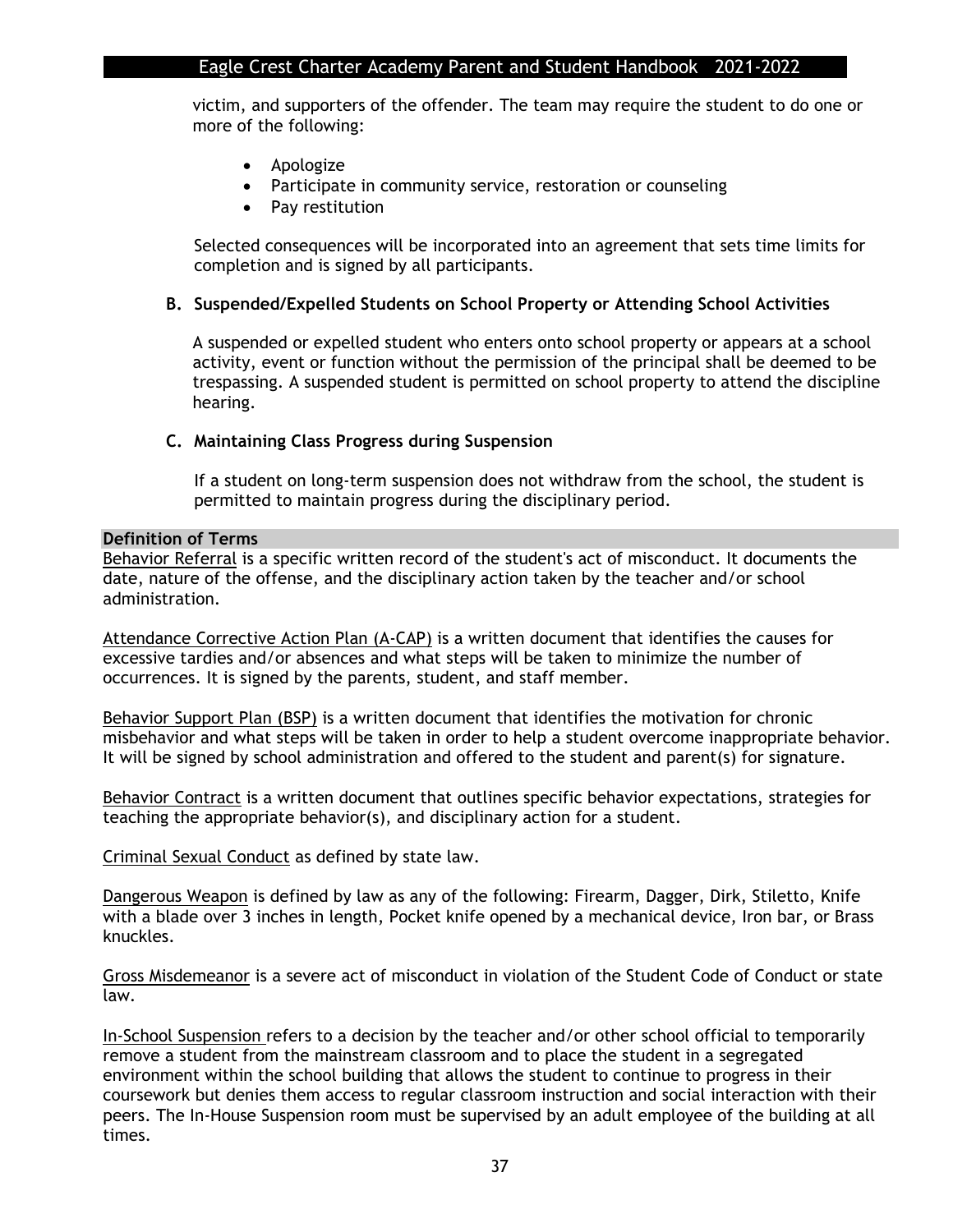Out-Of-School Suspension refers to a decision by either the Principal or grade level Dean to temporarily remove a student's right to attend school or any school-related activity not to exceed ten (10) school days. A meeting with the parents shall be convened to discuss the incident that led to the suspension and to develop a Behavior Contract for the future.

Long Term Suspension is defined as a decision to remove a student from school for a severe violation of the Student Code of Conduct, persistent disobedience, or extreme non-compliance with school rules or state law.

Expulsion is defined as a decision to remove a student from the school for up to 180 school days for either persistent disobedience or a severe violation of the Student Code of Conduct when the interests of the school are served by such an expulsion.

Permanent Expulsion is defined as a decision to permanently remove the student from any public school if the student is found in possession of a dangerous weapon, commits arson, commits criminal sexual conduct or physically assaults school personnel in a school building or on school grounds. The minimum length of the permanent expulsion depends upon the student's grade level and the severity of the infraction.

Persistent Disobedience is repeated acts of misconduct.

Physical Assault is defined by law as intentionally causing or attempting to cause physical harm to another through force or violence.

Criminal Sexual Conduct is defined by law as a violation as set forth in Chapter LXXVI of the Michigan Penal Code [MCL 750.520b to MCL 750.520g]

Arson is defined by law as a felony violation as set forth in Chapter X of the Michigan Penal Code [MCL 750.71 to MCL 750.80].

Restorative Practices are defined by law as practices that emphasize repairing the harm to the victim and the school community caused by a pupil's misconduct.

Reinstatement is defined as the discretionary authority of the school to determine if the student can return to the school after an expulsion or permanent expulsion.

Verbal Assault is defined as an intentional display of force or communication that gives the victim reason to fear or expect immediate bodily harm. A bomb threat (or similar threat) directed at a school building, other school property, or a school-related event is also viewed as verbal assault.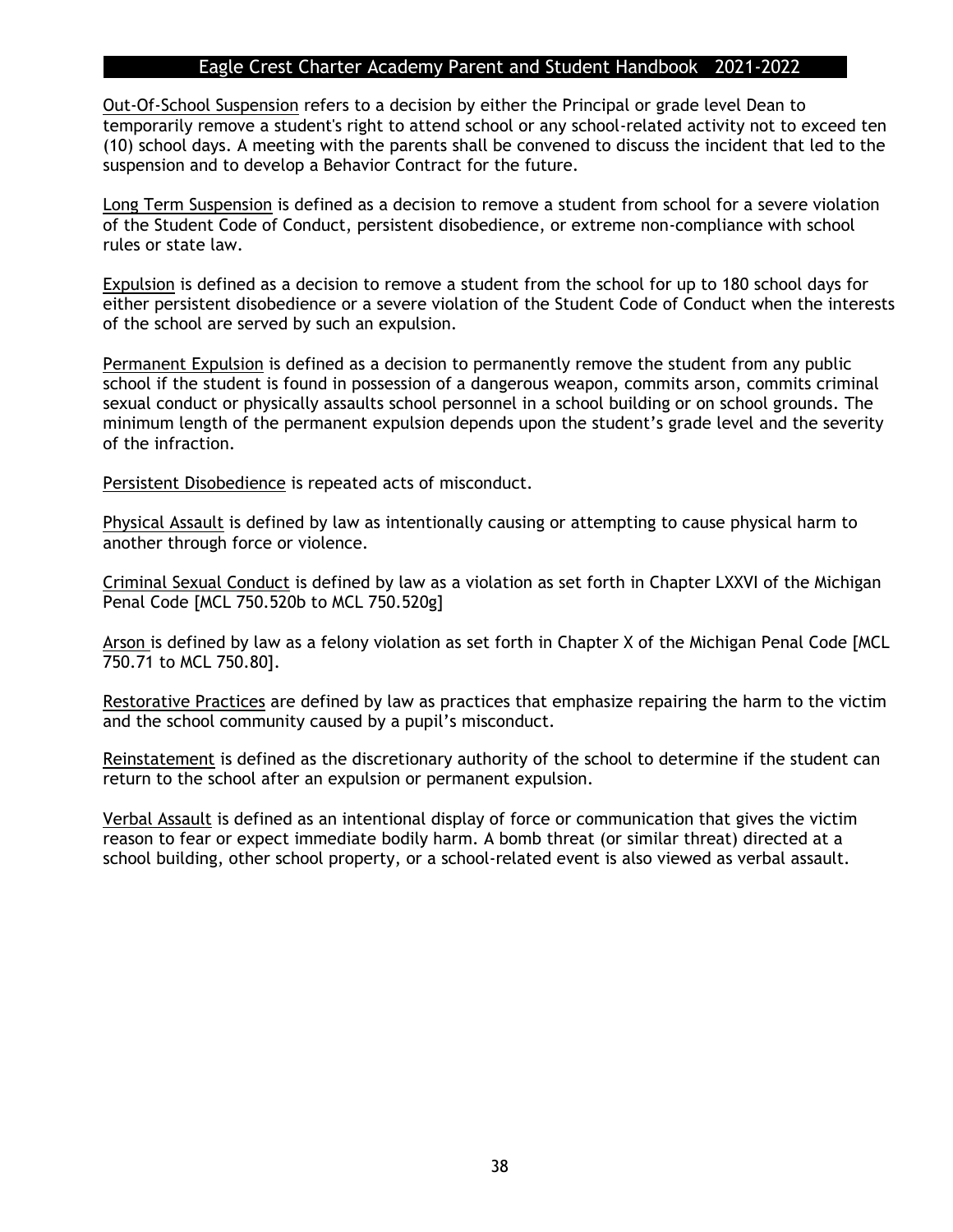## **Student Responsibility: Safe Schools Student Discipline Policy**

The Board of Directors endeavors to ensure that the school is a safe place for teaching, learning, and working. The school will take swift and appropriate disciplinary action for the following infractions:

#### **Dangerous Weapons, Arson, and Criminal Sexual Assault**

Any student who possesses a dangerous weapon, commits arson, or commits a criminal sexual assault against another person while on school property or at a school-sponsored event or who pleads, is convicted or adjudicated for criminal sexual conduct (regardless of where it occurred) against another student enrolled at the School, may be permanently expelled from the school subject to reinstatement according to state law. Furthermore, the school will contact local law enforcement as required by law. All students are subject to the Student Code of Conduct that follows this section and its related disciplinary actions.

#### **Physical Assaults against School Personnel**

Any student in grade six (6) or above who commits a physical assault against a school employee or a person engaged as a volunteer or contractor for the school while on school property, on a school bus or other school-related vehicle, or at a school-sponsored activity or event may be permanently expelled from the school subject to reinstatement according to state law. "Physical assault" is defined as intentionally causing or attempting to cause physical harm to another through force or violence. All students, including those in grades five (5) and under, are subject to the Student Code of Conduct and its related disciplinary actions.

Sometimes school personnel are injured when they try to prevent or stop students from physically assaulting one another. While the student may not have intended for the staff member to be injured, they did have "general intent" to cause another harm. It is enough to show that the student intended the actions which make up an assault. So, if a student acts in a way that is considered dangerous to other people that can be enough to establish physical assault, even if they didn't intend a particular harm to a particular individual.

#### **Physical Assaults against Students**

Any student in grade six (6) or above who commits a physical assault against another student while on school property, on a school bus or other school-related vehicle, or at a school-sponsored activity or event shall be suspended or expelled, depending on the circumstances, for up to one hundred eighty (180) school days. "Physical assault" is defined as intentionally causing or attempting to cause physical harm to another through force or violence. All students, including those in grades five (5) and under, are subject to the Student Code of Conduct and its related disciplinary actions.

#### **Verbal and Written Assaults**

Any student in grade six (6) or above who commits a verbal assault against a school employee or a person engaged as a volunteer or contractor for the school while on school property, on a school bus or other school-related vehicle, or at a school-sponsored activity or event shall be suspended or expelled, depending on the circumstances, for up to one hundred eighty (180) school days. "Verbal assault" is defined as an intentional display of force or communication that gives the victim reason to fear or expect immediate bodily harm. A bomb threat (or similar threat) directed at a school building, other school property, or a school-related event is also viewed as verbal assault. For the purpose of this policy, the areas of assault listed above, when placed in writing, recorded on tape or CD, or transmitted by e-mail, shall be viewed as written assault. All students, including those in grades five (5) and under, are subject to the Student Code of Conduct and its related disciplinary actions.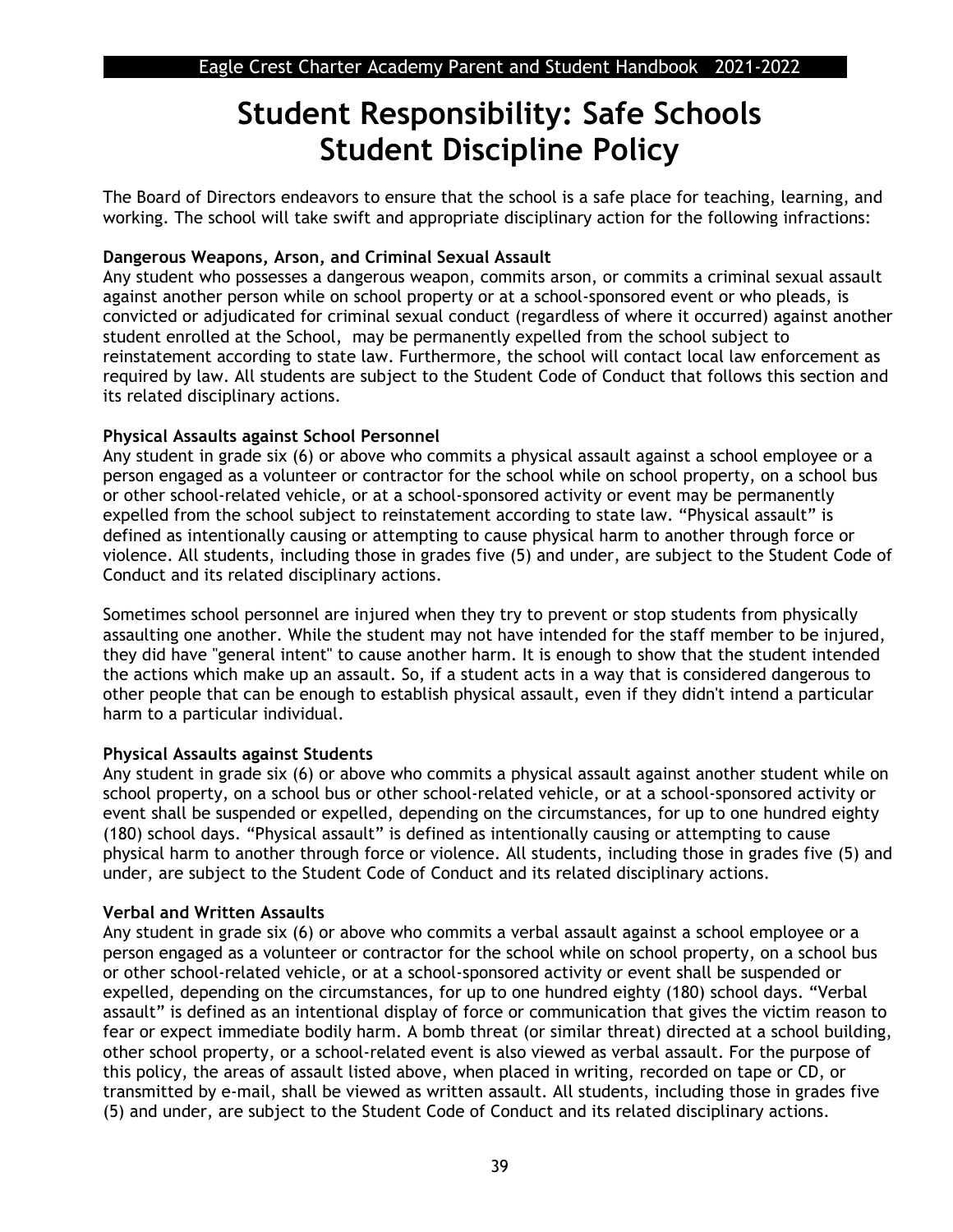#### **Illegal Drug/Alcohol Possession**

Any student who possess illegal drugs or alcohol while on school property, on a school bus or other school-related vehicle, or at a school-sponsored activity or event may be suspended or expelled, depending on the circumstances, for up to one hundred eighty (180) school days. All students are subject to the Student Code of Conduct and its related disciplinary actions.

#### **Gross Misdemeanor and Persistent Disobedience**

Students guilty of a gross misdemeanor or persistent disobedience may be suspended or expelled.

#### **Application to Students with Disabilities, Child Find, or Student Due Process Rights**

This policy shall be applied in a manner consistent with the rights secured under federal (IDEA 2004) and state law to students who are determined to be eligible for special education programs and services. A copy of the *Procedural Safeguards for Special Education Students* can be obtained from the school office.

When considering disciplinary action for students who are *not* eligible for special education, the leadership team at the school will give serious consideration to the length of each suspension and the potential educational loss that the suspended student will incur. Repeated suspensions may result in a denial of F.A.P.E. (Free Appropriate Public Education). The school views any series of suspensions as an indicator of *potential* disability under Federal Child Find guidelines and may consider using the school's Intervention Assistance Team (IAT) to address the potential disability needs of the child.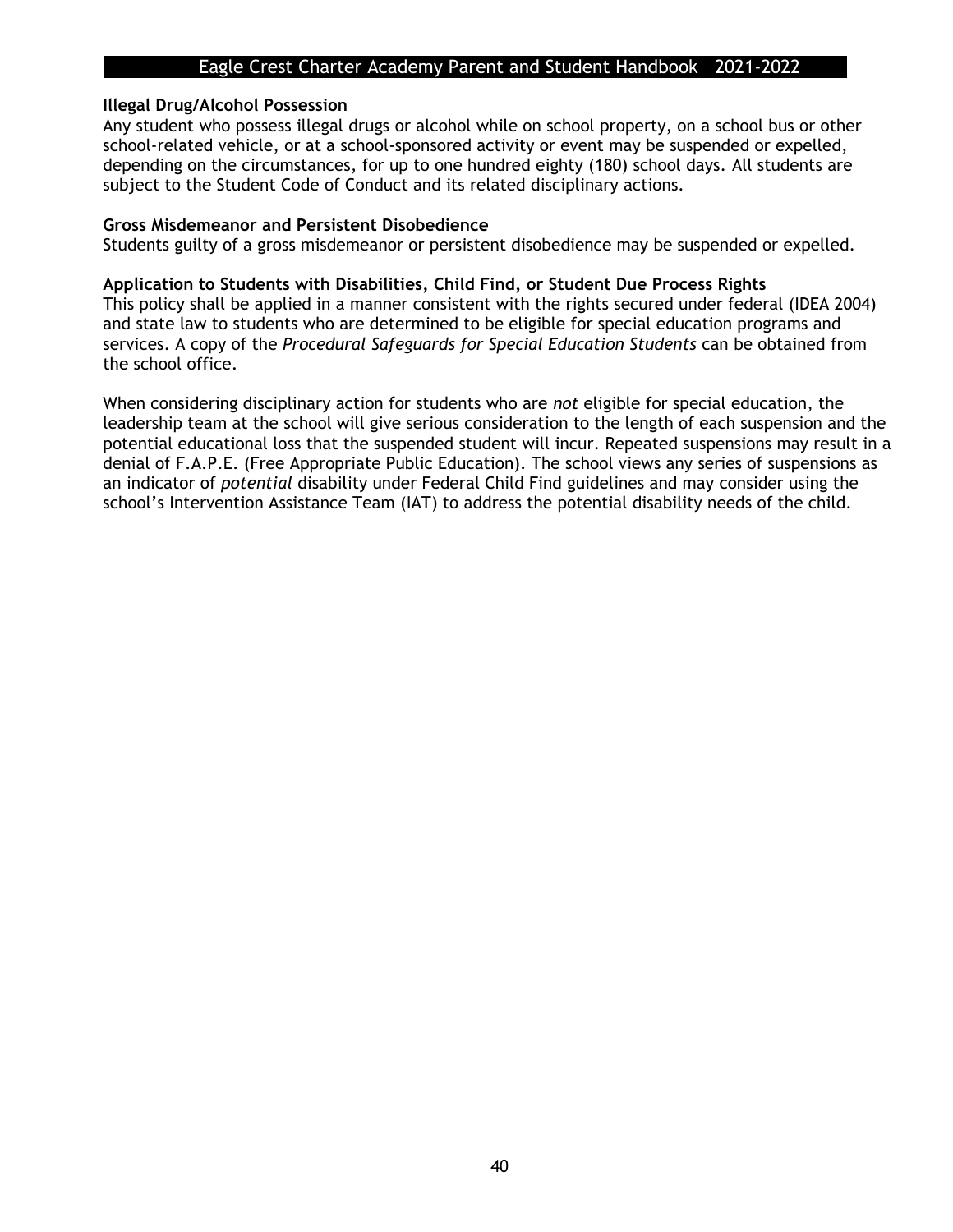## **Parental Partnership: Communication**

Effective communication between the school and home is vital to the successful academic, emotional, and social well-being of students. To keep parents informed of school events and student growth, the school communicates often with parents through email newsletters, telephone calls, and individual and group meetings.

## **Secure School Website**

National Heritage Academies is committed to student achievement and parental involvement. NHA maintains a secure website containing student information to link these two core values. This secure online tool can be accessed by visiting the school website and logging in through the Parent Portal link in the upper right corner of the homepage. Administrators and teachers daily update student records, analyze data, and communicate important information on this site.

NHA recognizes the value of informed and involved parents in the learning process. The website provides another way for parents to stay connected to the school. The online connection begins as soon as a student applies to attend an NHA school. The parent(s) of the applicant are sent a letter with detailed instructions for accessing their own *free* online account. After following these instructions, parents can log on to the system from any computer or mobile device with Internet access and review their child's admissions information, attendance, and grades. Using the website, parents can also email staff members, review important information, check calendars, and subscribe to automated email updates about their child. Questions related to the website should be directed to [info@nhaschools.com.](mailto:info@nhaschools.com)

## **Parent Satisfaction Survey**

Measuring and understanding parent satisfaction is an important part of our culture. In an effort to understand school-wide parent satisfaction, our students' parents are surveyed once per year. Parents are expected to complete one survey per household.

## **Parent-Teacher Conferences**

Parent-teacher conferences are conducted face-to-face twice each school year. In addition, parents are encouraged to inquire about their child's performance any time during the school year. We believe that by continually monitoring students' progress, the parent-teacher conferences will serve as a review with very few surprises.

During each conference, teachers review the student's progress and discuss his/her strengths and opportunities. Parents are encouraged to ask questions in order to learn as much as possible about their child's performance. We aim to make parent-teacher conferences a positive experience for everyone involved.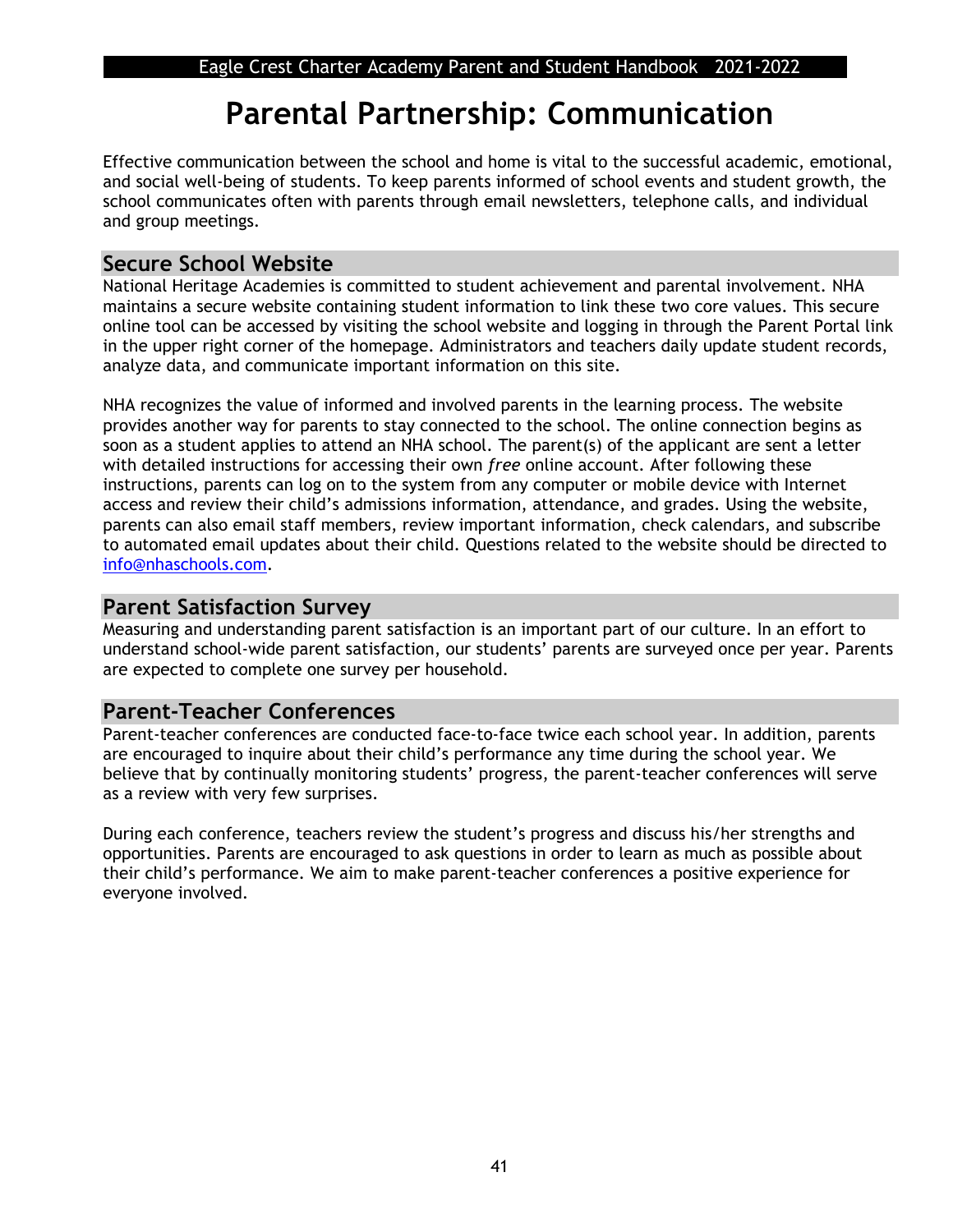## **Parental Partnership: Attendance**

Regular attendance establishes good work habits and self-discipline. Our school records attendance every morning, afternoon, and in each middle school class period. Michigan law places responsibility on each student to attend school on a daily basis, and on each parent or guardian to send their child to school on a daily basis. More important, however, is the effect of regular and punctual attendance on the student's scholastic achievement. Not only is each day's lesson important to the individual student, the student's participation in class contributes to the education of others. Frequent absences and tardiness, for any reason, are certain to adversely affect the student's schoolwork. Each student is expected to be in school every day except when illness, injury, or some providential condition beyond the student's control prevents attendance.

For unexpected school closures resulting in temporary remote instruction, attendance will be taken as if in the virtual environment.

## **Arrival**

Students should arrive at school by 7:55 a.m. Parents dropping off at Eagle Crest during arrival and dismissal must follow the rule of NO LEFT TURN from 7:45-8:15 a.m. and 3:00-3:30 p.m.

## **Dismissal**

The dismissal schedule is as follows: Grades Y5-3 ...... 3:10 p.m. Grades 4-8 ........ 3:20 p.m.

Parents are asked to pick up their children immediately following dismissal and no later than 3:30 p.m. Older siblings or carpool members are to pick up younger siblings or carpool members from their classrooms before going outside to be picked up. Students not picked up by 3:30 p.m. continue to wait quietly in the school office. Students may make phone calls regarding rides after 3:30 p.m.

There are many extracurricular activities offered. Parents must pick up participating students promptly. Failure to do so may result in the student becoming ineligible for that activity. Siblings are not allowed to wait at school while these activities occur.

## **Tardiness and Early Dismissal**

Students are considered tardy if they arrive to their homerooms after the start of either class or morning ceremony, if held prior to class. Parents must walk tardy students into the school office and sign them in on the sign-in sheet. Early dismissals from school will be marked accordingly in the student's record. Parents who dismiss their child early from school, for any reason, must sign the child out.

If a tardy is due to a doctor or dental appointment, a note from a physician may be requested. Tardies are excused for only the following reasons:

- Personal illness or injury
- Funerals
- Doctor or dental appointments (which could not be arranged outside school hours)
- Religious observances
- Late arrivals due to weather conditions (which do not require a parent note)
- Authorized tardy (approved by the principal)

We consider excessive tardies and/or early dismissals as lost instructional time, which may be addressed by the principal.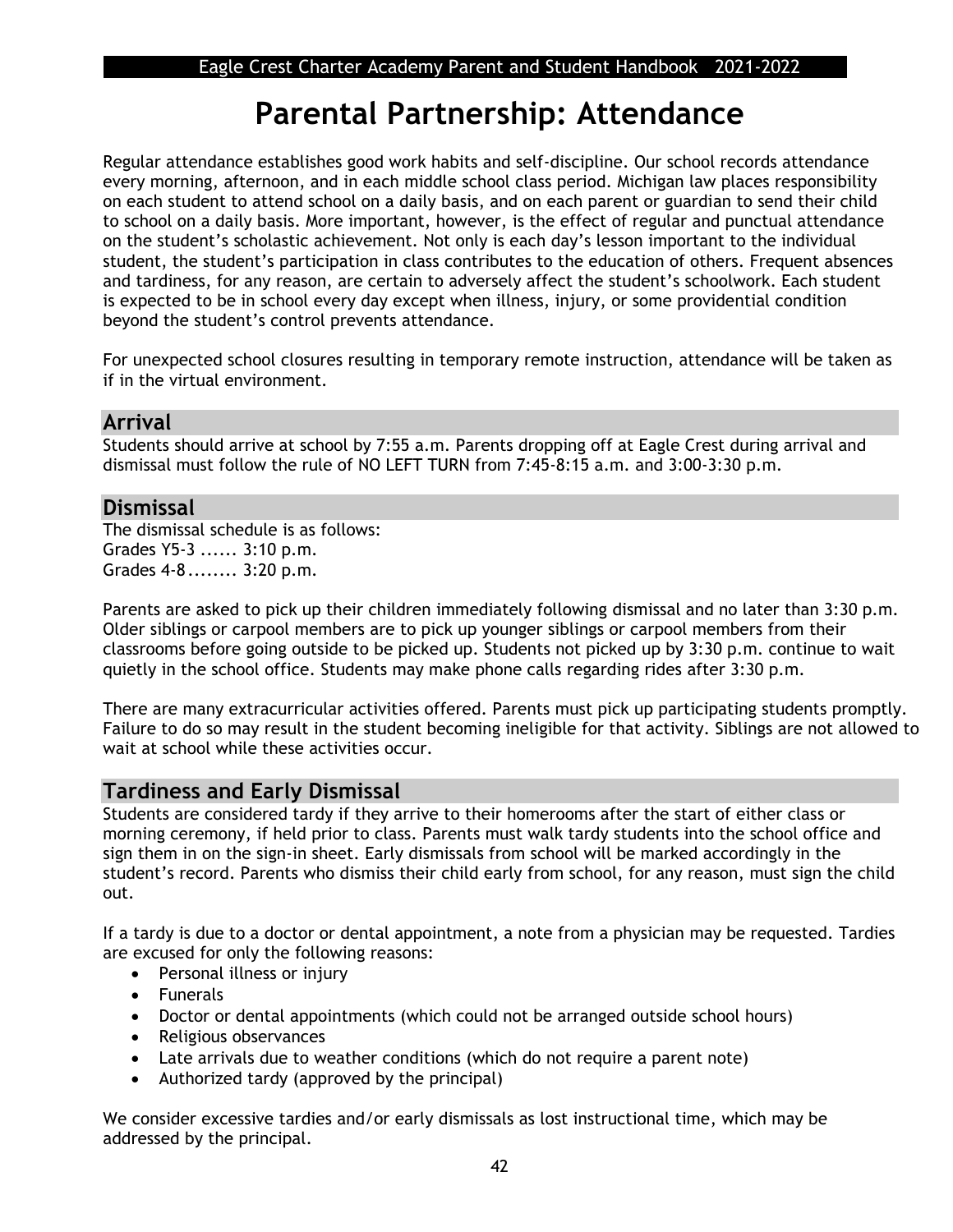Please Note: When a student accumulates 10-20 tardies and/or early dismissals, a parent meeting may be held and an Attendance Corrective Action Plan may be initiated.

### **Absences**

All absences are to be verified by communication from the parent to the school office. This communication should be documented for record-keeping purposes. Voicemail is available before and after school hours.

If an absence is not verified by communication from the parent, the absence is considered unexcused. An absence may be excused if communication is provided by the parent within five days following the absence and meets the guidelines below for an excused absence. The communication should contain the following information:

- Student's name
- Teacher's name
- Date of absence
- Reason for absence
- Phone number
- Signature of parent

If an absence is due to illness and lasts five days or more, a note from a physician may be requested. Absences are excused only for the following reasons:

- Personal illness or injury
- Funerals
- Doctor or dental appointments (which could not be arranged outside school hours)
- Religious observances
- Authorized absence (approved by the principal)

Abuse of excused absences may be investigated by the principal and could result in a referral to the County Truancy Office or other disciplinary action.

| <b>Absences</b><br>(Excused and<br>Unexcused) | <b>Procedures &amp; Notifications</b>                                         |
|-----------------------------------------------|-------------------------------------------------------------------------------|
| 0                                             | Notification of Attendance Expectations to all<br>parents/guardians           |
| 10% of total<br>school days                   | Parent Meeting and Completion of Attendance Corrective<br>Action Plan (ACAP)* |
| 18 days                                       | Appropriate Consequence*                                                      |

\*Potential referral to County Truancy Office or social services with certified return receipt to parent. Such referral shall be issued pursuant to the Truancy section of the Parent and Student Handbook. Factor considered in grade promotion.

Note: Any student who accumulates 15 consecutive school days of unexcused absences will be subject to potential withdrawal from the school.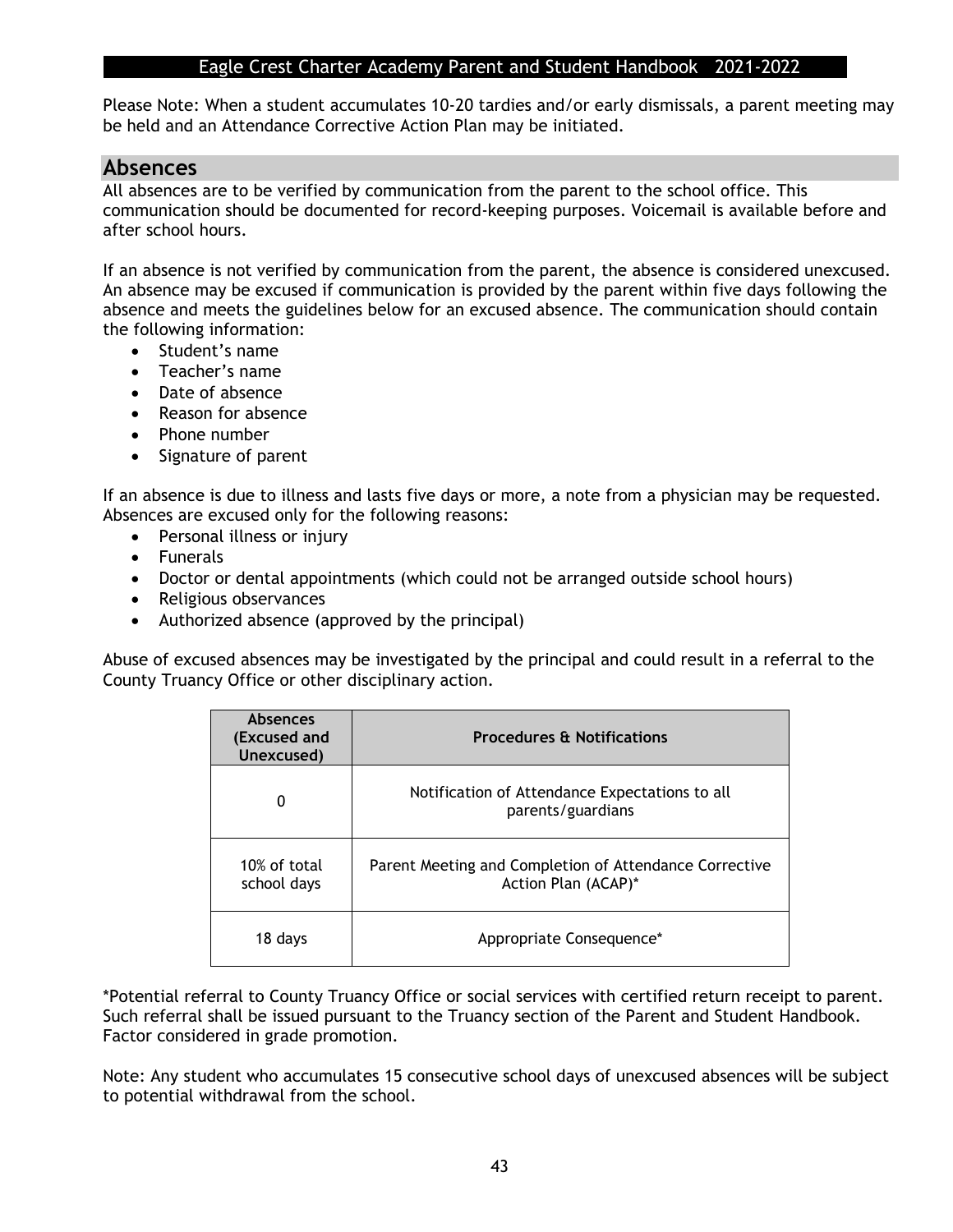## **Truancy**

A student is truant if unexcused absences total ten (10) or more school days in a school year. If truant, the student will be referred to the Ottawa Area ISD truancy officer, which may lead to a referral to the Ottawa County Prosecutor's Office.

The principal may act as the school's attendance officer or delegate that duty. The school's attendance officer shall investigate possible school attendance violations and take such other actions as may be necessary to enforce the compulsory education laws.

## **Family Vacations**

Eagle Crest Charter Academy highly discourages parents from removing their children from school for vacations. Parents planning to take their child on a trip must notify the principal or secretary at least two weeks before departure. The student's absence will be an excused absence if approved by the principal. Lengthy trips may be cause for withdrawal. It becomes the student's responsibility, with the help of the parents, to make arrangements with each teacher for missed assignments and to complete assigned work upon his/her return to school. The student is to complete all assignments within the same number of days as the length of the vacation. Incomplete assignments will not receive credit. Students who miss an announced test during their absence will take the test when all missed work is completed and within the same number of days missed due to the vacation. In fairness to the teacher's planning time, no exceptions will be made to this policy, including asking for work in advance of the trip unless previously arranged with the dean and/or classroom teacher

## **Family Death or Terminal Illness**

If there is a death, terminal illness, or similar traumatic situation in a student's family that may affect his/her attendance, emotional well-being, and/or level of concentration, the office staff members should be notified.

## **Illness During the School Day**

If a student becomes ill during the school day, appropriate arrangements will be made for the student's care while waiting for parent pick-up. Students with vomiting or fever must be symptom-free for 24 hours before returning to school.

## **Voluntary Withdrawal**

To withdraw a student, a parent must complete a Student Withdrawal form available in the office. A voluntary withdrawal does not preclude the principal or board of directors from administering disciplinary action for acts of misconduct occurring prior to the voluntary withdrawal and including the act of misconduct and disciplinary action in the student's record.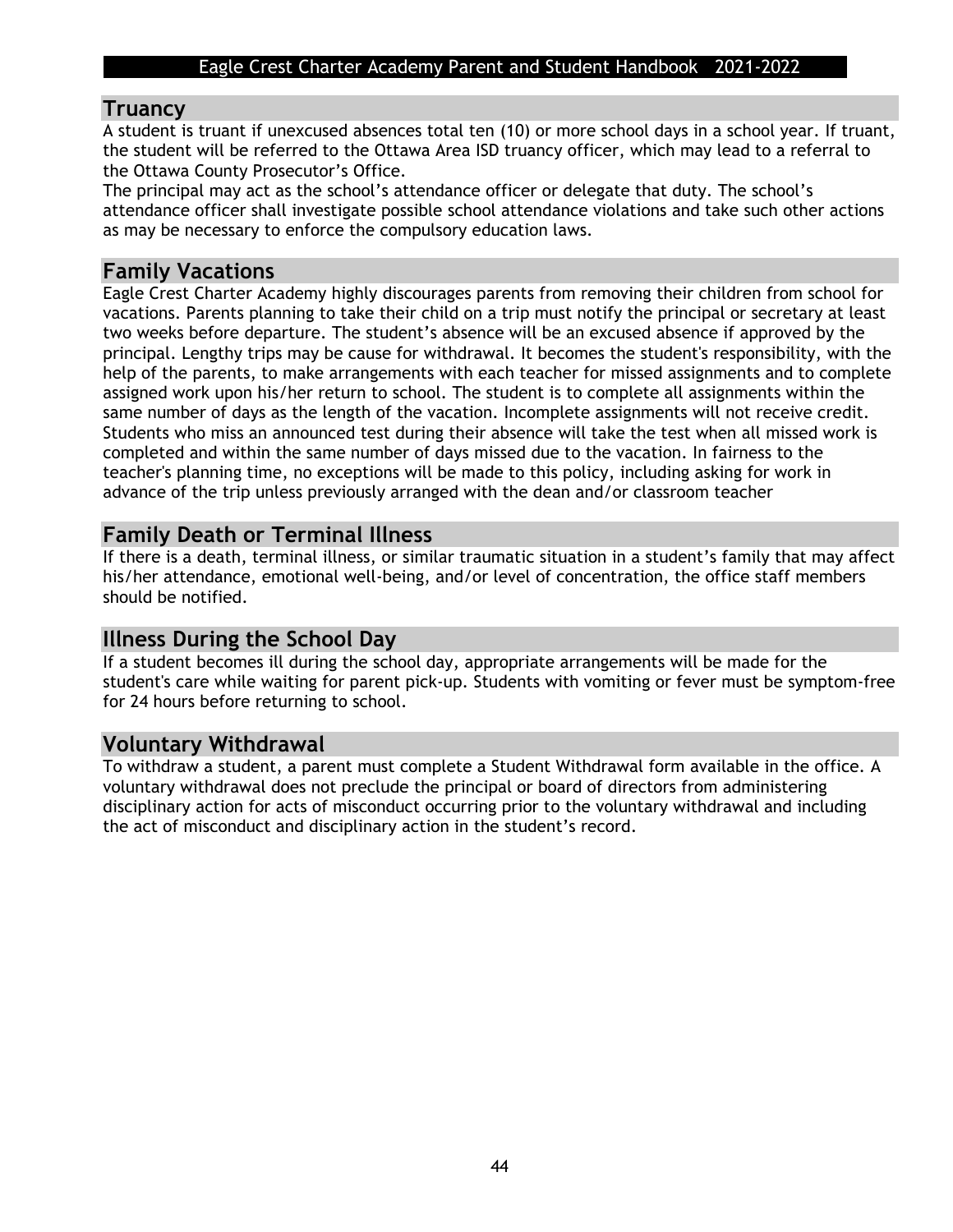## **Parental Partnership: Dress Code**

To enable students to reach high academic standards, the school has put in place a dress code designed to reduce distractions. Implementing a dress code promotes student learning and increased academic instruction time. Interpretation of the Dress Code is at the principal and staff's discretion and their decision is final.

Dress code guidelines prohibit student dress or grooming practices which present a health or safety risk to the student or others, disrupt the educational program, or limit a student from achieving educational goals because of blocked vision or restricted movement.

## **General Expectations**

**Tops**

- Shirts and tops must cover the back, shoulders, chest, and midriff. Undergarments must not be visible.
- Spaghetti strap shirts, halter tops, tank tops, undershirts, muscle shirts, sheer, or any other clothing items that show bare midriff are not permitted.

#### **Bottoms**

- Pants, capris, and shorts must be fitted or belted at the waist to prevent sagging and undergarments must not be visible.
- Shorts must extend past the mid-thigh (mid-thigh is determined as halfway between inseam and knee).
- Skirts, skorts, dresses, and jumpers must be no more than two (2) inches above the knee in length.
- Pajama pants are not permitted without administrative permission.

#### **Shoes**

- For safety reasons, students are required to wear shoes appropriate for indoor and outdoor activity.
- Shoes that are unsafe (for example flip-flops or shoes with wheels) are not permitted.
- Slippers are not permitted without administrative permission.
- Athletic shoes with non-marking soles are to be worn for P.E. class.

#### **Headwear & Accessories**

- Hats and hoods, except for religious or medical purposes, must not be worn inside the school building.
- Any jewelry, chain, or other apparel posing a safety risk is not permitted.
- Ear piercings are permitted.
- Hair must not obstruct vision or distract from the learning environment.
- Sunglasses are not permitted inside unless for medical purposes.

#### **Miscellaneous**

- Revealing clothing is prohibited. All clothing must fit appropriately and must not be excessively tight or loose. Such clothing includes all sheer, low-cut, or otherwise revealing garments.
- Areas typically covered by undergarments must not be visible.
- Clothing, accessories, or grooming may not depict or advertise weapons, alcohol, tobacco, drugs, drug paraphernalia, sexual or obscene language or images, threats, or racial or ethnic slurs/symbols, or promote conduct expressly prohibited by the Student Code of Conduct.
- Wearing, carrying, and displaying gang paraphernalia, names, signs, or symbols is prohibited.
- School spirit-wear may be worn only with administrative permission.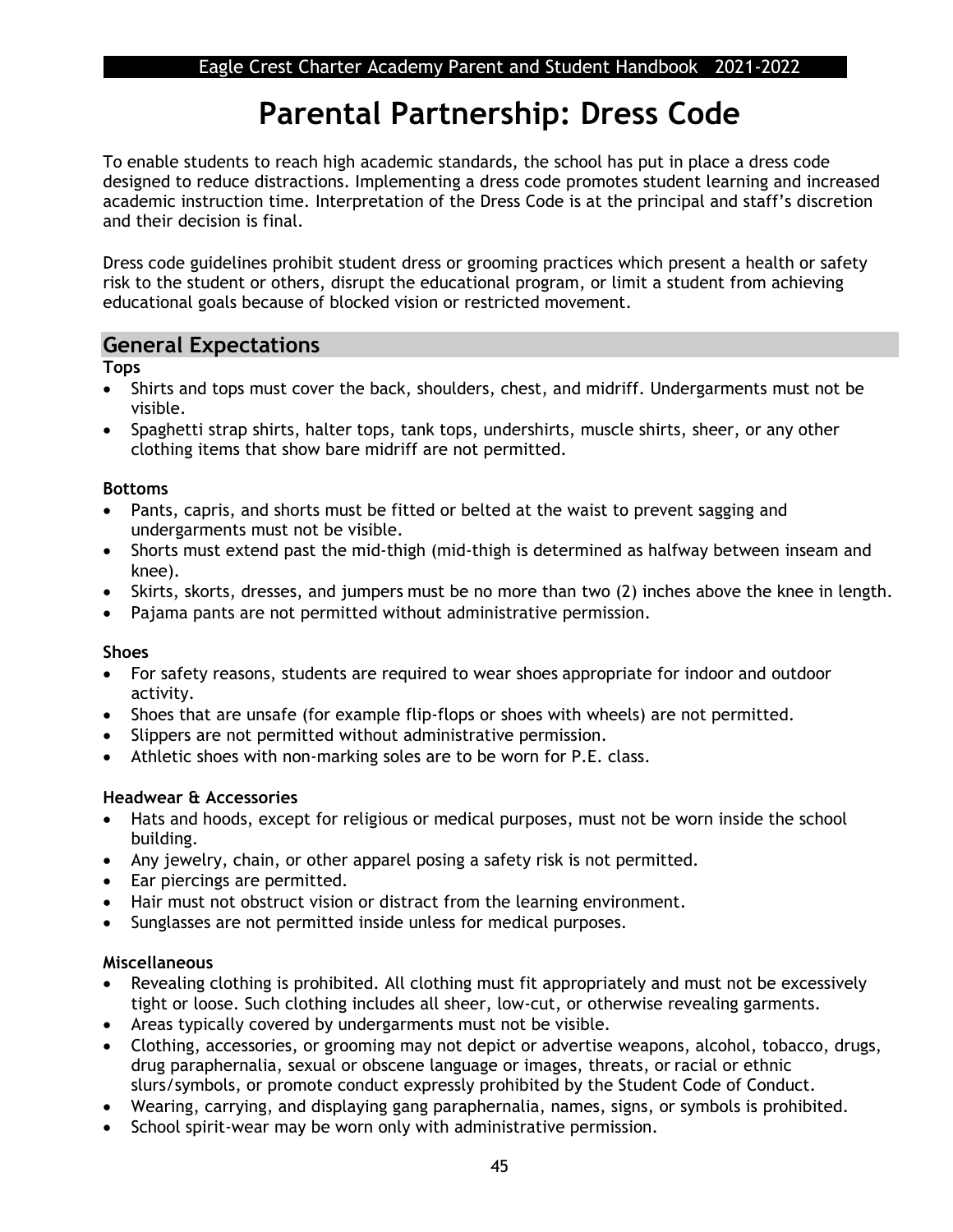## **Parental Partnership: Title I Parent and Family Engagement Policy**

The school has adopted a policy addressing the importance of parent and family engagement. The school and the board of education recognizes the rights of parents or guardians to be fully informed of all information relevant to their children who participate in programs and projects funded by Title I (Elementary and Secondary Education Act) [1116(a)(1)]. The Title I Parent and Family Engagement Policy was jointly developed with and agreed on, by parents and family members of Title I participating children [1116(a)(2)(A)]. The Parent and Family Engagement Policy is provided to parents, families, and community partners in an understandable format and is updated to meet the needs of the included stakeholders [1116(b)(1)]. In addition to existing policies and guidelines, the school also recognizes the need for a policy that meets the requirements under Section 1116 of the Elementary and Secondary Education Act (ESEA), as reauthorized by the Every Student Succeeds Act (ESSA) of 2015 (P.L. 114-95). The school will ensure parental involvement and family engagement in these programs and projects by:

### **Building a Capacity for Parent and Family Engagement**

Parents and family members of students are vital contributors in the education of their children. The school will ensure that all parents/guardians are involved in our school in a meaningful manner in order to improve student academic achievement. Two-way communication between the school and home, both verbal and written, provides a sound base for a good partnership to provide an effective educational program for all students. Full realization of the partnership will be achieved through ongoing commitment and active participation by both home and school. The policy describes how federal and applicable state requirements for parental and family engagement will be met and sets the school's expectations and objectives for meaningful parent and family involvement and engagement. Specifically, we will do the following in order to build a capacity for parent/guardian involvement and engagement:

- a. Provide high-quality curriculum and instruction in a supportive and effective learning environment that enables students to meet the challenging state academic achievement, including involving parents in decisions relating to the education of their children and the use of extracurricular time [1116(d)(1)];
- b. Provide assistance (materials and education) to parent/guardians of children served in understanding such topics as the school's curriculum, assessments, and proficiency level expectations, and how to work with educators to improve the achievement of their children [1116(e)(2)]. Efforts are are made to assist parents in understanding challenging State academic content standards and the academic achievement levels established for students, the school curriculum, and school expectations and assessment results[1116(e)(1)];
- c. Educate all school staff in the value and utility of contribution of parents/guardians; and in how to reach out to, communicate with, and work with parents/guardians as equal partners; implement and coordinator parent/guardian programs, and build ties between parents/guardians and the school [1116(e)(3)];
- d. Coordinate and integrate, to the extent feasible and appropriate, parent/guardian involvement programs and activities that encourage and support parents/guardians in more fully participating in the education of their children [1116(e)(4)];
- e. Ensure that information related to school and parent/guardian programs, meetings, and other activities is sent to the parents/guardians of participating children in a format and, to the extent practicable, in a language the parents/guardians can understand [1116(e)(5)];
- f. Provide other reasonable support for parental involvement and involvement activities to ensure a sucessful partnership amongst the school, parents, and the community to improve student achievement [1116(e)(14)].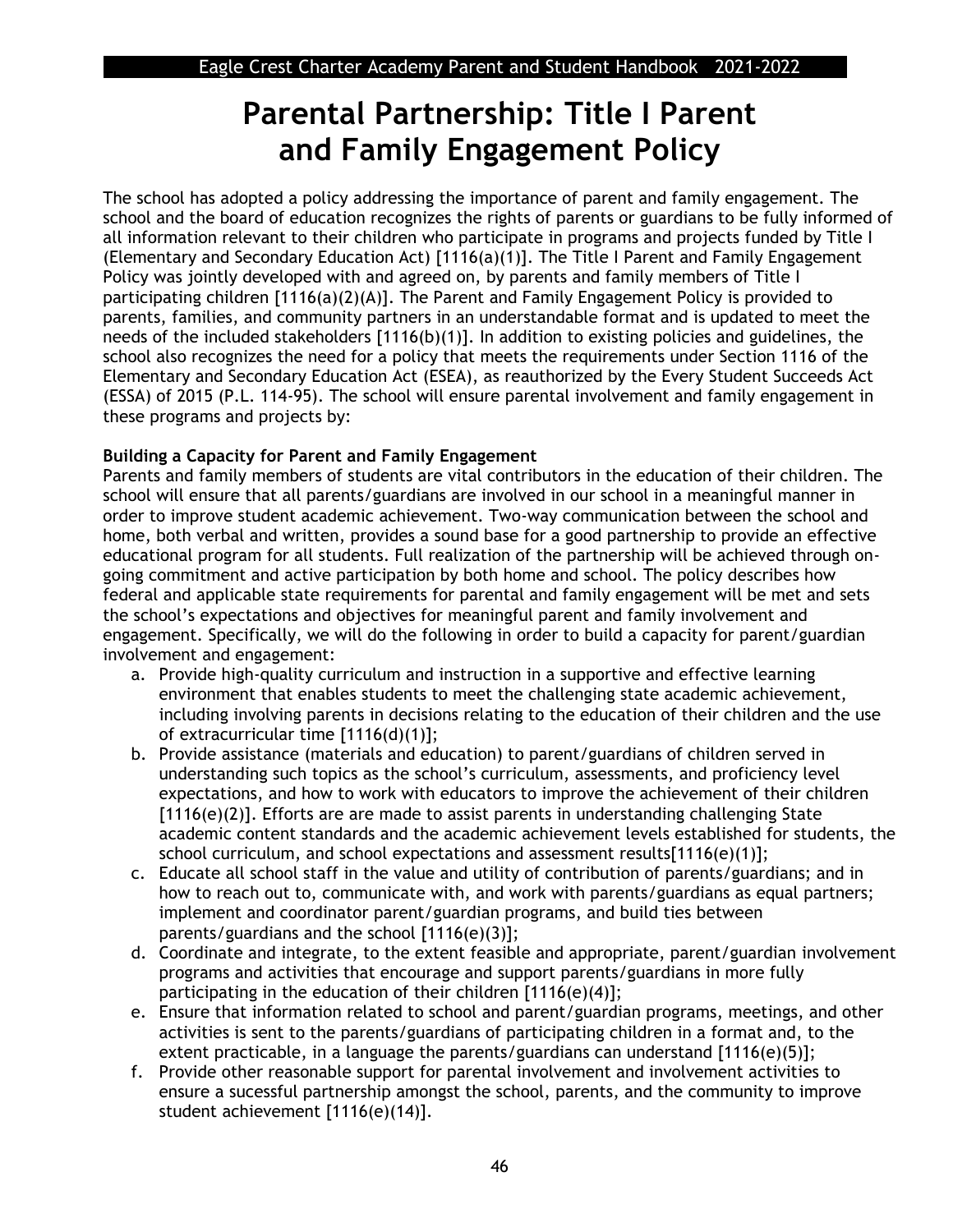**Providing the coordination, technical assistance, and support necessary to assist the school in planning and implementing effective parent/guardian involvement and engagement activities to improve the student academic achievement and school performance [1116(a)(2)(B)].** 

To the extent feasible and appropriate, parent and family engagement strategies will be coordinated and integrated with other relevant Federal, State, and local laws and programs [1116(a)(2)(C)]**.** 

The following initiatives have been implemented at the school:

- a. Annual Title I Parent Meeting inform parents/guardians of Title I requirements, their rights to be involved and provide input in school policies and planning, and how progress is measured and how they receive feedback about their child's progress  $[1116(c)(1)].$
- b. Parent and family meetings are scheduled throughout the year to provide parents of Title I children with a description and explanation about the school's curriculum, assessments, and proficiency level expectations. Efforts are made to assist parents of Title I children in understanding challenging State academic standards and the achievement levels established for students, the school curriculum, and school expectations and assessment results  $[1116(c)(4)(B)].$
- c. Parents/guardians have the opportunity to make arrangements to speak to their child's teacher regarding their child's progress throughout the school year.
- d. Parent-Teacher Conferences are scheduled during the school year to give parents/guardians the opportunity to discuss and to get information pertaining to their child's academic progress.
- e. Progress reports and report cards are sent home to notify parents of their child's performance and progress.
- f. The principal will be available upon request to help parents/guardians better understand the state assessments.
- g. Parent learning events and materials to help parents and families develop and use at-home skills that support their child's academic and social development.
- h. Meetings are scheduled for parents to provide suggestions and direction relating to the education of their children and for the school to respond to any parent suggestions as soon as practicably possible  $[1116(c)(4)(C)].$

Other activities that promote parent/guardian involvement and engagement (but not limited to):

- a. Schools assemblies/ceremonies (parents invited)
- b. Volunteer opportunities
- c. Classroom observations (as requested)
- d. Special event and reminder notices
- e. Parent Room with community resources listed and computer access
- f. Voice of Parent survey
- g. Athletic and extra-curricular events (as they occur)

In order to develop a partnership between the home and the school, and to build meaningful, consistent, and effective communication, the information regarding school programs is provided to parents/guardians in a timely manner according to the following ways [1116(c)(4)(A)]:

- a. Annual Title I Parent Meeting
- b. Annual Parent and Family School Improvement Meeting
- c. The Parent and Student Handbook
- d. Regular school and classroom newsletters
- e. The annual school calendar
- f. Report Cards
- g. Parent-Teacher conferences
- h. Parent and Family Engagement events
- i. The School-Parent Compact/Commitment to Excellence Contract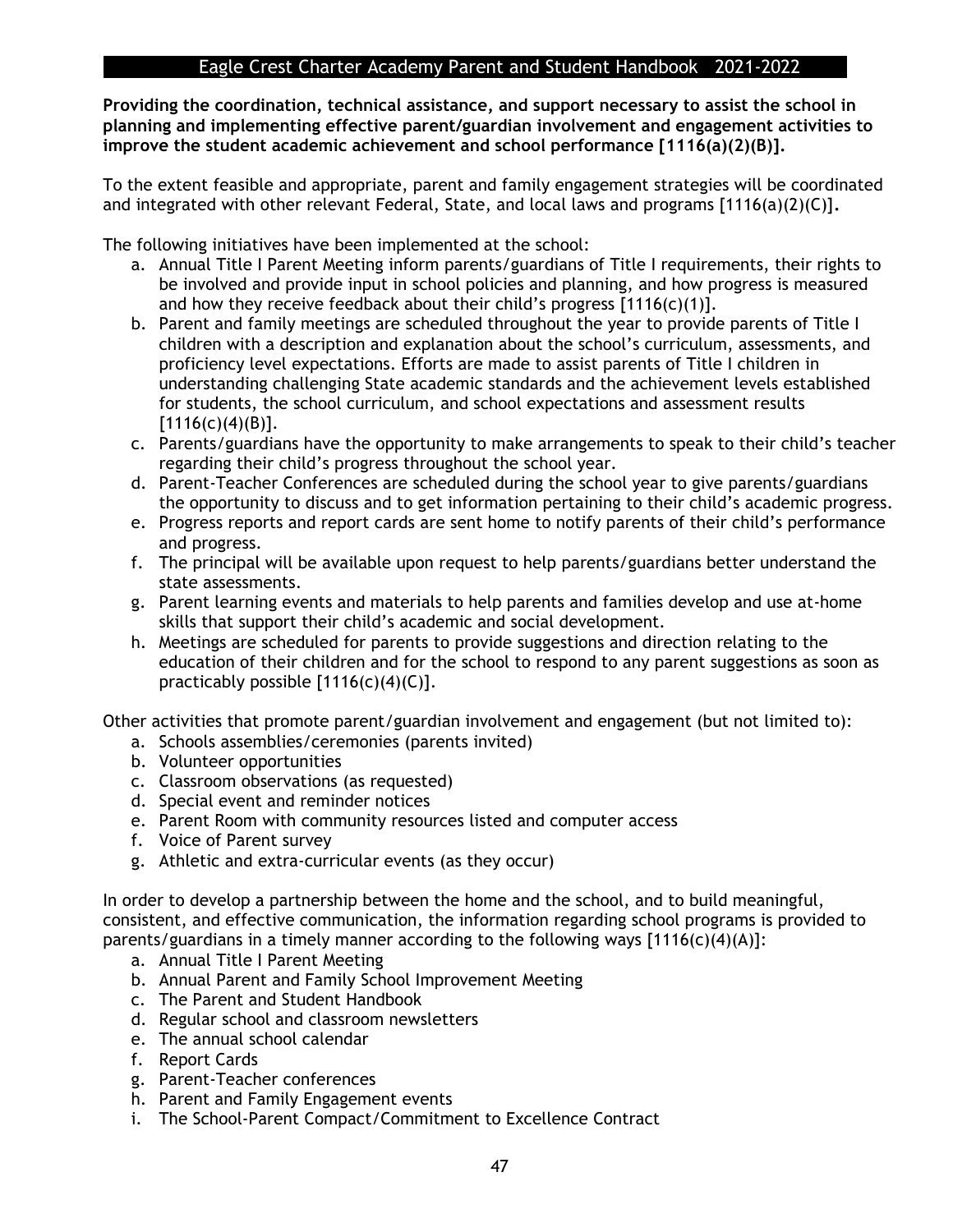- j. Bilingual staff or translators are available for interpretation and translation of important documents for limited English proficient parents/guardians and families of migratory children
- k. School administration will meet with families who have limited English proficiency, families with members who have disabilities, families experiencing homelessness, and migratory families to provide information regarding support available to them [1116(f)]

#### **Involving Parents/Guardians in the development of the Parent and Family Engagement Policy, the Title I Plan, and School Improvement Planning**

Parents/guardians will be involved in the planning, review, and improvement of the school's parent and family engagement policy, and the joint development of the school improvement plan, the Title I Program, and the Parent and Family Engagement Plan [1116(a)(2)(F)], [1116(a)(3)(B)], [1116(c)(3)]. At least annually, the school, parents/guardians, and family members will be invited to evaluate the content and effectiveness of the school improvement plan, Parent and Family Engagement Plan, and the Title I Program  $[1116(a)(2)(D)]$ . The school will offer a flexible number of meetings at different times to ensure as many parents/guardians as possible will have the opportunity to participate in the joint development and evaluation of the before-mentioned policies  $[1116(c)(2)].$ 

The school, to the extent practicable, will provide full opportunities for the participation of parents/guardians with limited English proficiency, parents/guardians with disabilities, and parents/guardians of migratory children, including providing information and school reports required in a format, and to the extent practicable, in a language the parents/guardians understand.

#### **Conducting, with the involvement of parents, and evaluation of the content and effectiveness of the parental and family engagement policy in improving the academic quality of the school, including identify barriers to greater participation by parents in activities authorized by Title I.**

Parents/guardians, family, and school staff members will be asked to evaluate the effectiveness of parent and family engagement policy initiatives and the level of responsiveness to parent and family concerns. The findings of such an evaluation will be published and made available for review by parents/guardians and will be used to design strategies for more effective parent/guardian involvement. The evaluation of the content and effectiveness of the parent and family engagement policy will identify  $[1116(a)(2)(D)]$ :

- a. Barriers to participation by parents, including parents who may be economically disadvantaged, disabled, limited English proficient, limited literacy, or any racial or ethnic minority backgrounds;
- b. The needs of parents and family members in assisting with the learning of the children;
- c. Strategies to support successful school and family interactions.

All stakeholders will be given an opportunity to review, plan, and help improve the Title I programs, including parent and family engagement activities and strategies that are implemented with Title funds. Strategies and activities may include, but are not limited to  $[1116(a)(3)(D)]$ :

- a. Providing professional development for school staff on parent and family engagement strategies;
- b. Supporting parent, family, and community outreach programs;
- c. Best practices for increasing parent and family engagement;
- d. Collaborating with community partners or other vendors with expertise in increasing parent and family engagement.

Parents/guardians of participating children are responsible for submitting any comments and feedback on the plan if the Parent and Family Engagement Policy or if schoolwide plan is not satisfactory  $[1116(b)(4)]$ ,  $[1116(c)(5)]$ . Comments can be included in the formal survey given during planning and evaluation meetings, through open discussion, or through private means (mail, email, telephone) including anonymously. The feedback provided will be used by the school to design strategies for more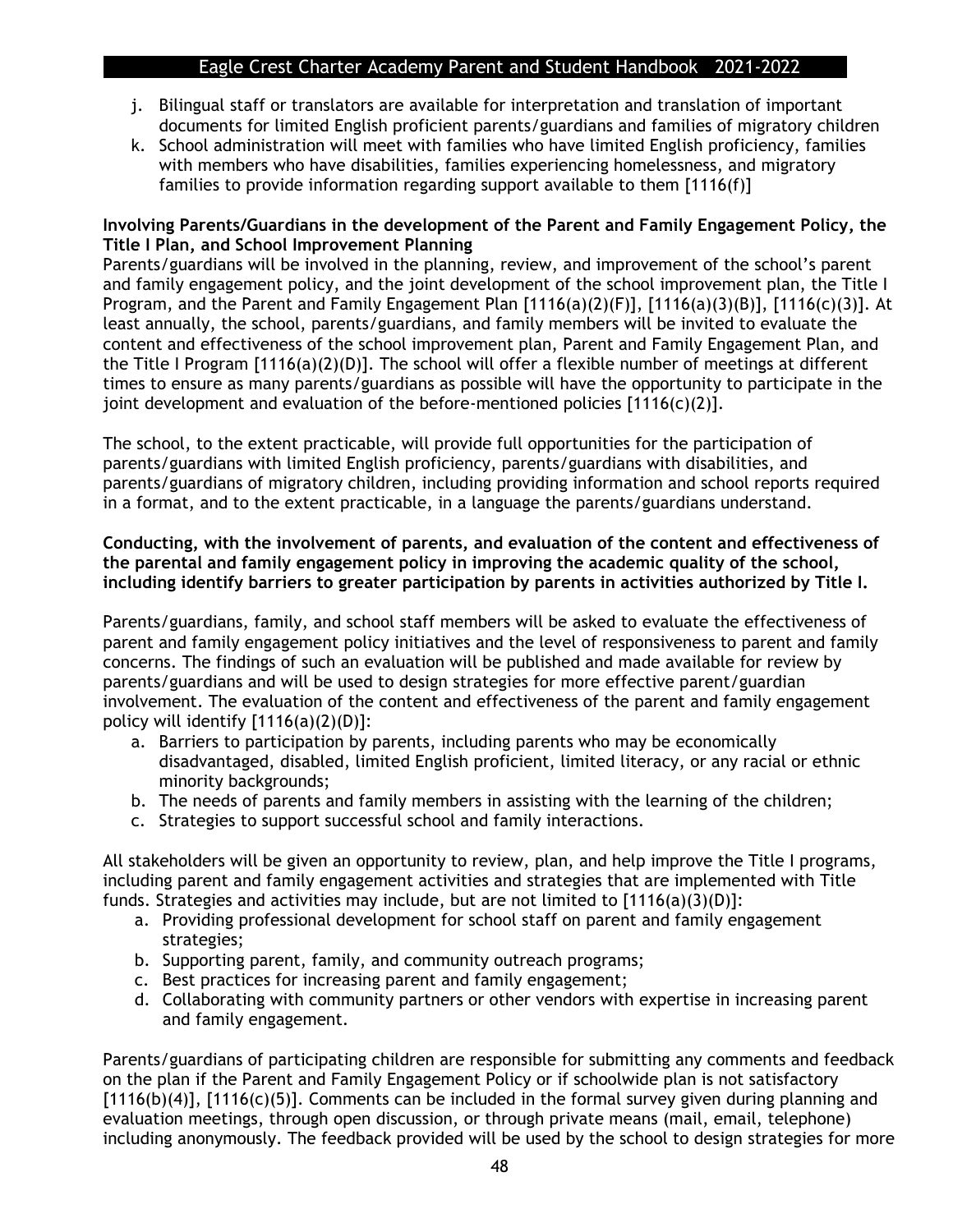effective parent and family engagement and to revise, if necessary, this Parent and Family Engagement Policy  $[1116(a)(2)(E)].$ 

#### **Jointly developing, with involvement of parents and the school, the school-parent compact and outlining shared responsibilities and means for improving student academic achievement.**

The school-parent compact will address the importance of communication on an ongoing basis by the following means:

- a. Describing the school's responsibility to provide high-quality curriculum and instruction in a supportive learning environment that enables students to succeed academically by meeting state standards [1116(d)(1)];
- b. Describing the parents' responsibility to support their children's learning by participating in decisions relating to their children's education [1116(d)(1)];
- c. Sharing, at least annually, the compact during parent-teacher conferences as it relates to student achievement [1116(d)(2)(A)];
- d. Providing parents frequent reports to parents on their children's progress [1116(d)(2)(B)];
- e. Providing parents reasonable access to communicate with school staff on an individual or community wide basis  $[1116(d)(2)(C)]$ ;
- f. Providing parents opportunities to volunteer and participate in their child's class, including observation of classroom activities [1116(d)(2)(C)];
- g. Ensuring two way and meaningful communication, to the extent practicable, in a language family members can understand [1116(d)(2)(D)].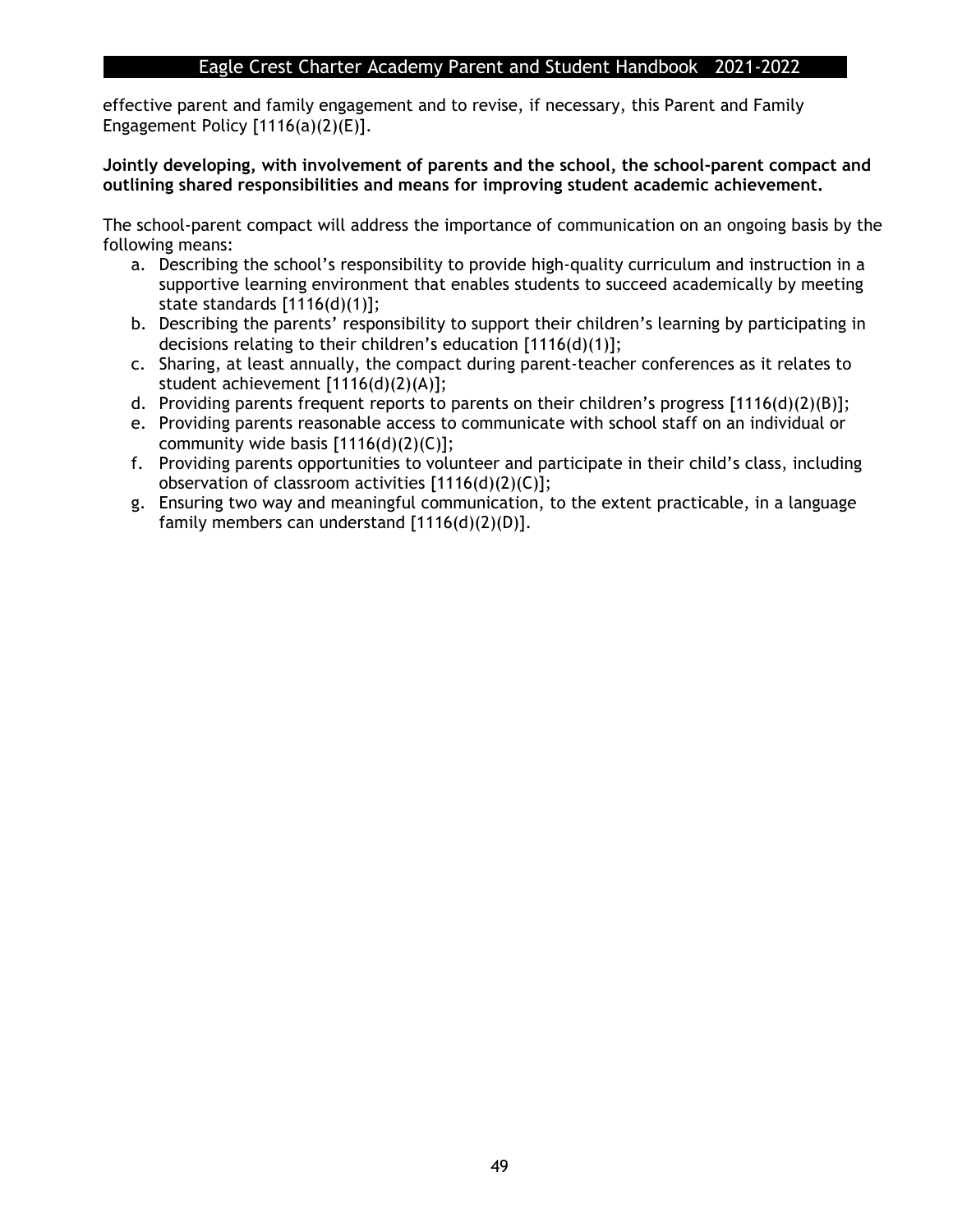## **Parental Partnership: Visitor and Volunteer Guidelines**

Visitors and volunteers are expected to review and honor the following guidelines while visiting or volunteering for the school. Violation of these guidelines endangers the safety of students and their right to an education. Those not abiding by these guidelines may be barred from the building and/or prevented from participating in future volunteer opportunities. Please contact the school's office for information on becoming a volunteer.

#### **General**

- 1. Potential volunteers must complete the appropriate level of background check before a volunteer assignment begins. Parents and guardians may complete the online Volunteer Authorization and Release form on the parents' form site to begin the background check process. Individuals who do not have access to the parents' form site must obtain a Volunteer Authorization and Release form in the school office.
- 2. All visitors and volunteers must be processed through the electronic visitor management system, using their driver's license and must wear a form of identification provided by the school. They may also be required to submit to a criminal background check.
- 3. All visitors and volunteers must sign both in and out in the school office. They may not walk directly to any classroom unless given permission by the office staff.
- 4. All visitors and volunteers must reinforce and demonstrate the school's Moral Focus Philosophy.
- 5. The distribution of literature, without prior approval from a dean or the principal, is prohibited.
- 6. Visitors and volunteers must abide by staff instructions, asking for clarification if necessary.
- 7. Corporal punishment is prohibited.
- 8. The school is a public school with a Board policy of neutrality regarding religion. Visitors and volunteers may neither show preference for any one religion over any other religion nor share their personal religious views with students.
- 9. Appropriate dress is required.
- 10. The use of any of the following is strictly prohibited: tobacco, marijuana, e-cigarettes/vaporizers and paraphernalia, and alcohol.

#### **Classrooms**

- 1. The teacher is ultimately responsible for the students and activities in his/her classroom.
- 2. Volunteers should enter classrooms quietly and wait for a break in the activity before communicating with the teacher and students.
- 3. Student infractions must be addressed by the classroom teacher.
- 4. Classroom issues regarding students are confidential. Visitors and volunteers may not talk with others about the learning or disciplinary needs of any child other than their own.
- 5. Classroom visitors are allowed for a limited time and must have the principal's permission.

## **Field Trips**

- 1. Volunteer drivers must provide a valid driver's license, proof of insurance, and a sufficient number of seat belts to transport their assigned students. Volunteer drivers, overnight chaperones, and anyone in attendance of a field trip may be required to submit to a criminal background check.
- 2. Volunteers must follow all instructions provided by the teacher or school.
- 3. Smoking is prohibited in the presence of students.
- 4. Volunteer drivers must drive directly to the event and return directly to school (or pre-approved location) immediately after the event. "Side trips" are prohibited.
- 5. Volunteer drivers should leave radios off and avoid playing music.
- 6. Volunteers must behave appropriately when participating on field trips.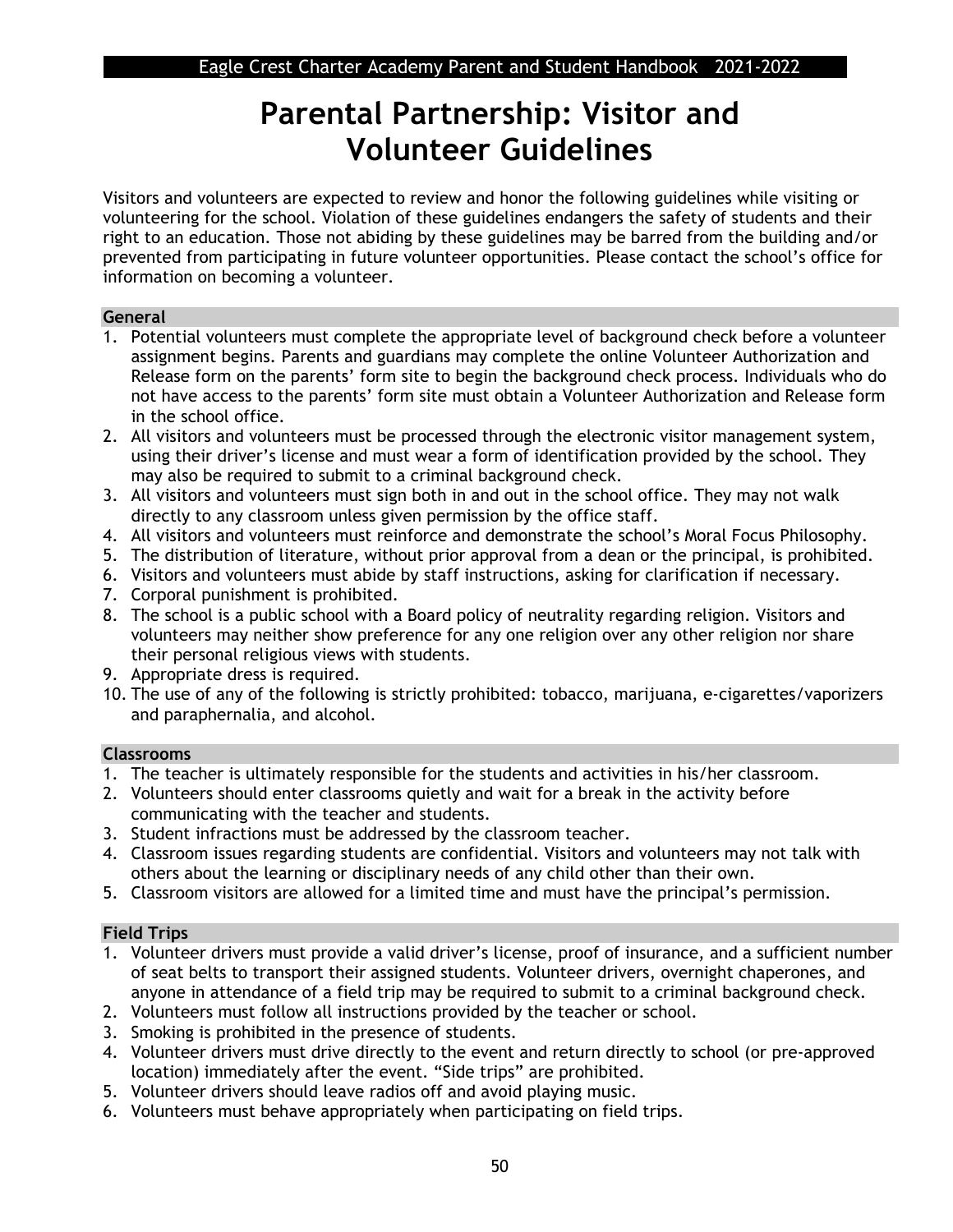Field trips are a privilege, not a right, and participation is determined at the teachers' and administrators' discretion.

#### **Driver Guidelines**

- 1. You must return the Volunteer Driver Release form to the teacher one week before the trip.
- 2. You must make sure that all students are safely buckled in at all times while your car travels.
- 3. You must make sure that all children under the age of 8 or less than 4'9" tall are in a booster seat.
- 4. You must ensure that all students assigned to your car are exhibiting excellent, safe behavior while traveling. If you have any doubts about your ability to successfully manage a group of children, you should not volunteer in this capacity.
- 5. You must not turn on your car radio or smoke.
- 6. You may not bring younger siblings.
- 7. You may not stop anywhere other than the planned destination or provide special treats to students in your car.

#### **Chaperone Guidelines**

- 1. You must ensure that all students assigned to you are exhibiting excellent, safe behavior at all times. If you have any doubts about your ability to successfully manage a group of children, you should not volunteer in this capacity.
- 2. Since you volunteer to serve all the students on the trip, you must not be distracted by your own child to the point of not being able to direct the activity of the other students.
- 3. You must prevent problems by actively supervising all students assigned to you. You must remove threats or remove students from unsafe situations immediately. Students are never allowed to touch or play with property not intended for them.
- 4. You must know where all students assigned to you are at all times.
- 5. You may not bring younger siblings.
- 6. You should help explain and elaborate on the elements of the exhibit or field trip. Along with this, you must make sure that all students are quiet and listening when being given instructions or information from adults.
- 7. Never allow a student to use a public restroom alone.
- 8. You must make sure that all of the students' items are accounted for before leaving.
- 9. You must dress in a manner that conforms to our student dress code.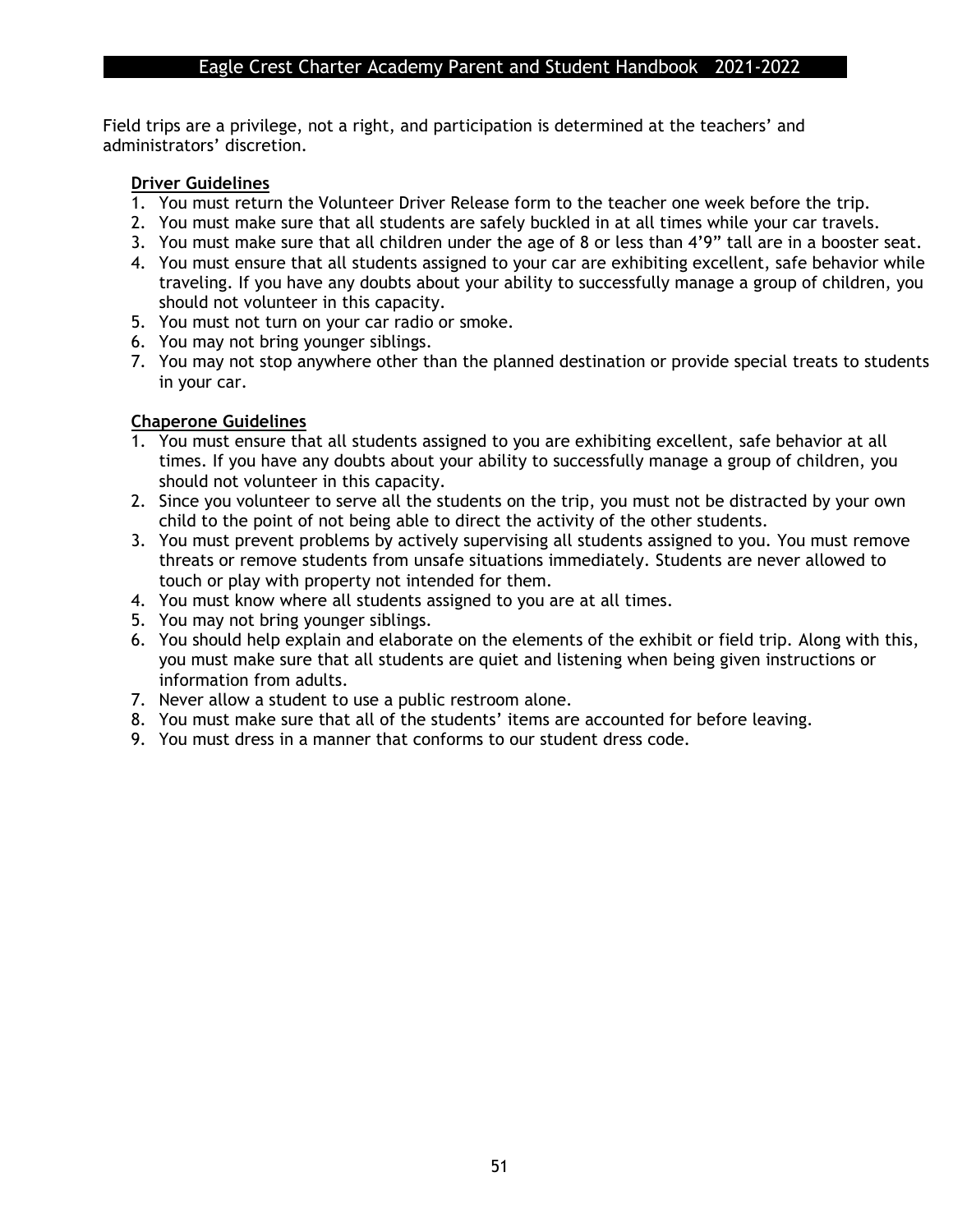## **General School Procedures**

## **Transportation**

Because the school does not own a fleet of buses, parents are expected to provide the means for their children to get to and from school.

#### **Drivers and Carpools**

Many parents form carpools. A list of parents interested in carpooling may be available in the school office. See the traffic flow procedures and diagrams on the following pages.

Traffic congestion can occur on a daily basis during the arrival and dismissal process. Parents are asked to be patient and to plan on some delays, particularly during inclement weather. Please contact the front office should you have questions about the arrival and dismissal process. Parents are asked to:

- Closely follow the dismissal schedule, which is designed to create two waves of traffic
- Park in the lot and come into the building to pick up their children if they arrive to school before the scheduled dismissal time
- Use the proper entrances and exits, following the flow of traffic to the curb
- When parking in the lot to drop off or pick up their children, accompany them to the curb (Students may not cross traffic to enter or exit the school.)
- Obey the lane specifications (The lane closest to the curb is for dropping off and picking up students. The second lane is for traffic flow out of parking space and away from the curb. Students should never exit a vehicle in the second lane.)

#### **Bicycles**

Riding bicycles to and from school is strongly discouraged due to safety reasons. If it is necessary for a student to ride a bicycle to school, he/she must park and lock the bicycle in the school's bike rack before school begins and leave it untouched until school is dismissed. The school does not assume responsibility for damage or theft of bicycles. The student should register his/her bike with the police department and must wear a bicycle helmet.

#### **Walkers**

Parents or guardians who wish their students to walk home from school must complete the Student Walk Home Release form. Students who walk to and from school should go directly home following dismissal. Failing to do so may cause undue worry for parents and staff members.

Students who walk to school should be at the corner of 120<sup>th</sup> and Riley between 7:45 a.m. and 7:55 a.m. Crossing guard supervision is provided from 7:45 a.m. to 8:05 a.m. Students must wait at the corner for the crossing guard's assistance.

Students who walk home from school are to pick up younger siblings at their classrooms immediately following dismissal. They should then go directly to the corner of 120<sup>th</sup> and Riley following dismissal. Crossing guard supervision is provided from 3:00 p.m. to 3:30 p.m. Students should proceed directly home. Failing to do so may cause undue worry for parents and staff members.

#### **Safety Patrol**

Fifth grade students participate in safety patrol. Every day, they help monitor students outside from approximately 7:45 a.m. to 8:05 a.m. and from 3:00 p.m. to 3:30 p.m. Parents are to reinforce the importance of respecting the school safeties.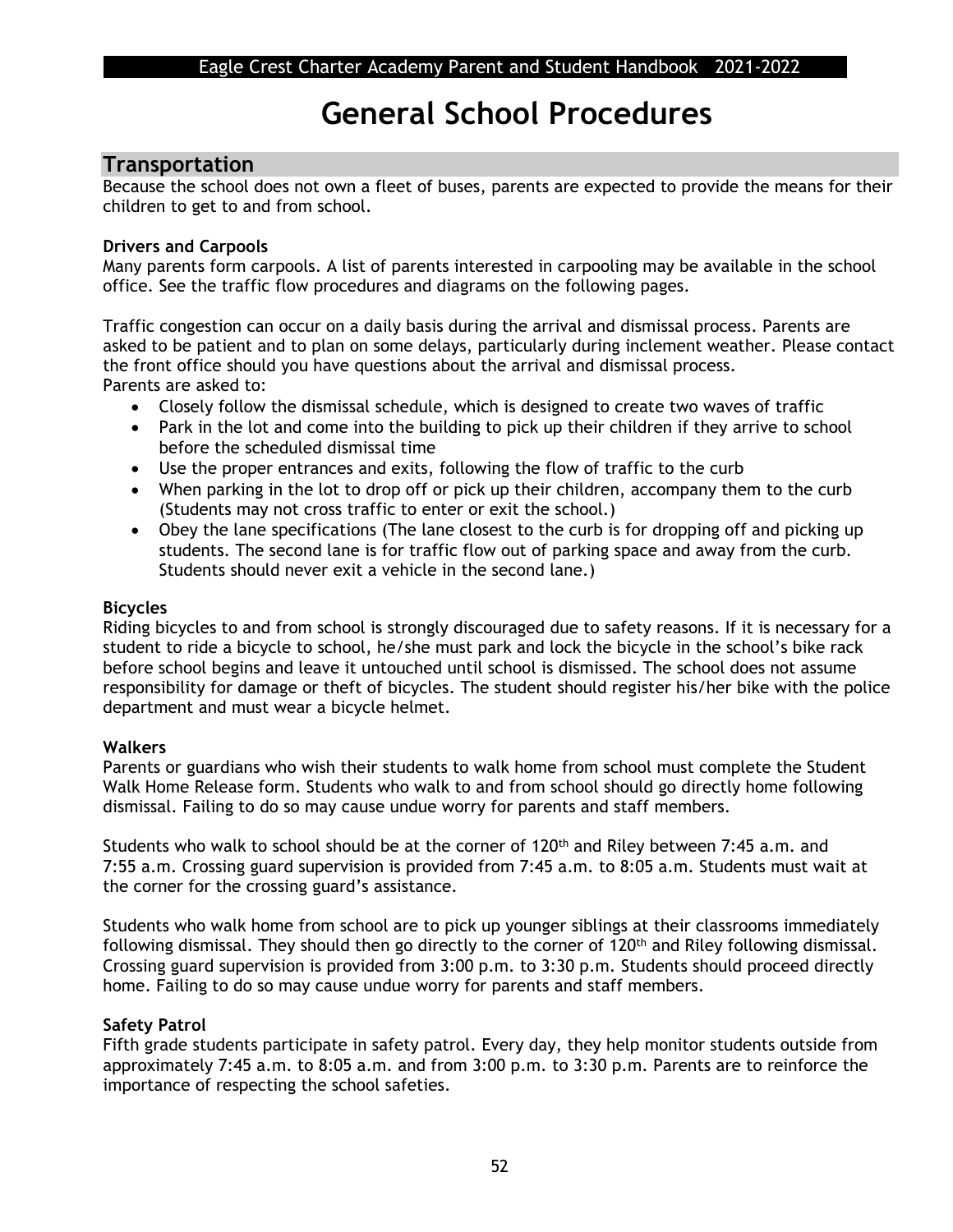#### **Meals**

The school schedule allows for all students Y5-8<sup>th</sup> grade a 40-minute lunch and recess period. A nutritious lunch, including milk, may be purchased at school, or students may bring a sack lunch from home.

Parents should complete a Free/Reduced Application available from the school office. Students not qualifying for subsidized meals must prepay. Lack of prepayment will result in discontinued meal service. Parents are encouraged to pay for meals using the free online secure service at www.mypaymentsplus.com. The account can be set up using the student's ID number, and payments can be made with either a credit card or check. At www.mypaymentsplus.com, parents can make payments, view their balance, and monitor purchased meals. Any remaining balance upon a student withdrawing from school will be refunded upon request.

Kindergarten and Young Fives Kindergarten families are also strongly encouraged to complete a Free Milk application. Applications are mailed in orientation packets and are available in the office. Because Title I funding (reading and math support) is tied directly to the free/reduced application, each family should complete the application, regardless of qualifications.

Because lunch provides valuable time for teachers, parent volunteers are necessary. All parents are expected to serve as lunch supervisors at least twice during the school year.

#### **Snacks**

A snack period may be offered at the discretion of the teacher. Students must bring their own snacks from home as they are not provided by the school. Snacks should be nutritional (e.g., fruit, vegetables, cheese and crackers). Candy, pop/soda, and sweets are not acceptable.

#### **Recess**

As in the classroom, the supervising adult is the authority during recess. When playing games, students are encouraged to include anyone interested in participating. Games that are abusive or demeaning are not permitted. All students are to remain in the designated recess area. Students are not allowed to use playground equipment while waiting for school to begin, waiting for rides, or following dismissal. Generally, students are expected to go outside at recess unless parents provide a note from a physician stating otherwise.

For safety reasons and because the school lacks adequate storage space, rollerblades and skateboards may not be brought to school. If these items are used on school property, they will be confiscated until picked up by a parent.

Students are to abide by the following playground rules:

- Stay with a person who is hurt
- Play safely and use equipment properly
- Go down slides one person at a time
- Stay within the fenced area
- Throw only balls
- Never fight
- Play only touch football-never tackle
- Be considerate of others' games
- Take turns
- Play ball games away from the playground structures
- Do not grab or hold others' clothes, arms, legs, etc.
- Do not jump off the playground structures
- Walk directly to the appropriate location when the whistle blows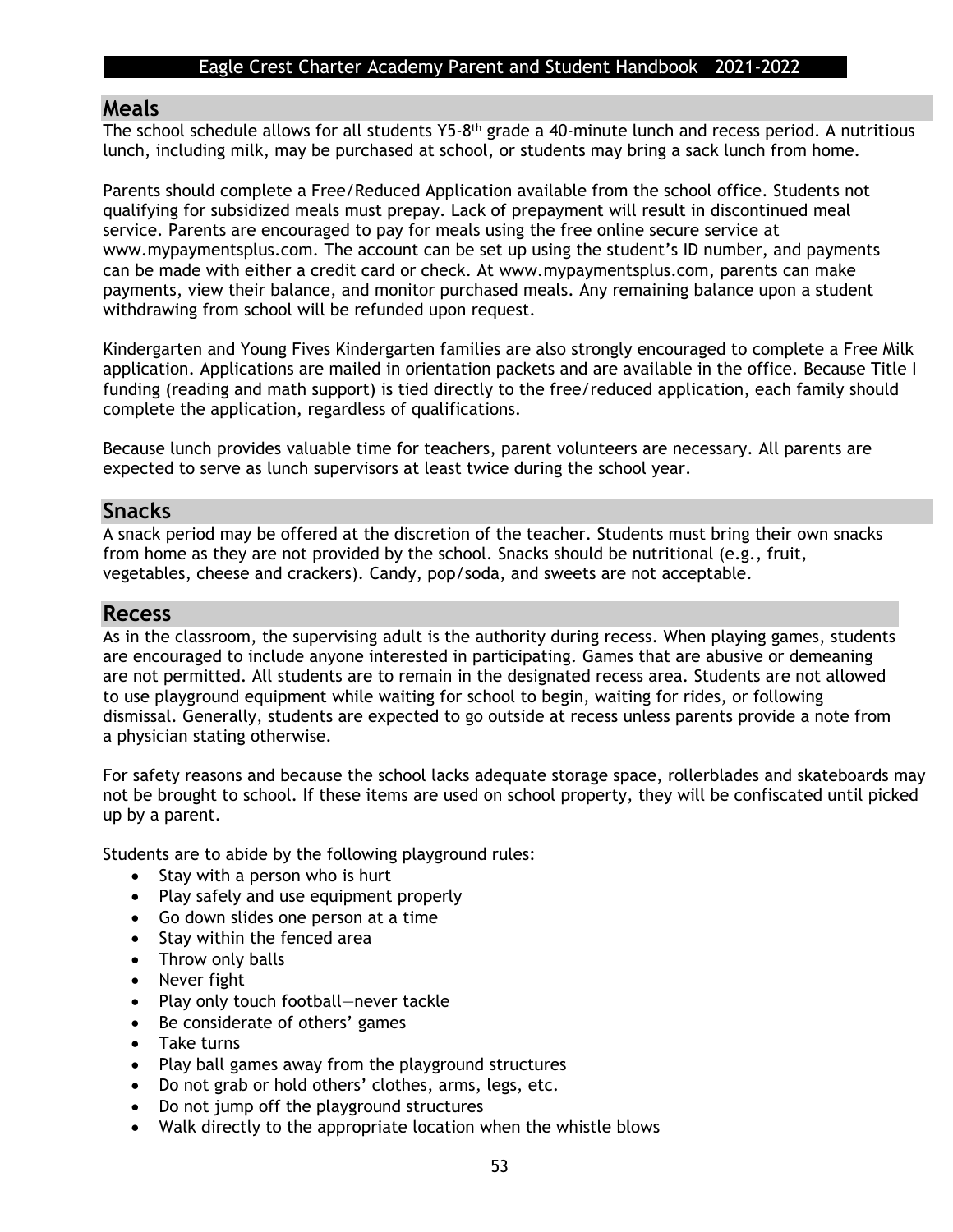## **Holiday Celebrations**

#### **Birthdays**

Because birthday celebrations tend to disrupt the normal progress of the day, birthdays are recognized at school, not celebrated. Students are encouraged to donate a book to the library rather than bring treats for their classmates. A special label that includes the student's name and acknowledges the occasion is attached to the inside cover of the book.

Whole-class lunches (e.g., pizza, McDonald's) are not permitted. Flowers, balloons, singing telegrams, and any other such gifts are not delivered to classrooms. Simple treat bags or a small treat are permitted only if all class members receive one. Treat bags/treats may not include anything with peanuts. Treats will be distributed at lunch or the end of the school day.

## **Field Trips**

When students travel away from school, they are subject to the same rules, regulations, and appropriate politeness observed at the school. Misbehavior or disregard of school policies can result in denial of field trip privileges. As in the classroom, the teacher will judge behavior as acceptable or unacceptable. Signed permission slips must be on file with the teacher for each student on each field trip.

## **Lost and Found**

The lost and found is located in the hall outside the main office. Unclaimed items are donated to charity monthly.

## **Personal Items**

The school will not accept responsibility for the personal items of students. We expect students to leave belongings that are not necessary for their education at home. Any personal items that staff members judge to be unsafe, inappropriate for school, or interfering with students' educational focus will be confiscated and held in the office or remain in the possession of a staff member until the parents retrieve them. The school shall not be responsible for any items lost or damaged while in its possession.

Students shall not use cell phones, PDAs, iPods, MP3 players, video equipment, cameras, gaming devices, laser pointers, recording devices and electronic devices during the instructional day at school or school-related events. Subject to the Search and Seizure Practices and Procedures, the possession of such electronic devices during those restricted times constitutes the consent to search for and confiscate the device(s) by school personnel. Confiscated devices may be returned at the end of the school day.

Coaches and personnel in charge of extracurricular activities may make exceptions to this rule upon obtaining the principal's permission.

Any exceptions to this general rule sought by parents for specific health or safety concerns should be brought to the attention of the principal. The principal's determination is final.

## **Emergency School Procedures**

In the case of severe weather (e.g., major snowstorm, ice storm, dangerous wind chills, heavy fog), the principal will notify local radio and TV stations regarding the decision to close school or delay its opening. A phone message will also be sent out to each family through our SchoolMessenger calling system.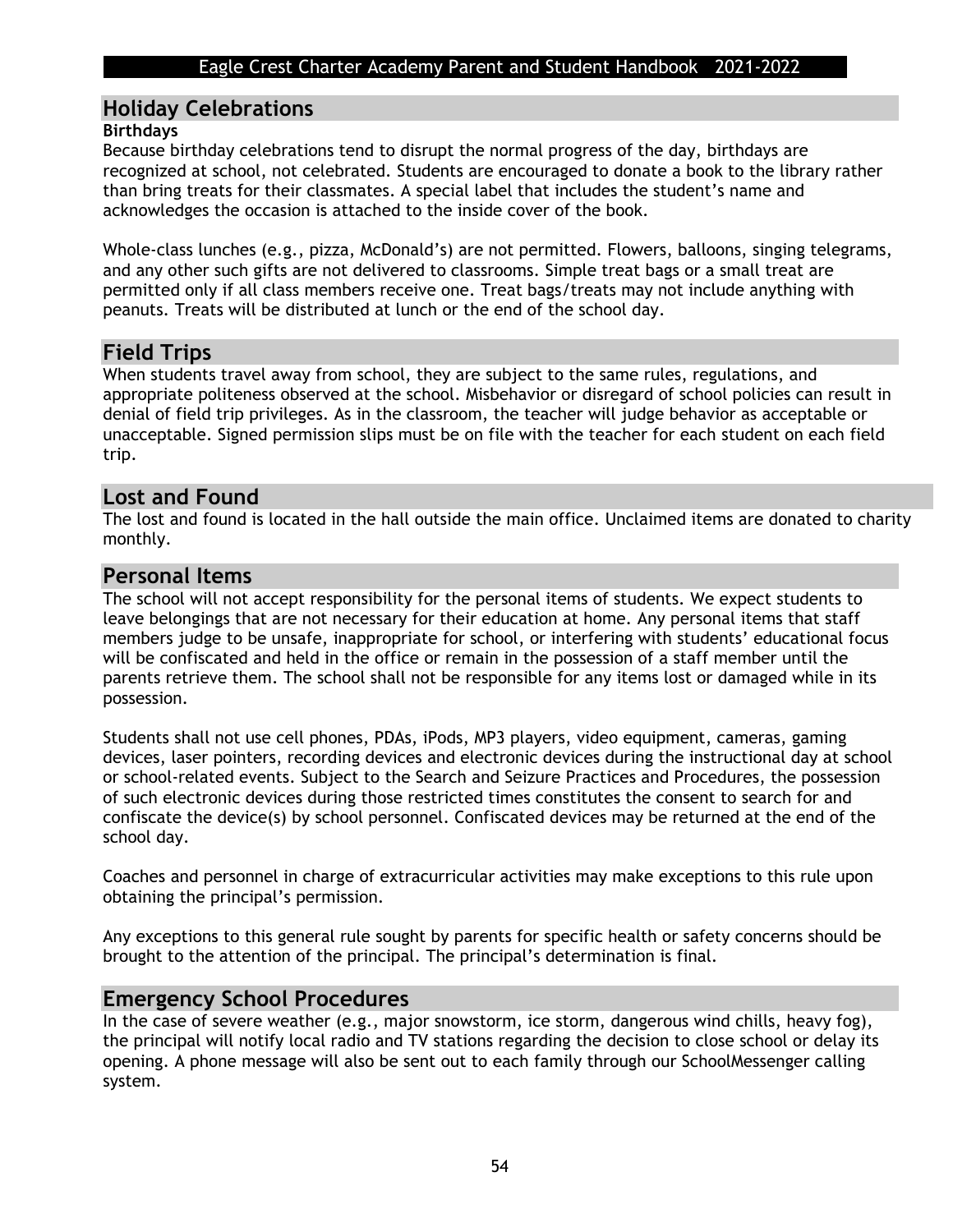#### **Severe Thunderstorm Watch or Warning**

If school is already in session when the watch or warning is issued, the school stays open. The staff takes safety precautions.

#### **Tornado Watch**

Students remain in school, and the staff takes safety precautions. Students are released to parents or other designated adults upon request.

#### **Tornado Warning**

All students and staff members remain in the building and take shelter in designated areas. Students may be detained beyond the usual dismissal time. Students are released to parents or other designated adults upon request.

#### **Emergency Drills**

Emergency drills are held throughout the year. In some instances, parents may be informed following a drill.

### **Tobacco Use/E Cigarette Use**

The school is a non-smoking, tobacco-free facility. Any form of smoking, vaping or tobacco use is prohibited anywhere on school property, in all indoor facilities, and in the presence of students.

#### **Payments Made to School**

Checks written to the school that are returned for insufficient funds are processed through a service called Payliance. If a check is returned, Payliance contacts the person who wrote the check to collect the check's face value plus a collection fee. If he/she cannot be contacted or fails to respond properly, the check may be resubmitted to the bank with applicable collection fees.

#### **Medical Information**

To maintain a healthy learning environment, students are offered certain health services and need to provide evidence of required immunizations. All students entering Kindergarten are required to present proof of a hearing and vision screening by the health department or doctor prior to entering school.

#### **Health Screenings**

Our students receive special health services through the Health Department, including vision screening for those in grades 1, 3, 5, and 7 and hearing screening for those in grades K, 2, and 4.

#### **Immunization Requirements**

Michigan schools are required to report their immunization status to their jurisdictional local health department.

For a student to attend school, the Michigan Public Health Code requires parent(s)/legal guardian(s) have one of the following on file with the school:

- 1. A valid, current immunization record. *[Note: Provisional Status Vaccines- In the event the student has received at least one dose of a required vaccine and the next dose is not yet due, the school is required to follow up to ensure the student has received required follow-up doses of the vaccine and are up to date for all other required vaccines.]*
- 2. A medical doctor's (M.D./D.O.) signed State of Michigan Medical Contraindication Form, which states the medical contraindication(s), the vaccines involved, and the time during which the child is not able to get the vaccines.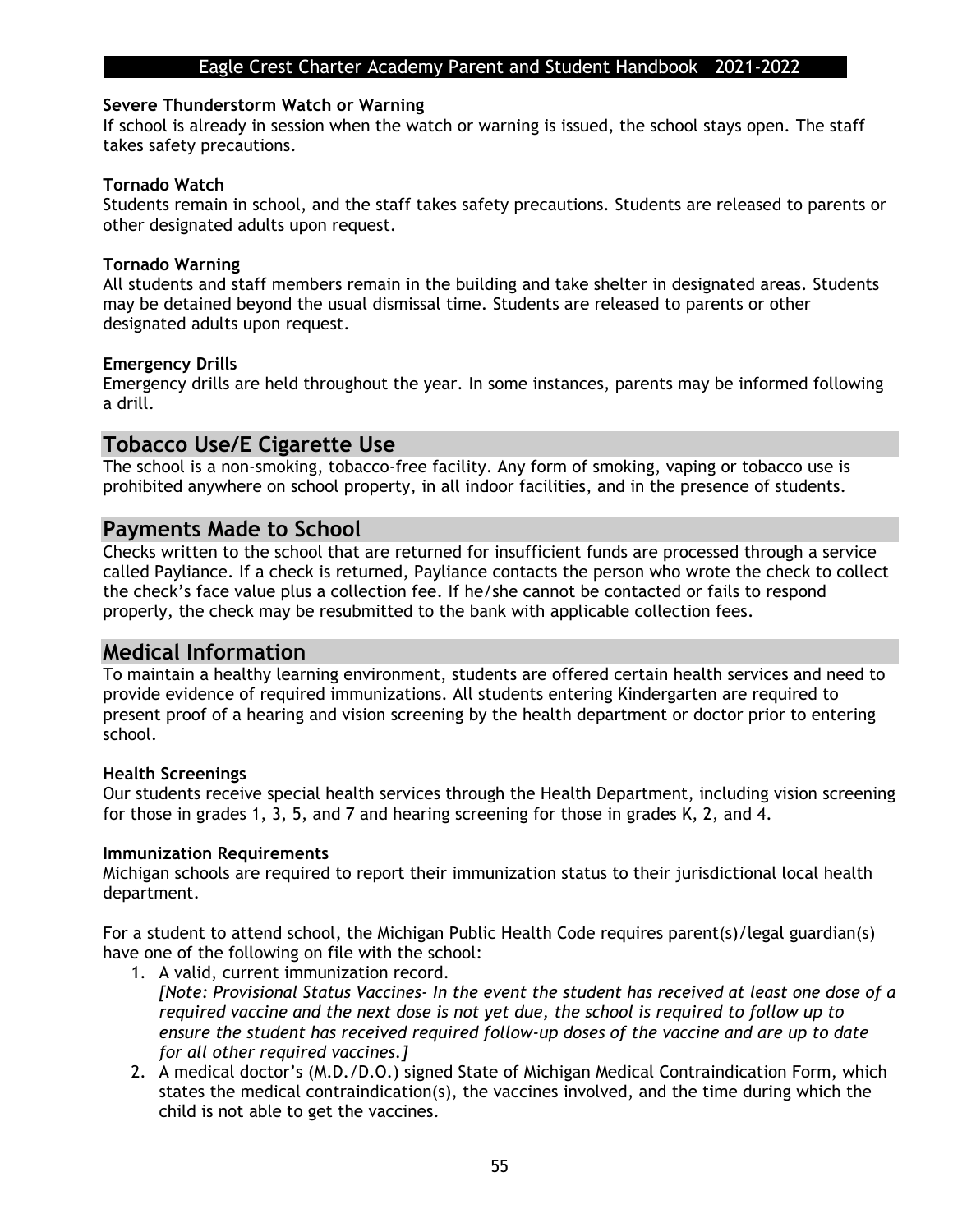3. A current, certified State of Michigan Nonmedical Immunization Waiver Form required under Michigan Administrative Rules.

*[Note: When parent/legal guardian holds a religious or other objection that prevents a student from receiving vaccines, a Nonmedical Immunization Waiver Form is required to be completed, signed, and certified at the local health department. The local health department will provide education from a health professional on the benefits of vaccination and the risks of disease. Health professionals will address questions and concerns prior to signing the State of Michigan Nonmedical Immunization Waiver Form.]* 

#### **Any student who fails to submit the required immunization information shall not be admitted into the school.**

#### **If the student has not received the required vaccines, documented immunity is required.**

Please refer to the Michigan Department of Health & Human Services (MDHHS) website (see link) for the most current information regarding minimum required immunizations and additional important details regarding the vaccines: [https://www.michigan.gov/mdhhs/0,5885,7-339-](https://www.michigan.gov/mdhhs/0,5885,7-339-73971_4911_4914_68361-344843--,00.html) [73971\\_4911\\_4914\\_68361-344843--,00.html](https://www.michigan.gov/mdhhs/0,5885,7-339-73971_4911_4914_68361-344843--,00.html)

The Revised School Code, Section 380.1177(a)

• The Revised School Code, Act 451 of 1976, requires the MDE, in cooperation with the Michigan Department of Health and Human Services (MDHHS), to develop information for Michigan schools to address notification of families with children enrolled in grades 6, 9, and 12, about the risk and prevention of Meningococcal Meningitis and Human Papillomavirus Diseases.

#### **Information on teen vaccines:**

• A teen vaccine information guide can be found at: [www.aimtoolkit.org/indiv](http://www.aimtoolkit.org/indiv-families/adolescents.php)[families/adolescents.php](http://www.aimtoolkit.org/indiv-families/adolescents.php)

#### **Medication Administration**

Only necessary medications that must be given during regular school hours will be administered.

All medications, whether prescribed or over-the-counter medications, require written permission from the custodial parent. They must complete the Medication Administration Permission form (one form per medication). The form must be renewed each school year or upon any change in medication or dosage.

A physician signature is required under the following conditions:

- Any possession or use of an inhaler or epinephrine injector.
- Any self-possession or self-administration of any medication.

Parents must include any prescribed treatment or care plan. An emergency care plan from the physician is required for asthma and epinephrine medications.

Prescribed medication must be delivered to the school in the original container prepared and labeled by a pharmacy. The label must include the dosage and frequency of administration. Over-the-counter medication must be in the original package with the student's name affixed to the package.

The medication supplied to the school must be in the exact dosage prescribed. The individual administering medications is not responsible for dividing or splitting pills. All medication must be picked up by the parent at the end of the school year or upon a student's withdrawal. Any medication not picked up will be discarded.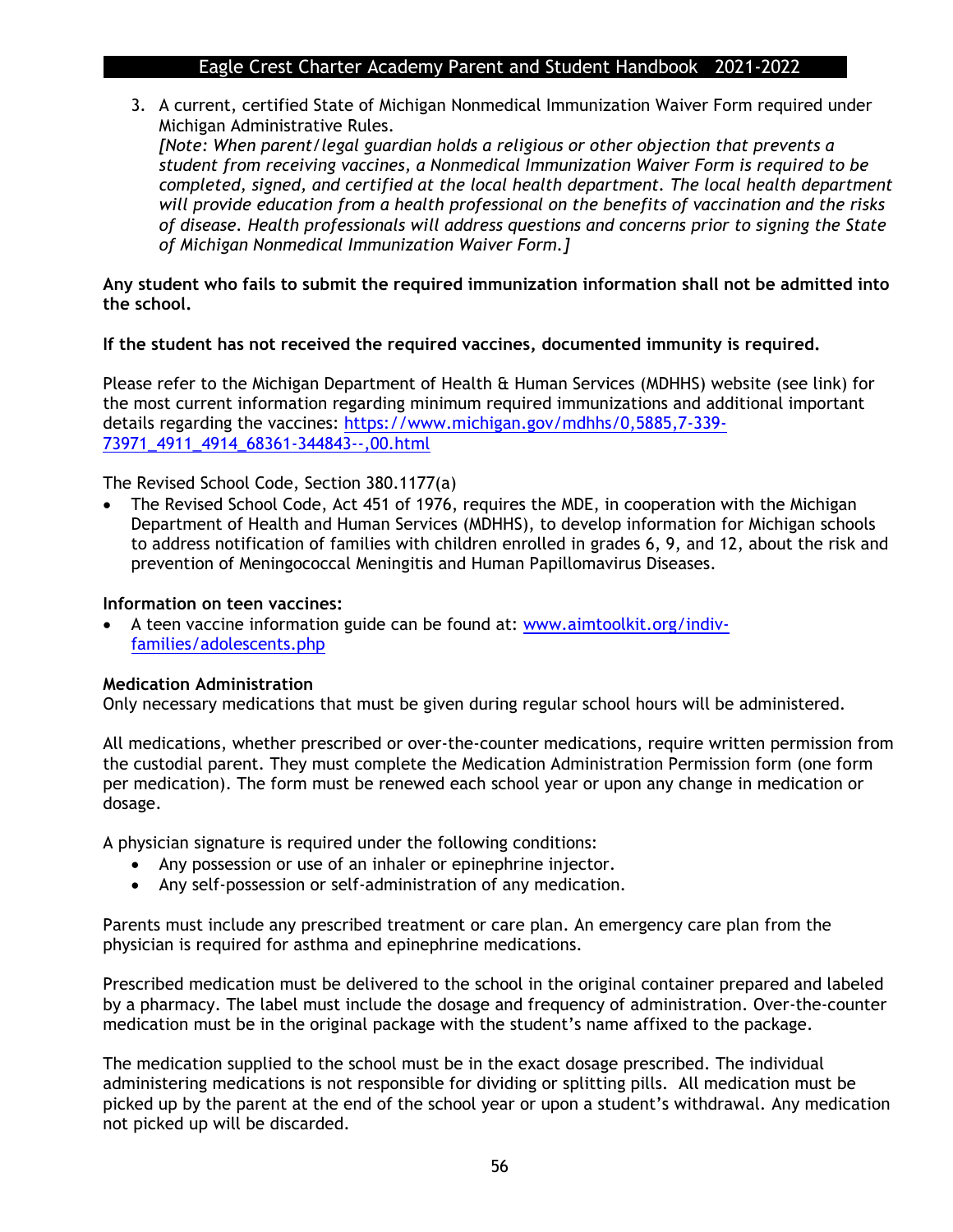If a parent is accompanying his/her student on a field trip, the parent will be required to administer the student's medication.

#### **Halls and Walkways Procedures**

- 1. Stay on the pavement.
- 2. Walk quietly in the hallways.
- 3. Keep hands to yourself as you walk. No touching artwork or walls.
- 4. No lingering in the hall.
- 5. When recess is over, walk directly and quietly to your classroom.

#### **Restrooms Procedures**

- 1. Use restroom facilities properly.
- 2. Respect the privacy of others.
- 3. Flush toilets.
- 4. Defacing a restroom in any manner is not tolerated.
- 5. Students may be sent to the facilities one at a time.
- 6. A sign-in and sign-out book may be required for restroom use in grades 3–8.
- 7. Students are encouraged to use the facilities before and after school and during recess breaks.

## **School-Wide Procedures**

- 1. Keep hands, feet, and objects to yourself.
- 2. Follow staff directions immediately.
- 3. Walk, except on the playground.
- 4. Stay on the school grounds.
- 5. Use acceptable language.
- 6. Leave chewing gum at home.
- 7. Work and play safely.
- 8. Be Respectful, Be Responsible, Be Safe!

## **Assembly Procedures**

Assemblies provide the opportunity for students and staff members to celebrate successes, enjoy drama productions and musicals, and meet community leaders. Excellent behavior is expected at all assemblies. The following are guidelines are to be followed:

- 1. Students are to remain seated, facing forward with their hands and feet kept to themselves.
- 2. Students are not allowed to leave the assembly to get drinks.
- 3. Students sit according to the school's assembly seating chart.
- 4. Students are to obey all hallway rules while walking to and from an assembly.
- 5. Teachers are to model and teach respectful behavior while in assemblies.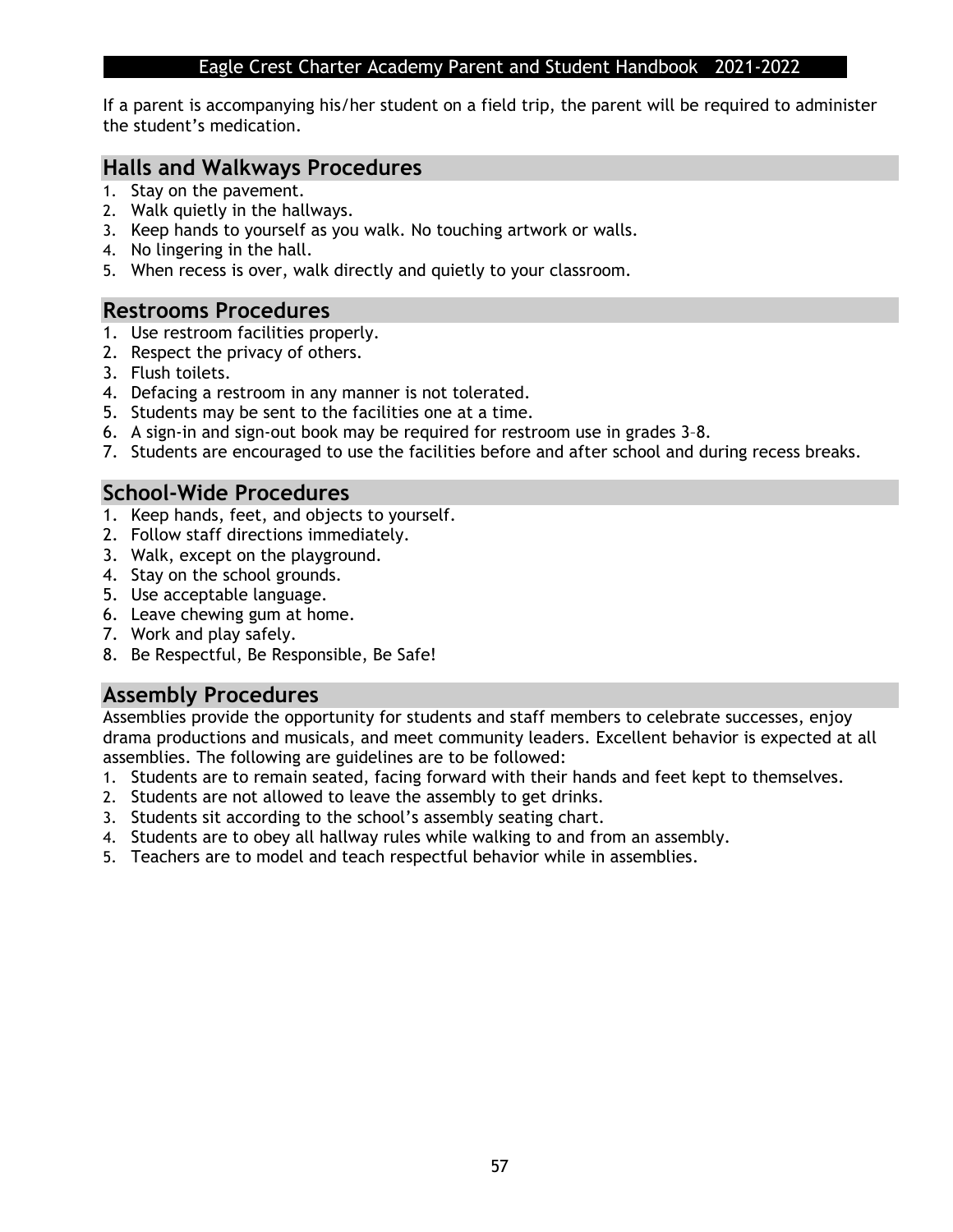## **Notifications**

## **Rights under FERPA**

The Family Educational Rights and Privacy Act (FERPA) affords parents certain rights with respect to their child's education records. These rights are:

- The right to inspect and review the student's education records within 45 days of the day the school receives a request for access. Parents should submit a written request to the school principal clearly identifying the record(s) they wish to inspect. A school official will make arrangements for access and notify the parents of the time and place the records may be inspected.
- The right to seek an amendment of the student's education records that the parent believes are inaccurate, misleading or in violation of the student's rights of privacy. Parents should submit a written request to the school principal, clearly identifying the part of the record they want amended and specifying its inaccuracy. If the school decides not to amend the record as requested, it will notify the parents of the decision and advise them of their right to a hearing to challenge the content of the student's education records. Hearing procedures will be provided to the parents when a hearing is requested.
- The right to consent to disclosures of personally identifiable information contained in the student's education records, except to the extent that FERPA authorizes disclosure without consent. The school does not need written consent to disclose a student's education records if the disclosure meets one or more of the following conditions and the disclosure is to or for: (see 20 U.S.C. §1232g; 34 CFR Part 99.31):
	- 1. School administrators, teachers, support staff, NHA personnel and other school officials which have a legitimate educational interest
	- 2. Persons or organizations with whom the school or NHA has outsourced services or functions and which have a legitimate educational interest (e.g., attorneys, auditors, medical consultants, special and supplemental education providers, therapists)
	- 3. Officials of another school where the student seeks or intends to enroll or where the student is already enrolled so long as the disclosure is for purposes related to the student's enrollment, and as long as a proper records release request is received by the sending school
	- 4. Certain federal and state officials and educational authorities (for audit, evaluation, reporting, or compliance purposes) or state and local authorities concerning the juvenile justice system in accordance with state statute
	- 5. Appropriate parties in connection with financial aid to a student
	- 6. Organizations conducting studies for, or on behalf of, the school or NHA to develop, validate, or administer predictive tests, administer student aid programs, or improve instruction
	- 7. Accrediting organizations to carry out accrediting functions
	- 8. Compliance with a judicial order or lawfully issued subpoena after the school makes a reasonable effort to notify the parent of the order or subpoena
	- 9. Appropriate parties in a health or safety emergency
- The right to file a complaint with the U.S. Department of Education concerning alleged failures by the school to comply with the requirements of FERPA:

Family Policy Compliance Office U.S. Department of Education 400 Maryland Avenue SW Washington, D.C. 20202-5920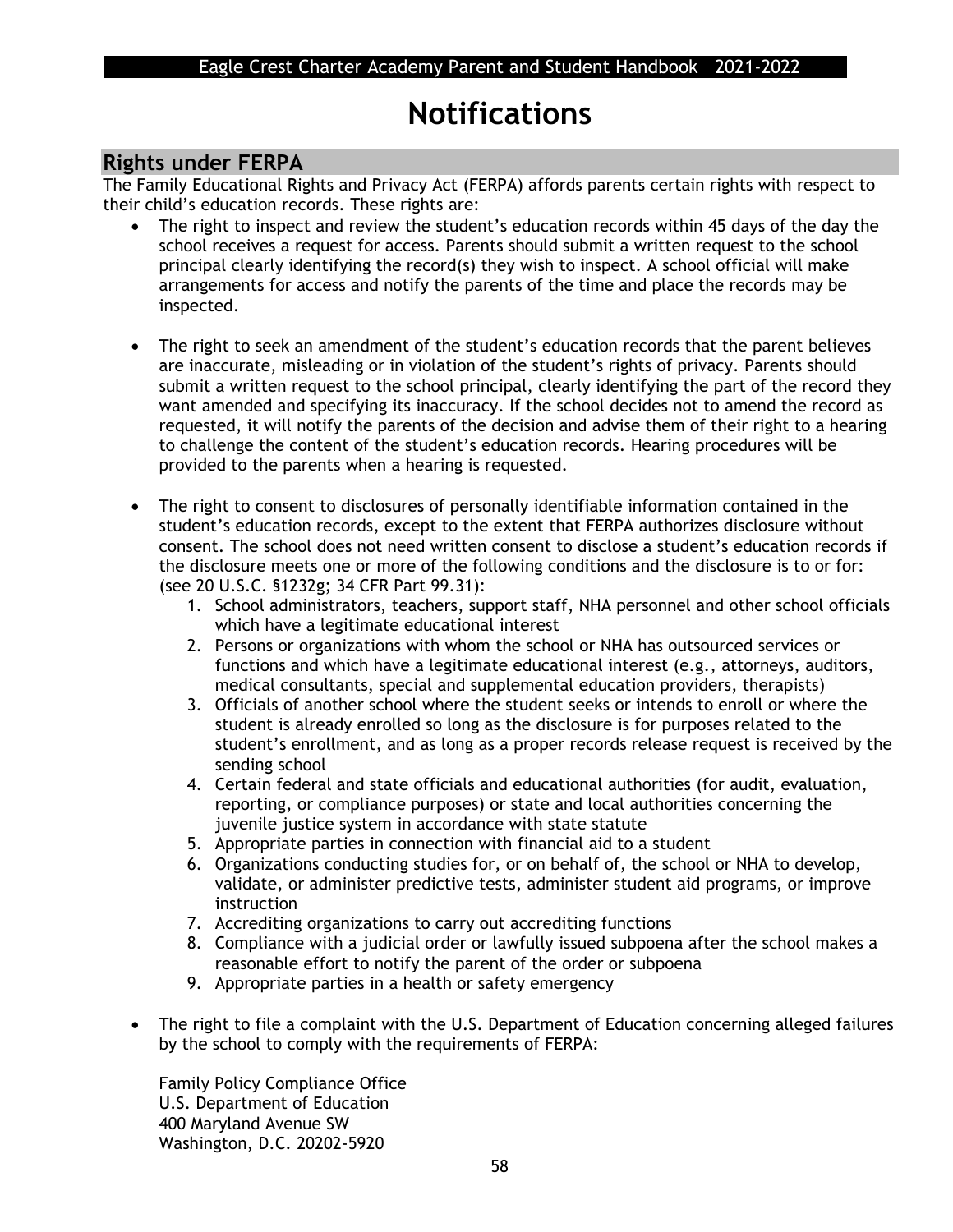#### **Directory Information Opt-Out**

The Family Educational Rights and Privacy Act of 1974 (FERPA), and applicable state law, requires the School and National Heritage Academies, Inc. to obtain your written consent prior to the disclosure of personally identifiable information from your child's education records. However, we may disclose appropriately designated Directory Information without consent, unless you have advised us to the contrary.

"Directory Information" is information contained in a student's education record that is not generally considered harmful when disclosed. The school maintains educational records and student Directory Information for students attending the school. The law requires the School to disclose to you a list of uses or instances in which we may commonly disclose your student's Directory Information. In addition, the law gives you the opportunity to elect not to have your student's Directory Information disclosed for one or more of these uses or instances.

Any parent or legal guardian (or student if 18 years of age or an emancipated minor) is entitled to separately refuse disclosure of student Directory Information by completing an Opt-Out form and providing a copy to the School, either in-person or via electronic mail. A copy of the form is available at the School office or on the website.

## **Right to Know under Federal Law**

The Every Student Succeeds Act (ESSA) affords parents certain rights concerning the parents' right to know the professional qualifications of the student's classroom teacher. The school will provide the parents this information in a timely manner upon request. Specifically, parents have the right to ask for the following information about each of their child's classroom teacher:

- Whether the student's teacher
	- $\circ$  has met the State qualification and licensing criteria for the grade levels and subjects in which the teacher provides instruction
	- o is teaching under emergency or other provisional status through which State qualification or licensing criteria have been waived; and
	- o is teaching in the field of discipline of the certification of the teacher
- Whether the student is provided services by paraprofessionals and, if so, their qualifications.

The school will provide timely notice to parents of a student who has been assigned, or has been taught for four (4) or more consecutive weeks by, a teacher who does not meet applicable State certification or licensure requirements at the grade level and subject area in which the teachers has been assigned.

## **Rights under the Protection of Pupil Rights Amendment**

The Protection of Pupil Rights Amendment (PPRA) affords parents certain rights concerning student privacy, parental access to information, and administration of physical examinations to minors. These include the right to:

- Consent before students are required to submit to a survey, which is funded in part or in whole by a program of the U.S. Department of Education, that concerns one or more of the following protected areas ("protected information survey"):
	- 1. Political affiliations or beliefs of the student or student's parent
	- 2. Mental or psychological problems of the student or the student's family
	- 3. Sexual behavior or attitudes
	- 4. Anti-social, demeaning, illegal, or self-incriminating behavior
	- 5. Critical appraisals of others with whom respondents have close familial relationships
	- 6. Legally-recognized privileged relationships, such as with lawyers, doctors, or ministers
	- 7. Religious affiliations, beliefs, or practices of the student or parent
	- 8. Income, other than as required by law, to determine program eligibility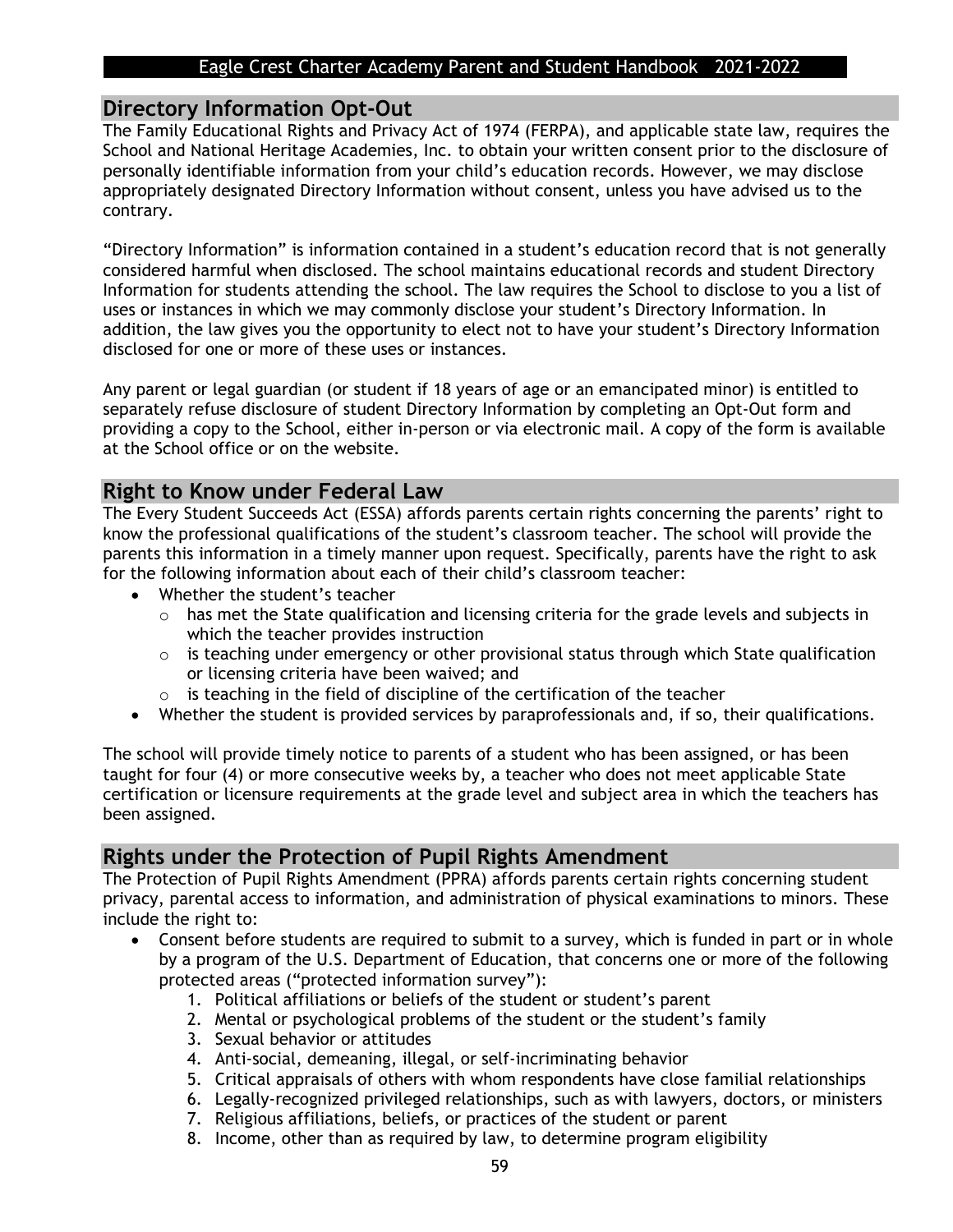- Receive notice and an opportunity to opt a student out of the following:
	- 1. Any other protected information survey, regardless of funding
	- 2. Any non-emergency, invasive physical exam or screening required as a condition of attendance, administered by the school or its agent, and not necessary to protect the immediate health and safety of the student (except for hearing, vision, scoliosis, or any other physical exam or screening permitted or required under state law)
	- 3. Any activity involving the collection, disclosure, or use of personal information or the marketing, selling, or distributing of such information to others
- Inspect the following, upon request and before administration or use:
	- 1. Surveys created by a third party before their distribution by a school to its students
	- 2. Instruments used to collect personal information from students for marketing, sales, or other distribution purposes
	- 3. Instructional material used as part of the educational curriculum

The school protects student privacy in the administration of protected surveys and the collection, disclosure, or use of personal information for marketing, sales, or other distribution purposes. The school will also both directly notify parents through U.S. Mail, e-mail, parent meetings, or the Parent and Student Handbook of the specific or approximate dates (if such events are planned and/or scheduled) of the above activities and provide an opportunity to opt a student out of participating in them. *Parents who believe their rights have been violated may file a complaint with*:

Family Policy Compliance Office U.S. Department of Education 400 Maryland Avenue SW Washington, D.C. 20202-5920

## **Boy Scouts of America**

The school does not discriminate against any group officially affiliated with either the Boy Scouts of America or any other youth group listed in Title 36 of the United States Code (as a patriotic society) that wishes to conduct a meeting within an open forum. The school does not deny such access or opportunity or discriminate for reasons based on the membership or leadership criteria or the oath of allegiance to God and country of the Boy Scouts of America or the youth groups listed in Title 36 of the United States Code (as a patriotic society).

## **Title IX**

If students, their parents/guardians, or anyone else on their behalf believe they have been subjected to discriminatory harassment, including but not limited to harassment related to the students' sex, sexual orientation, gender, gender identity and expression, or pregnancy by school board members, staff, students, vendors, contractors, or other persons doing business with the School, it should be immediately reported to the school principal (Title IX Coordinator). Complaints of alleged harassment should provide specific details regarding the event, the date of the event, and the parties involved. The complaint will be considered confidential, and the Title IX Coordinator will discuss supportive measures, the investigation, and a formal complaint with the complainant. The Academy will expeditiously investigate complaints with the assistance of legal counsel as necessary and appropriate.

The School complies with Title IX of the Education Amendments Act of 1972, which states, in part: "No persons in the United States shall on the basis of sex be excluded from participation in, be denied the benefits of, or be subjected to discrimination under any education program or activity receiving financial assistance...."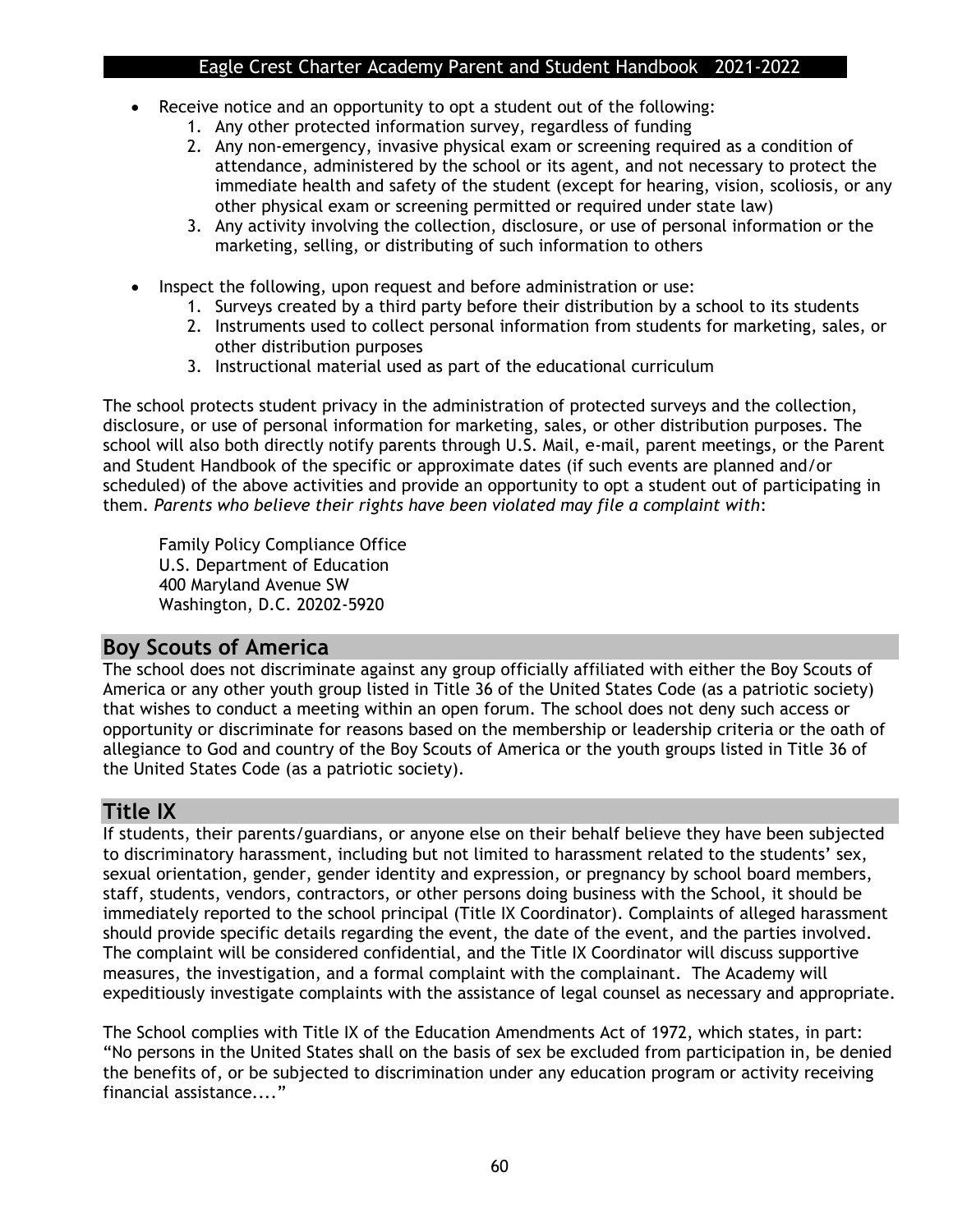In compliance with Title IX, the School does not discriminate on the basis of sex in its education program or activities. This requirement not to discriminate in the education program or activity extends to admission and employment.

The following person shall be the Compliance Officer/Title IX Coordinator and is responsible for investigating any complaint alleging noncompliance with Title IX.

Louise Moore 11950 Riley Street Holland, MI 49424-8553 Phone: (616) 786-2400 [8.lmoore@nhaschools.com](mailto:8.lmoore@nhaschools.com)

Any person may report sex discrimination, including sexual harassment (whether or not the person reporting is the person alleged to be the victim of conduct that could constitute sex discrimination or sexual harassment), in person, by mail, by telephone, or by electronic mail, using the contact information listed for the Title IX Coordinator, or by any other means that results in the Title IX Coordinator receiving the person's verbal or written report. Such a report may be made at any time (including during non-business hours) by using the telephone number or electronic mail address, or by mail to the office address, listed for the Title IX Coordinator. Inquiries about the application of Title IX and its regulations to the School may be referred to the Title IX Coordinator, to the Assistant Secretary for Civil Rights of the Department, or both.

The school's nondiscrimination policy is available on the School's website. The Title IX grievance procedures are available on the website.

#### **Unsafe School Choice Option**

A student attending a persistently dangerous school or a student who is a victim of a violent criminal offense on school property has the right to transfer to another safe school in the district, if his/her parent requests a transfer. If there is not another safe school in the district providing instruction at the student's grade level, the school shall contact neighboring districts to request that the student be permitted to transfer to a school in one of those districts.

#### **Asbestos Management Plan**

The Asbestos Hazard Emergency Response Act (AHERA) requires us to annually notify parents, students, staff members, and others who regularly occupy the school building of compliance with AHERA. An Asbestos Management Plan (AMP) has been developed for the school and is on file in the school office. Parents may schedule an appointment with the principal if they wish to review the AMP.

## **Pesticide Notification**

The school aims to control pest populations and to reduce the use of active pesticides throughout the school by implementing an integrated pest management program. The health and safety of all persons within the school's facilities are of primary concern. In addition to providing parents with this annual notification, the school will notify parents in advance of individual pesticide applications of nonemergency applications of pesticides such as an insecticide, fungicide, or herbicide, other than a bait or gel formation, that is made to the school ground or building. Please note that notification is not given for the use of sanitizers, germicides, disinfectants, or antimicrobial cleaners. In certain emergencies, such as an infestation of stinging insects, pesticides may be applied without prior notice to prevent injury to students, but parents will be notified following any such application. Advance notice will be posted on the front door and posted in a public, common area of the school other than the entrance. A parent can also request to be notified by letter postmarked at least 72 hours before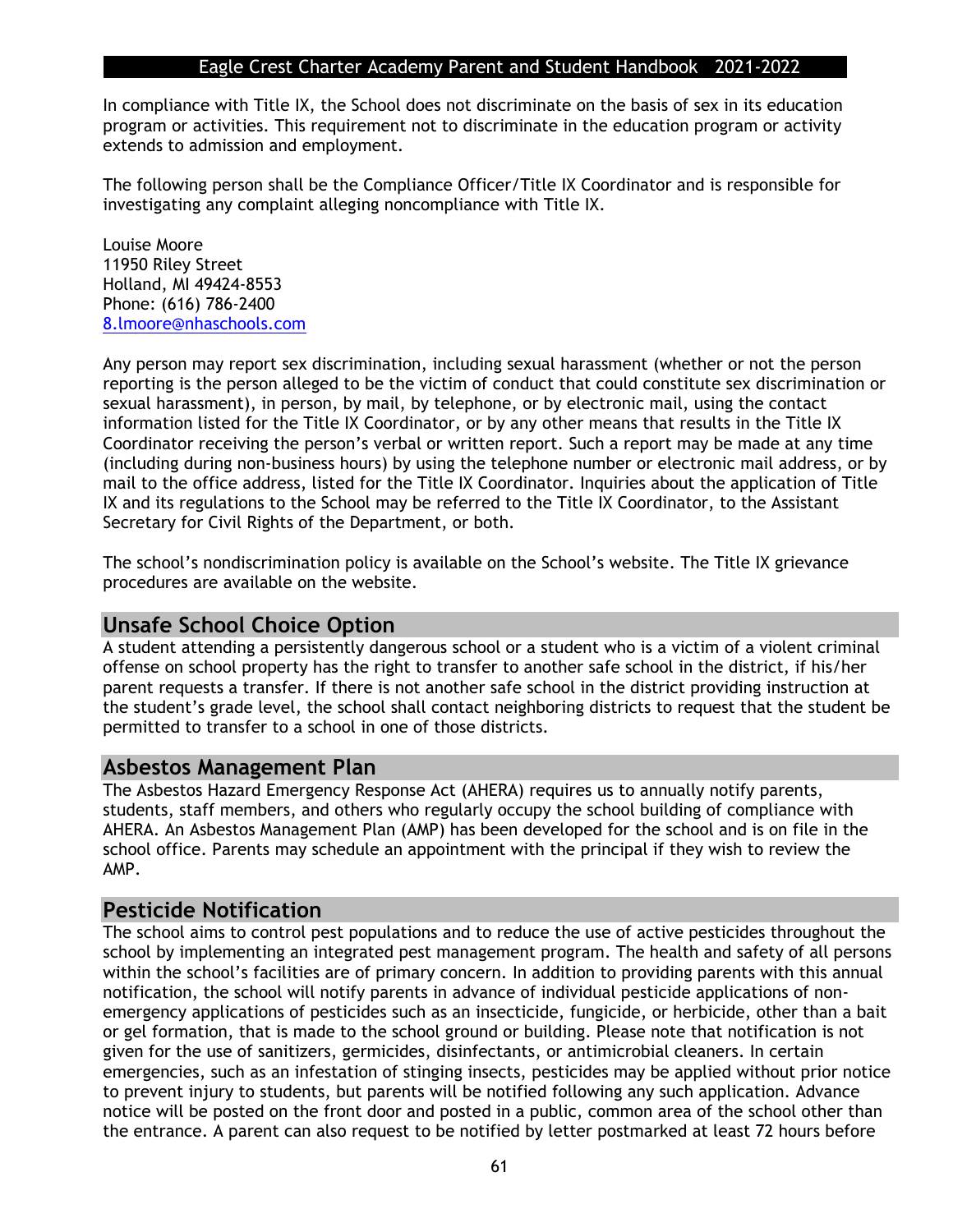the application is to take place. Please contact the school office if you wish to be notified in this manner.

For any information regarding pesticide application procedures or to review the school's integrated pest management program or records, please contact the school principal:

Louise Moore 616-786-2400 [8.lmoore@nhaschools.com](mailto:8.lmoore@nhaschools.com)

The National Heritage Academies' Facilities Department may also be contacted for this information at the following email address: [ipm@nhaschools.com](mailto:ipm@nhaschools.com)

## **English Learner Parent Complaint Process**

English Learner parents are advised to follow the process below to address concerns regarding the district's English Learner program:

- 1. Parent, school administration and student's teacher will meet to resolve concern. Translation services will be made available.
- 2. If resolution is not reached, Parent may contact Parent Relations through phone, email or parent web portal to mediate and resolve concern. Translation services will be made available.
- 3. If resolution is reached, then the Parent Relation Specialist will send a resolution in English and in the home language to the parent within 10 business days.

## **Policies**

Board policies can be found at [www.nhaschools.com](http://www.nhaschools.com/) under the school listings or are available from the school office.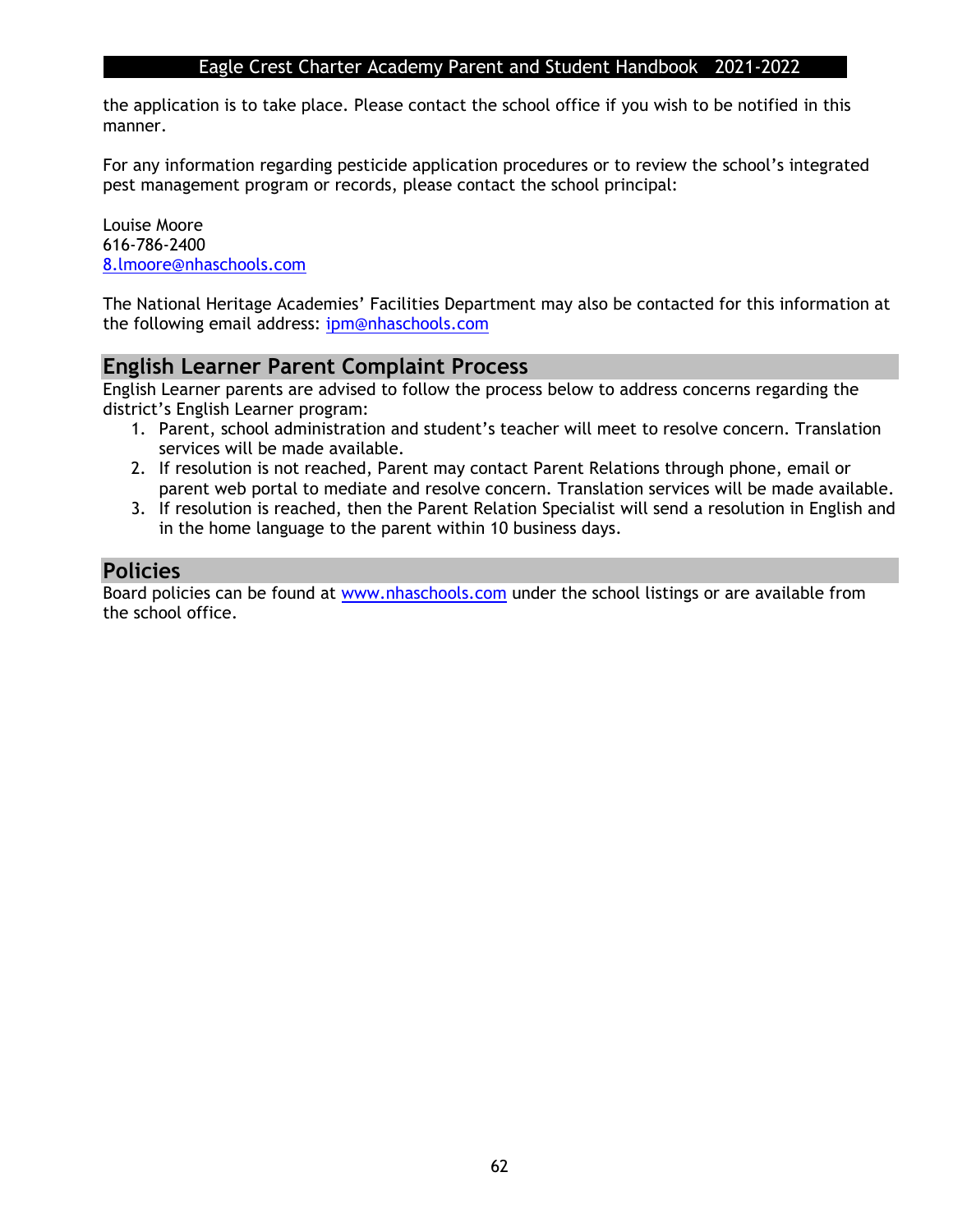

1182 Instructional Hours